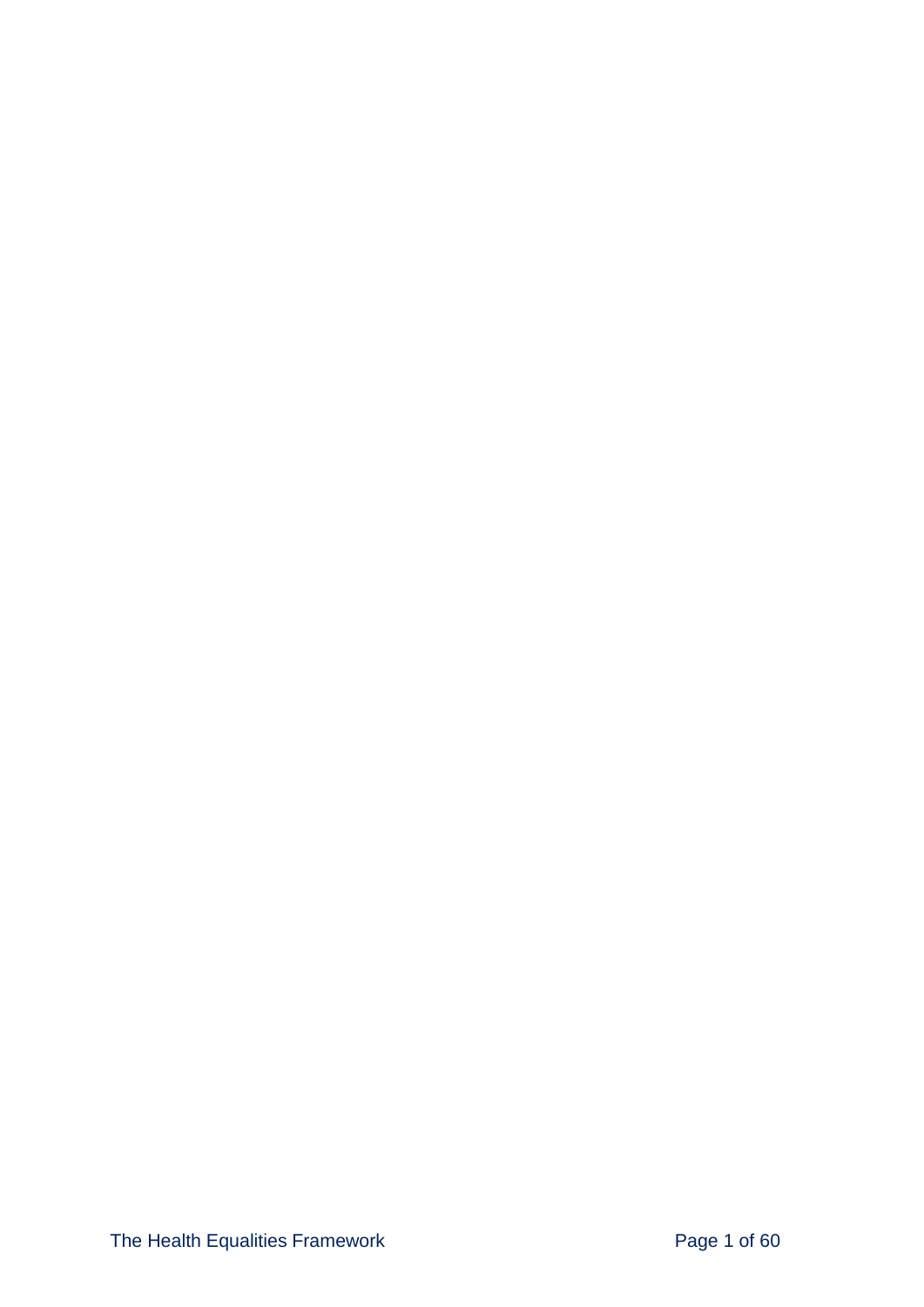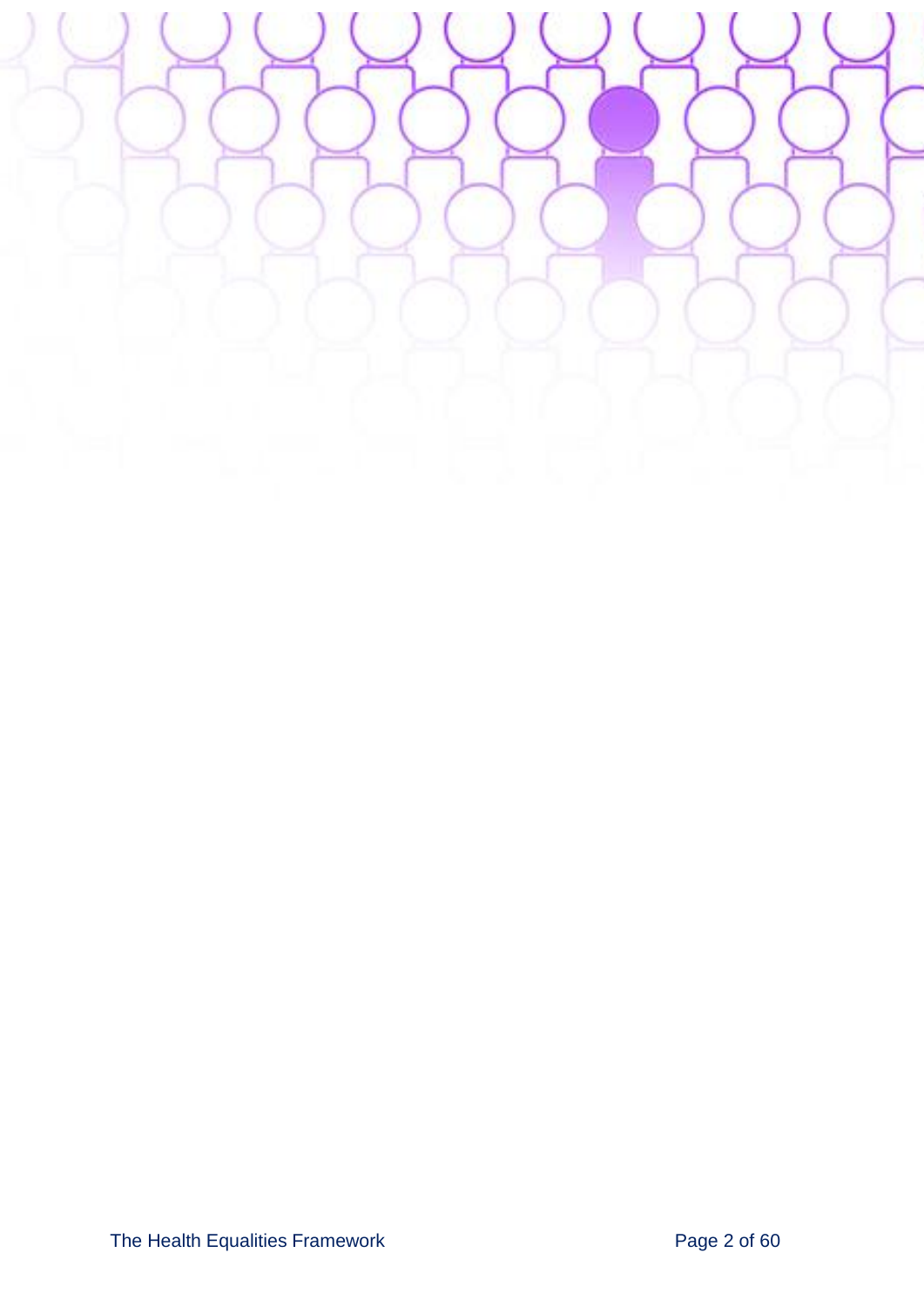## **About the authors:**

### **Members of the UK learning Disability Consultant Nurse Network**

**Dave Atkinson** (RNLD, Dip App Psych, MSc). Following a career in the NHS as a specialist in challenging needs, Dave established himself as an Independent Consultant Nurse working across all sectors. He undertakes specialist clinical work relating to the physical and mental health needs of people with learning disabilities; care pathway, policy and governance system development; teaching and lecturing. Dave remains an active member of the Consultant Nurse Network and the UK Steering Group modernising LD nursing.

**Phil Boulter**, (MA, RNMH, RMN). Consultant Nurse in learning Disabilities, in a Mental Health and Learning Disabilities Trust in addition he is a Trust Governor and visiting lecturer at Kingston University. Special interests and experience include:

- 
- Health Action Plan HAP Network
- 
- Osteoporosis Primary Care (GPWSI)
	-
- Benchmarking **International Development**

**Crispin Hebron** (MSc, BSc, RNMH, Dip.SW). Non-Medical Consultant in a Mental Health and Learning Disability Trust previously having worked in public, private and voluntary sector services. Interests include outcome measures, health equality and accountability. Co-chair UK Consultant Nurse Network; committee member UK Steering group modernising LD nursing.

**Gwen Moulster** (MA, Cert Ed, RNLD). Consultant Nurse, Honorary Teaching Fellow, University of Hertfordshire; Extensive experience of working with people with learning disabilities and their families with special interests in public health, access to generic heath services and pain management ; Chair: London Acute Trust Summit; Co-chair UK Consultant Nurse Network; committee member UK Steering group modernising LD nursing; UK LD academic network.

### **NDTi and Improving Health and Lives**

**Alison Giraud-Saunders** is an independent consultant, following eight years as Co-Director at the Foundation for People with Learning Disabilities. Her particular interests include promoting better health and access to health services for people with learning disabilities, working with the criminal justice system to improve opportunities and support for people with learning disabilities who offend, and supporting 'partnership with purpose' between all those who can collaborate to improve life chances for people with learning disabilities and family carers.

**Sue Turner** trained as a nurse for people with learning disabilities in Bristol. She has worked within training, as a Nurse Advisor in Gloucestershire, and has managed a variety of services for people with learning disabilities. Sue was the Valuing People Lead for the South West Region for four and a half years and is currently leading on the Improving Health and Lives project for the National Development Team for Inclusion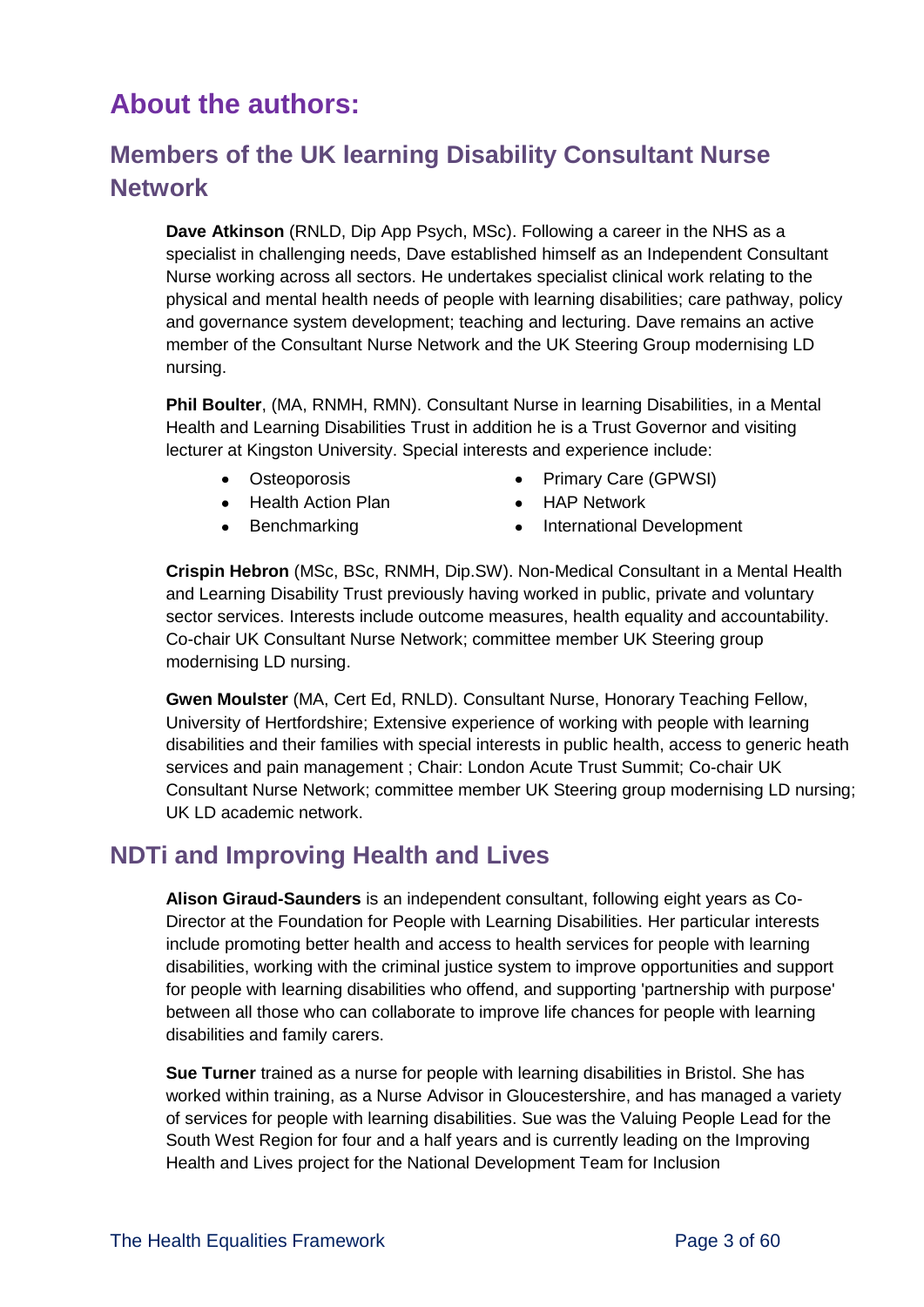## **Acknowledgements:**

We would like to thank the following individuals, groups and / organisations for their invaluable help and support with this work:

| Carole Adams            | <b>Community Nurse, Bristol NHS Trust</b>                                       |
|-------------------------|---------------------------------------------------------------------------------|
| <b>Geoff Baines</b>     | <b>NHS South West</b>                                                           |
| Viki Baker              | Clinical Director, Learning Disability, Sussex Partnership NHS Foundation Trust |
| Chris Bean              | Integrated Commissioning Manager, NHS Merseyside                                |
| Gary Billen             | Forensic Nurse Specialist, Dorset Healthcare NHS Foundation Trust               |
| James Brown             | Information Technology development                                              |
| <b>Beverley Dawkins</b> | Mencap                                                                          |
| Kevin Elliott           | Senior Commissioning Manager Gloucestershire NHS Trust                          |
| Chris Flood             | Senior Lecturer in Mental Health Nursing City University London                 |
| Murray Kidgell          | Sussex Partnership NHS Foundation Trust                                         |
| Steven Moulster         | Willing voluntary proof reader                                                  |
| Catherine Nolan         | Joint Strategic Commissioner, Solihull Metropolitan Borough Council             |
| Colin Parish            | <b>Editor, Learning Disability Practice</b>                                     |
| <b>Chris Pacey</b>      | Head of Learning Disability Services, Dorset HealthCare NHS Foundation Trust    |
| John Povey              | Joint Commissioning Manager, Dudley                                             |
| Jane Reid               | Outcome Manager, LD Joint Commissioning Team, Gloucestershire                   |
| Nick Romilly            | Public Health Manager, Nottinghamshire PCT                                      |
| Ben Thomas              | Director of Mental Health & Learning Disability Nursing, Department of Health   |

#### **2gether NHS Foundation Trust:**

- Intensive Health Outreach Service especially Team Leader Marc Pratt and Deputy Manager Lisa Clark
- The South Locality CLDT especially Lead Nurse Lesley Price and team administrator Helen Johnstone
- Clinical Director South Dr Mark Scheepers Consultant Psychiatrist
- "For Me About Me" service user consultation group

#### **Whittington Hospital NHS Trust & Haringey Learning Disabilities Partnership:**

- Sue Tokley, Deputy Director of Nursing
- Haringey learning disability nurses especially Senior Community Nurse Practitioner Jessica Fitzgerald and Community Nurse Practitioner Sarah Ames
- Haringey Learning Disabilities Partnership especially Head of Service Beverley Tarka, Consultant Psychiatrists Dr Ken Courtenay and Dr Sujeet Jaydeokar, and Clinical Psychologist Dr Ursula Mazur

#### **Surrey and Borders Partnership NHS Foundation Trust:**

- Jo Young Director of Quality and Nursing
- Andy Erskine –Director of Services for People who have Learning Disabilities,
- Surrey and Borders Community Teams for People with a Learning Disability

#### **Bradford District Care NHS Trust:**

Health Facilitation Team – especially Community Matrons Vicky Donnelly and Louisa Berry and Health Facilitation Nurses Jaimie Martin and Tracey Barningham.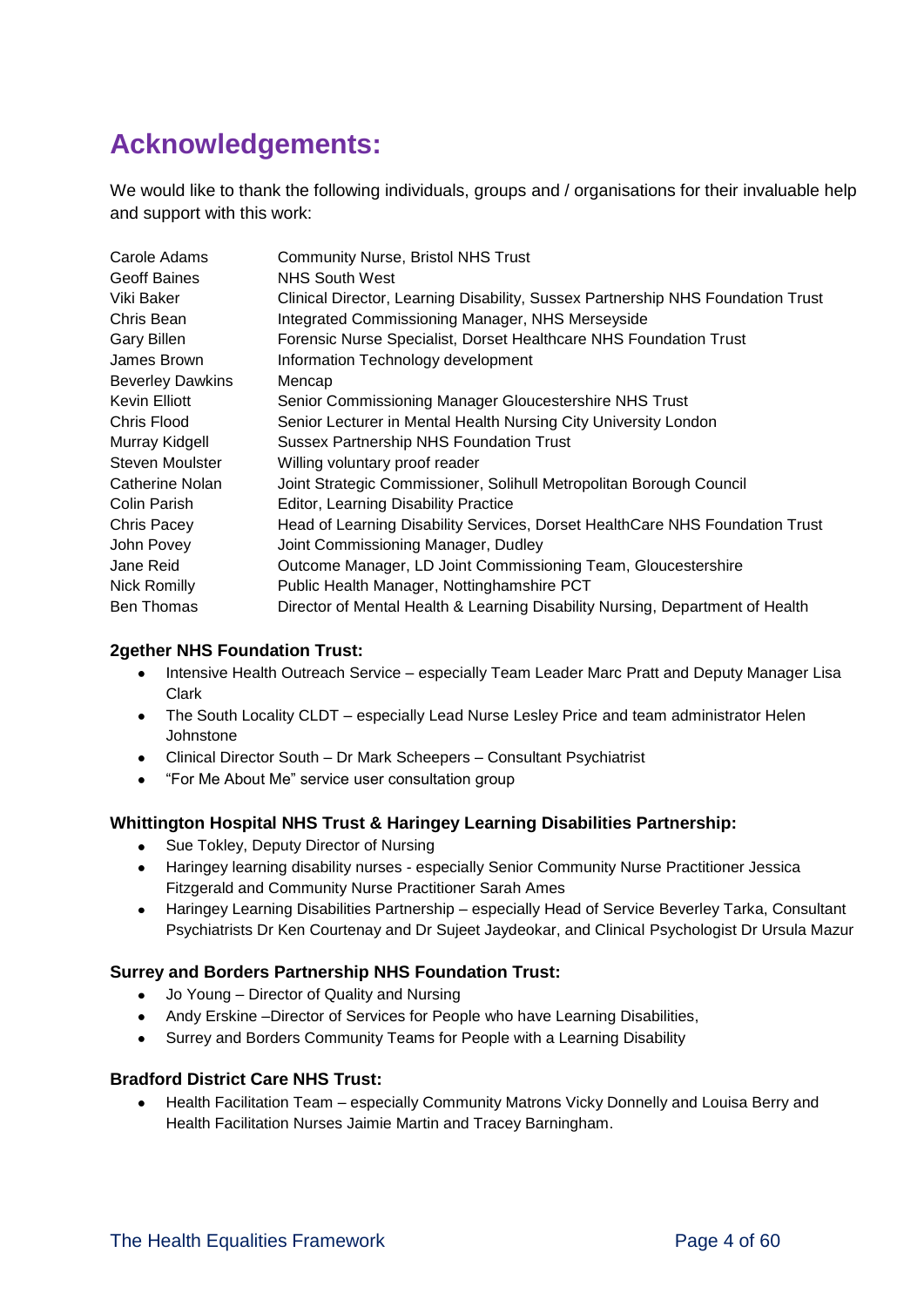**Also -** Inclusion North Quality Health Checkers, Haringey People First, Haringey Mencap, The National Valuing Families Forum; The Modernising Learning Disabilities Nursing Forum**;** The Learning Disabilities Professional Senate and the United Kingdom Learning Disability Consultant Nurse Networ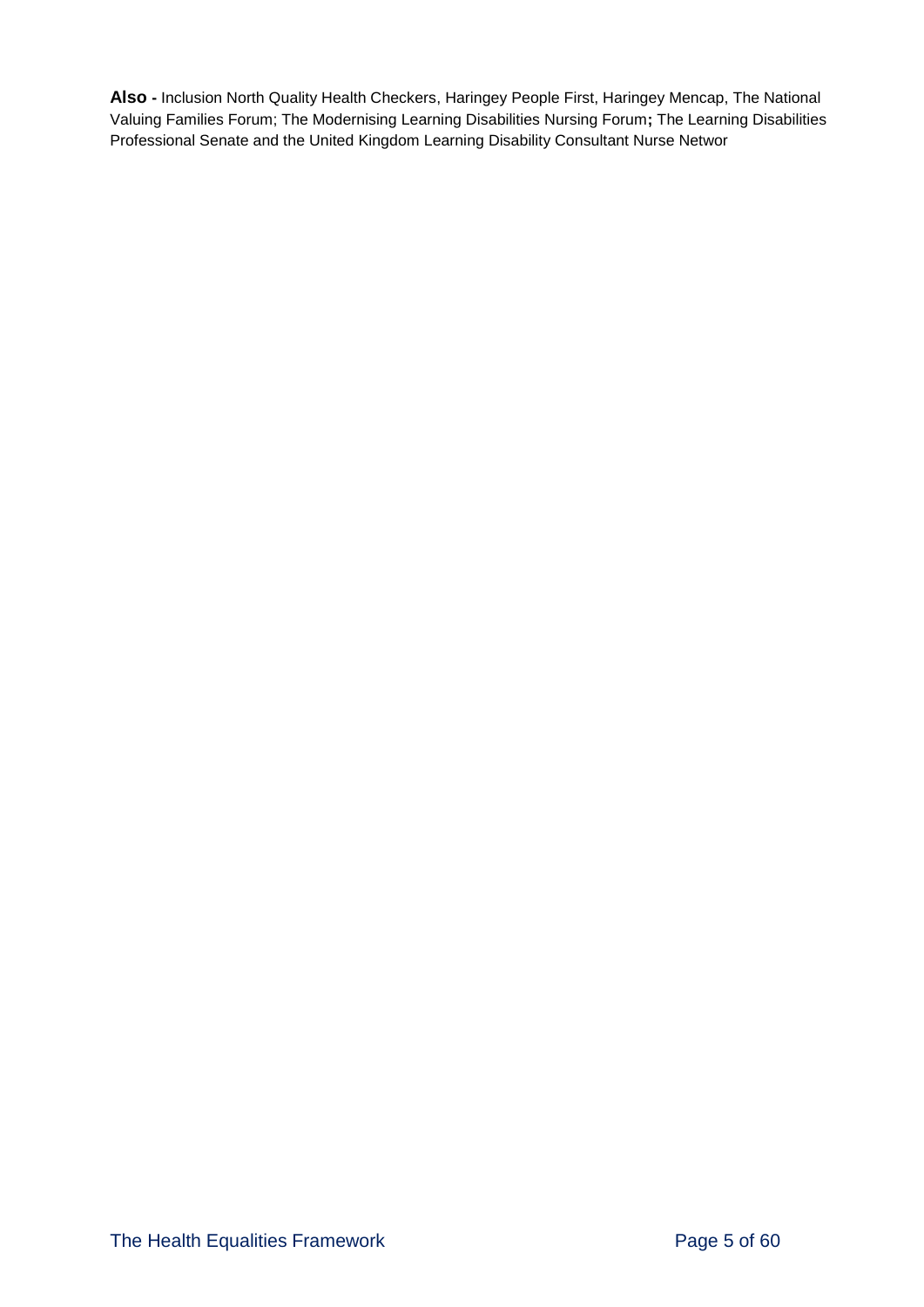## **Foreword**

People with learning disabilities experience significant health inequalities. *Death by Indifference:*  74 deaths and counting<sup>1</sup>, detailed the continuing poor care that people with learning disabilities experience in health services, and *Transforming care: A national response to Winterbourne*  View Hospital Department of Health Review: Final Report<sup>2</sup>, both highlight the need for a clear and transparent way to measure outcomes. However determining and articulating outcomes for people with learning disabilities (across professional groups) has been attempted by a few local services, but there has never been a nationally agreed set of measures relating to health. Although the National Outcomes Frameworks apply to all people, data is not yet good enough to identify the impact on people with learning disabilities. However, the need to agree and measure outcomes is pressing. The professional groups represented on the Professional Senate have their own outcome frameworks, but until now it has been difficult to articulate outcomes for specialist multi-disciplinary learning disability services across the spectrum of provision from community teams through to in-patient services, let alone integrated health and social care teams.

The Health Equalities Framework (HEF), an outcomes framework based on the determinants of health inequalities, provides a way for all specialist learning disability services to agree and measure outcomes with people with learning disabilities. Indeed, it can be used by all services with regard to their effectiveness in tackling health inequalities for people with learning disabilities. It also has the potential to be developed for other vulnerable groups. Importantly, the tool can be used by family carers working in partnership with services, to agree personalised priorities and to monitor outcomes, particularly for people who may lack capacity to do this for themselves. For these reasons it is endorsed by the National Valuing Families Forum.

The HEF was initially developed by the UK Learning Disability Consultant Nurse Network in response to a request from the Department of Health following Winterbourne View. Since then it has been clinically tested by multi-disciplinary teams, and has had significant validation input from members of the Professional Senate. We hope it will lead to a clearer understanding of the impact of the determinants of health on the lives of people with learning disabilities, and a shared way of tackling these determinants.

Dr Alick Bush (Chair of the professional senate) Jo Hough (National Valuing Families Forum Co-ordinator)

j

<sup>1</sup> Mencap (2012) *Death by indifference: 74 deaths and counting.*

<sup>2</sup> Department of Health (2012) *Transforming care: A national response to Winterbourne View Hospital Department of Health Review: Final Report*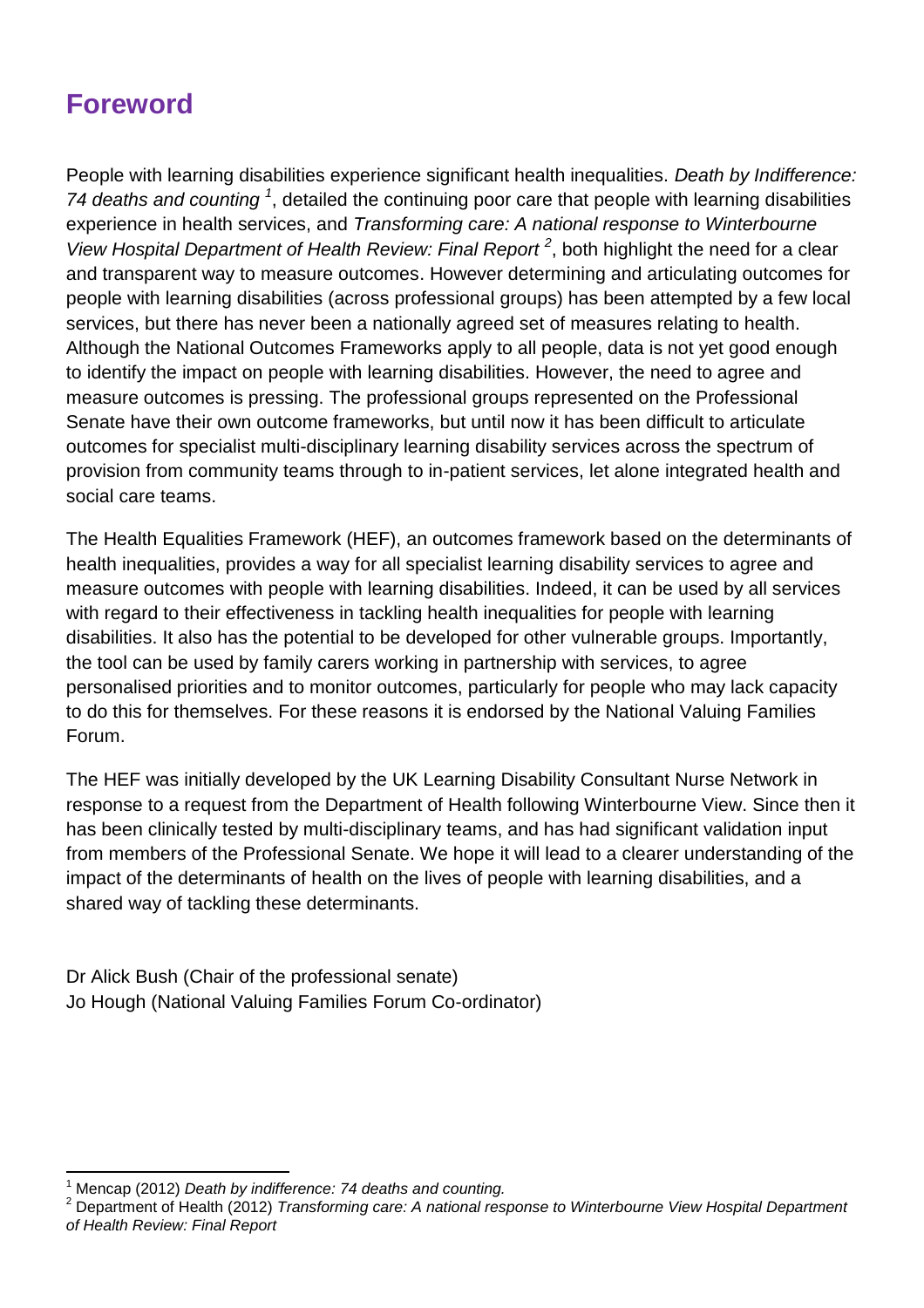## **Introduction**

During 2011 the UK Learning Disability Consultant Nurse Network set about developing an outcomes framework that reflected the wide range of learning disabilities nursing approaches. The need for consistent outcome measures in healthcare services generally, was very much under the spotlight at this time. This sat alongside an acknowledged dearth of standards regarding the provision of learning disability nursing and indeed wider learning disability services with no consistent way of capturing or comparing the impact or outcome of what is provided. The 2010 consultation on the developing NHS outcomes framework*<sup>3</sup>* highlighted the need to:

"*recalibrate the whole of the NHS system so it focuses on what really matters to patients and carers and what we know motivates healthcare professionals - the delivery of better health outcomes*"

We now have national outcomes frameworks across Public health<sup>4</sup>, Social Care<sup>5</sup> and the NHS<sup>6</sup>, all of which have equalities at their heart. The NHS outcomes framework specifically seeks the reduction in premature deaths of people with learning disabilities and there are further consistent themes which emerge across these frameworks:

- Moving away from top down targets to local accountability
- A focus on measuring outcomes
- **SP** A drive toward quality improvement
- **SP** Improved transparency and accountability

This focus on equality, outcome and accountability inspired our thinking for this work and has been the catalyst to the development of the Health Equalities Framework, or HEF. Our approach has been to develop an outcome measure that builds on the theme of tackling health inequalities, seeing this as the lynchpin to improving health and wellbeing and delivering against the national frameworks.

The Improving Health and Lives Learning Disabilities Public Health Observatory (IHaL) identified five broad determinants of health inequalities for people with learning disabilities*<sup>7</sup>* :

Social determinants of poorer health such as poverty, poor housing, unemployment and social disconnectedness

e. Physical and mental health problems associated with specific genetic and biological conditions in learning disabilities

 $\overline{\phantom{a}}$ <sup>3</sup> Department of Health (2010) *Transparency in outcomes: a framework for the NHS.*  [www.dh.gov.uk/en/Consultations/Liveconsultations/DH\\_117583](http://www.dh.gov.uk/en/Consultations/Liveconsultations/DH_117583)

<sup>4</sup> Department of Health (2012) *Healthy Lives, Healthy People: Improving outcomes and supporting transparency.*  www.dh.gov.uk/en/Publicationsandstatistics/Publications/PublicationsPolicyAndGuidance/DH\_132358

<sup>5</sup> Department of Health (2012) *The Adult Social Care Outcomes Framework 2013/14.* www.dh.gov.uk/health/2012/11/ascof1314/

<sup>6</sup> Department of Health (2012) *The NHS Outcomes Framework 2013/14.* www.dh.gov.uk/health/2012/11/nhsoutcomes-framework/

<sup>7</sup> Emerson et al (2011) *Health Inequalities& People with Learning Disabilities in the UK 2011*. Learning Disabilities Public Health Observatory.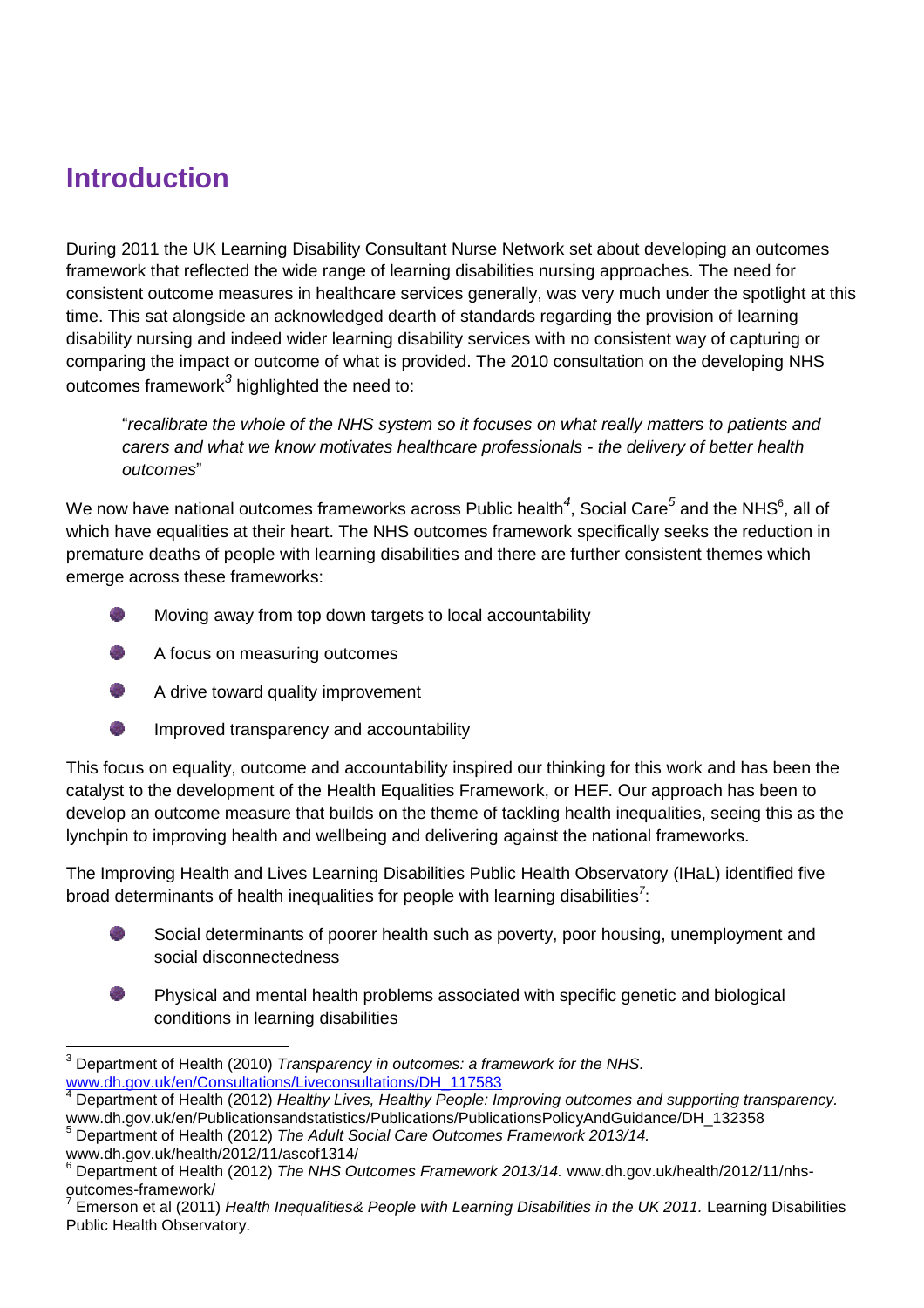- Communication difficulties and reduced health literacy
- Personal health behaviour and lifestyle risks such as diet, sexual health and exercise
- 緫 Deficiencies in access to and the quality of healthcare and other service provision.

IHaL have recently provided a further way of structuring the evidence, utilising the following determinant categories: General Socio-Economic, Cultural and Environmental Conditions, Living and Working Conditions, Social & Community Networks, Individual Lifestyle Factors and Constitutional Factors*<sup>8</sup> .*

However, it is the 2010 and 2011 organising structure that underpins the development of the HEF. The approach focuses on demonstrating reductions in the impact of exposure to these known determinants and thereby reducing the inequalities experienced by people with learning disabilities. By concentrating on the determinants of health inequalities the HEF proactively focuses on prevention and reduction rather than reactive approaches that merely address the symptoms of health inequalities.

Originally conceived as a way of capturing the outcome of learning disability nursing interventions, the model quickly generated interest and engagement from others with an interest in the health and wellbeing of people with learning disabilities - families, commissioners, other professions and people with learning disabilities themselves. In 2012, with support from IHaL and the National Development Team for Inclusion, a working group of commissioners and providers drawn mainly from the South West, but with some representation from other parts of the country, was set up to work alongside the Consultant Nurse group to develop supplementary commissioning guidance, based on the HEF. Consultation, engagement and validation meetings were held with representatives from the National Valuing Families Forum, the National Professional Senate and with local and national representatives of advocacy and service user groups.

The result of these efforts is the Health Equalities Framework and the supporting materials contained herein. The HEF has been developed into an electronic template (or eHEF) with step by step guidance, which organisations and individuals can use to collect and monitor health equality impact data. There is a framework for commissioners and guidance to enable services to be commissioned around health equality. We have also provided a sample Commissioning for Quality and Innovation (CQUIN) template to support commissioners in driving the roll out the HEF across provider organisations. We have included information for families and people with learning disabilities to further support the introduction of the HEF. Reducing health inequalities must be a central aim of all learning disability service provision whatever the setting, approach or needs of recipients. We believe that by monitoring the impact of the known determinants of health inequalities there is the opportunity to consistently and reliably demonstrate the difference that support from services is making to the health and wellbeing of people with learning disabilities of all ages, whether they are profoundly disabled, physically or mentally unwell, in hospital or living in the community.

The HEF is not intended to replace existing outcome tools that are used in specific settings or for specific interventions; its purpose is to provide a clear and transparent overarching health-focused outcomes framework with a common language which can aid understanding for everyone involved, particularly between commissioning and service provision and across health and social care settings.

The aim has been to provide a tool which makes sense to everyone, that is sensitive to outcomes at an individual level and which allows aggregation of data in order that population trends at different levels can be better understood. We hope you find it useful and that it contributes to a wider understanding of

\_\_\_\_\_\_\_\_\_\_\_\_\_\_\_\_\_\_\_\_\_\_\_\_\_\_\_\_\_\_\_\_\_<br><sup>8</sup> Emerson et al (2012) *Health inequalities and people with learning disabilities in the UK: 2012. Learning* Disabilities Public Health Observatory.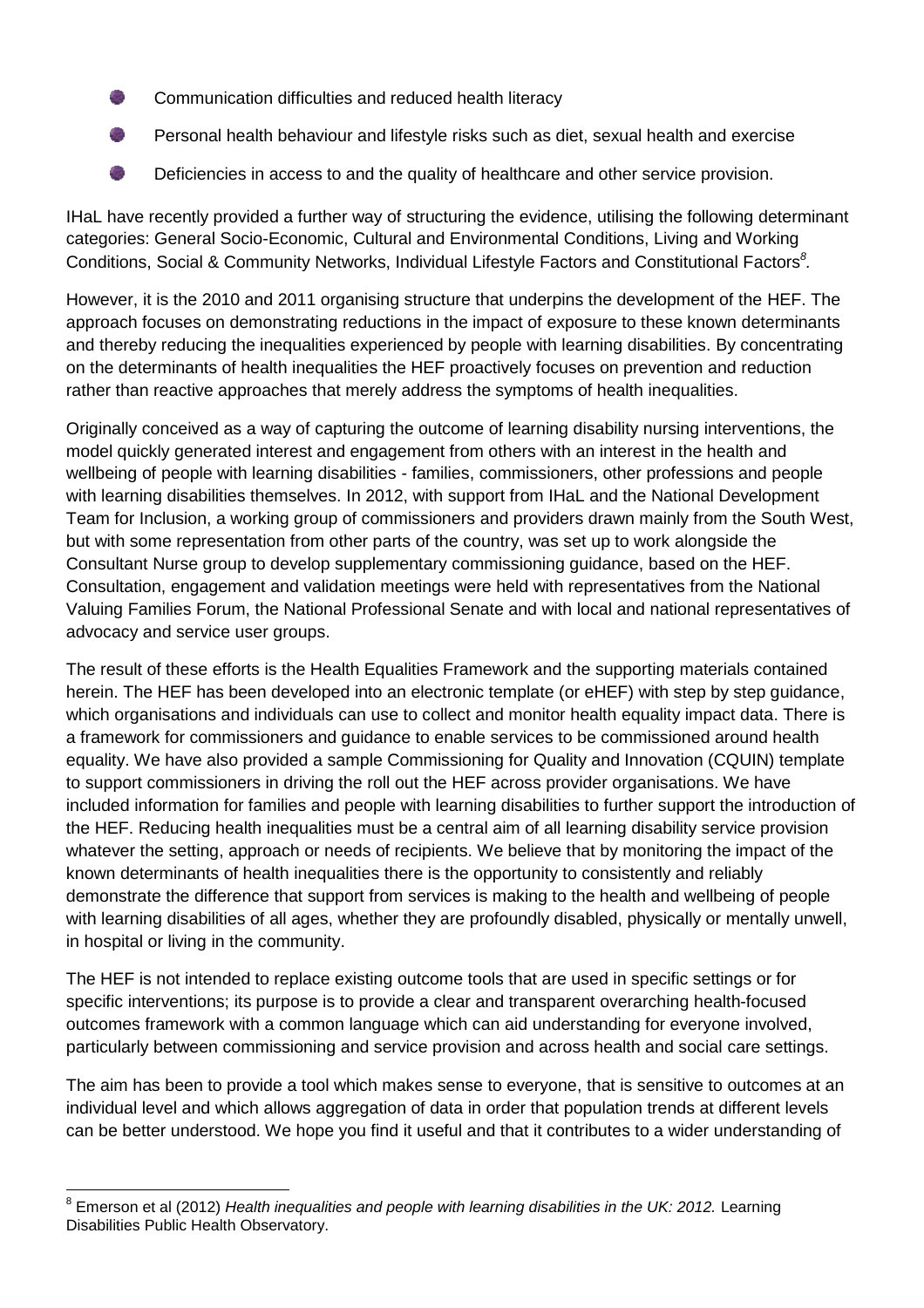health inequalities amongst people with learning disabilities, highlighting and evidencing the approaches that make a real and positive difference.

## *Application*

A Health Equalities Framework (HEF) profile for an individual service user is compiled by sequentially working through each of the Health Inequality Indicators for each Determinant and agreeing the appropriate Impact Rating at the time of profiling, after considering the associated Indicator Statements and Descriptors.

Each Health Inequality Indicator is given a rating between 0 and 4. Low scores indicate minimal adverse impact whereas high scores indicate a significantly detrimental impact.

For each Health Inequality Indicator, raters should begin by considering the Indicator Statement and Descriptor associated with the highest (or most adverse) Impact Rating. If this is not felt to be applicable they should then consider the next Impact Rating down, and so on until the one which best describes the person's current circumstance is identified.

When selecting the appropriate Impact Rating, raters should be mindful that Indicator statements and Descriptors are composite in that they combine a number of aspects. Descriptors do not need to be met in full, if any aspect of a service user's current situation is consistent with any part of a Descriptor then this is the correct Impact Rating.

By working through the framework in this way the relative impact of each Determinant can be established. The resulting data can be examined in more depth i.e. at a Health Inequality Indicator level, in order to understand the greatest individual sources of exposure. This more detailed information can prove helpful when planning care and choosing appropriate targets for intervention.

This process, when initially followed, establishes a baseline HEF profile for an individual. Outcomes are monitored through a programme of repeat profiling with individuals. This allows changes to be mapped over time. The effect of important events or changes such as moving house, bereavement, changes in employment or care and treatment can be tracked through such comparative profiling.

No paper based HEF recording sheet has been developed; rather data should be saved, collated and interpreted using the eHEF electronic interface. This freely available MS Excel spreadsheet has been specifically developed for this purpose and incorporates functions to allow aggregated data to be considered across caseloads, practitioners, teams or localities in order to inform the processes of service review, strategic planning and commissioning. Data can also be filtered in order to understand outcome variations across differing sub groups of people with learning disability (e.g. by severity of learning disability, according to additional disabilities or health conditions, age group, gender, ethnicity etc).

It is for local providers and/or commissioners to decide how best to make use of the framework. Options include:

- For community teams profile at point of referral and discharge.
- HEF scores at the point of referral may provide a basis for triage assessment processes.
- Within community teams, HEF scores may form part of a caseload weighting process in order to inform allocations.
- HEF scores may be reviewed during CPA meetings, Health Action Plan reviews, Person Centred reviews etc.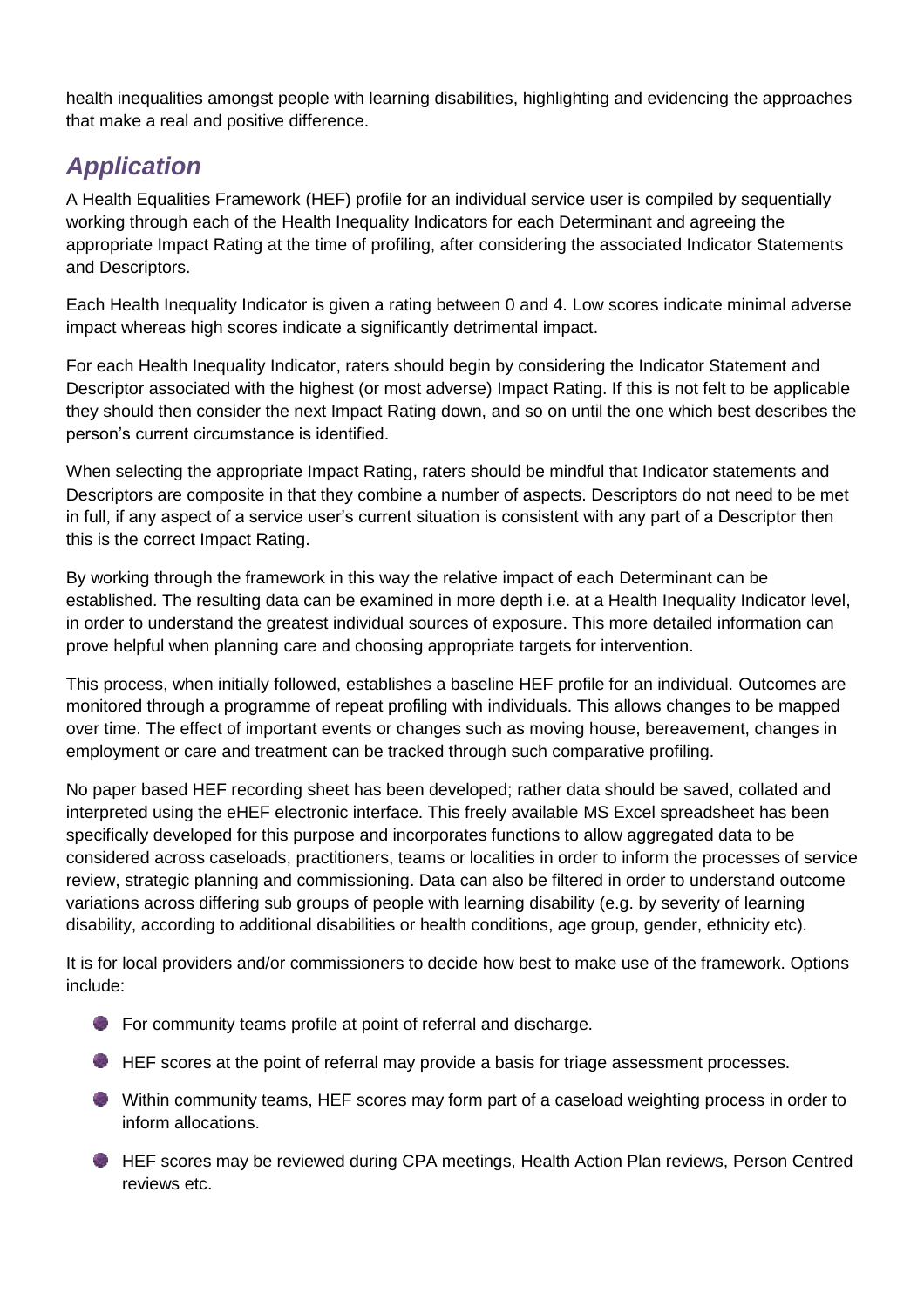- Within long term forms of service provision e.g. residential care homes or supported accommodation, routine HEF scoring may be useful at regular intervals e.g. every three months.
- HEF scoring prior to and post hospital stays is useful in establishing whether valid outcomes have been achieved.
- **For practitioners who carry a caseload, HEF monitoring can inform prioritisation.**
- **Reviewing HEF profiles before and after specific interventions can inform an understanding of** their effectiveness
- Individual caseload data can be aggregated and analysed.
- For managers of services, the ability to aggregate outcomes data across teams and practitioners can inform performance management.
- For strategic service planners (and commissioners) the ability to correlate HEF profiles against biographical details and specific profiles of service user need allows service improvements to be planned around local population profiles.
- **Professional groups can use the profile to demonstrate the unique value of their contribution.**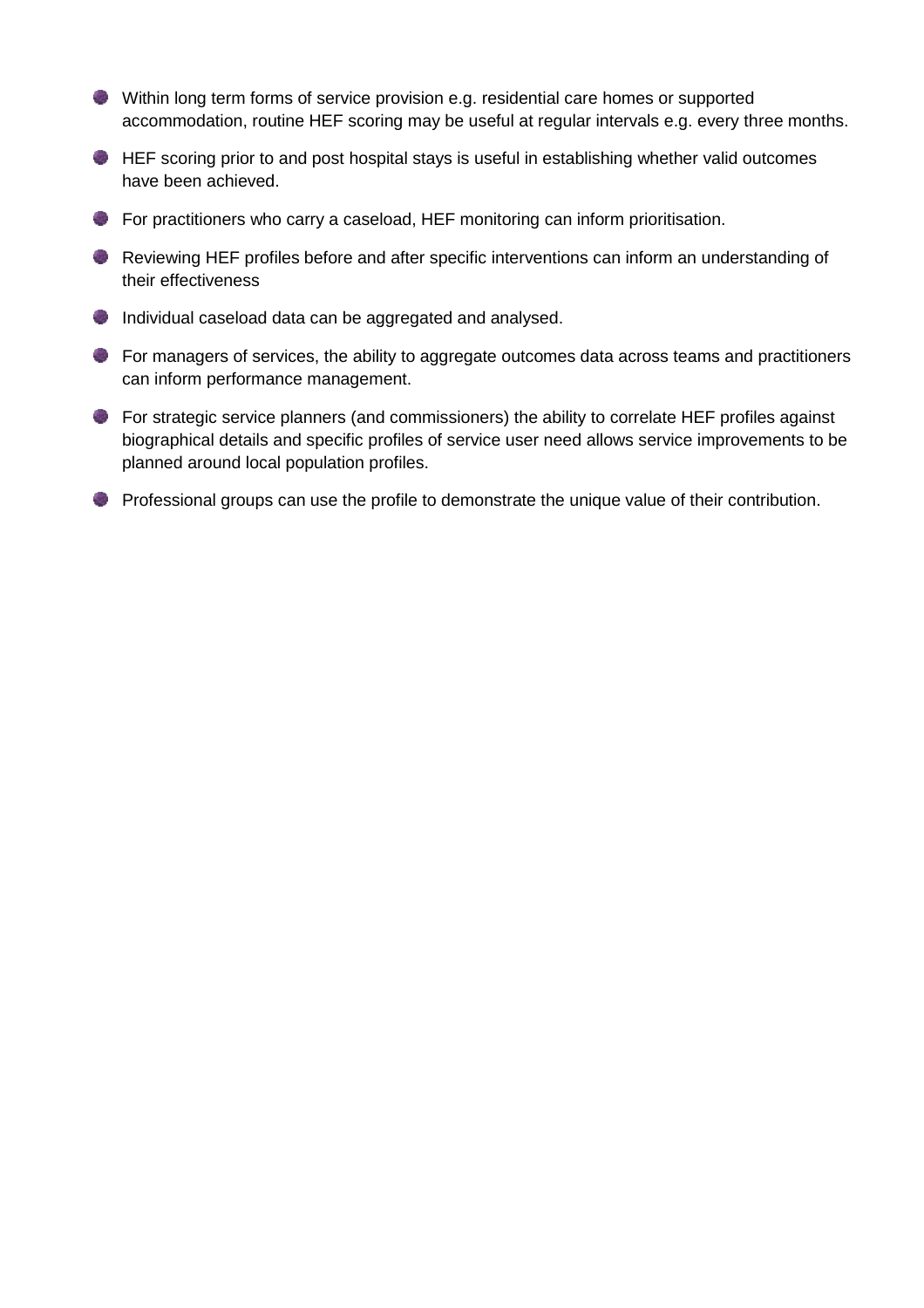## **The HEF Guide**

### *Background*

In 2011, the Learning Disability Public Health Observatory*<sup>9</sup>* reviewed the wide ranging data gathering that takes place around the health circumstances and experiences of people with learning disabilities. They considered total-population health monitoring frameworks, along with those that apply within primary and secondary healthcare settings. It was noted that there was no authoritative comparative national dataset relating specifically to the health of people with learning disabilities as a discrete population. It was proposed that, as new commissioning arrangements evolve and modernise health settings, a wider information set would be required to inform commissioning decisions regarding how best to meet the healthcare needs of the learning disabled population, as well as to provide essential assurances that the public sector equality duty towards people with learning disabilities (established by the 2010 Equality Act*<sup>10</sup>*) is being honoured.

In 2012 a four UK country review of Learning Disability Nursing was undertaken and the resulting report *Strengthening the Commitment<sup>11</sup>* highlighted the need for an objective measurement framework by which learning disability nurses could clearly demonstrate their effectiveness at both individual and service levels. It was suggested that any such framework might have broader applicability across health and social care sectors.

In light of emerging new commissioning arrangements, a revitalised public health strategy and an acknowledged need for an overarching health outcomes framework which recognises the unique burden of healthcare needs experienced by people with learning disabilities, the UK Learning Disability Nurse Consultant Network undertook to develop a systematic approach to measuring the outcomes associated with learning disability nursing. During development, pilot and consultation work it became apparent that the emerging tool had broader application in capturing outcomes from all professions and the contribution of social care services to improving outcomes for people with learning disabilities. In developing the HEF, the UK Learning Disability Consultant Nurse Network aimed to develop a monitoring tool which would be both sensitive to outcomes at an individual level as well as allowing aggregation of data in order that population trends could be better understood.

The HEF works by monitoring the degree and impact of exposure of people with learning disabilities to acknowledged, evidence based determinants of health inequalities. The resulting profile is not dependent on the complexity of a person's needs, their specific conditions or presentations but rather on the systems around them that ensure that their needs and long-term conditions are appropriately identified and responded to and that individuals are receiving the right support.

The core outcome of service involvement should be a reduction in the adverse impact of exposure to such determinants and mitigation of any associated hazardous consequences.

In developing the HEF we have endeavoured to identify important and relevant indicators which help to establish a consensus around service delivery priorities. There is a focus on the key factors which compelling evidence suggests, underlie the health inequalities experienced by people with learning disabilities. The necessary data can be generated in a cost effective manner and interpretation has been simplified through the development of an electronic interface (the eHEF) which requires minimal IT infrastructure to support its operation. Data can be aggregated across services, professionals and teams which allows variation in service outcomes to be identified. Analysis of data can inform individual

 $\overline{\phantom{a}}$ <sup>9</sup> Glover et al (2011) *NHS Data Gaps for Learning Disabilities* Learning Disabilities Public Health Observatory <sup>10</sup> *Equality Act 2010* London: HMSO

<sup>&</sup>lt;sup>11</sup> The Scottish Government (2012) Strengthening the commitment The report of the UK Modernising Learning *Disability Nursing Review*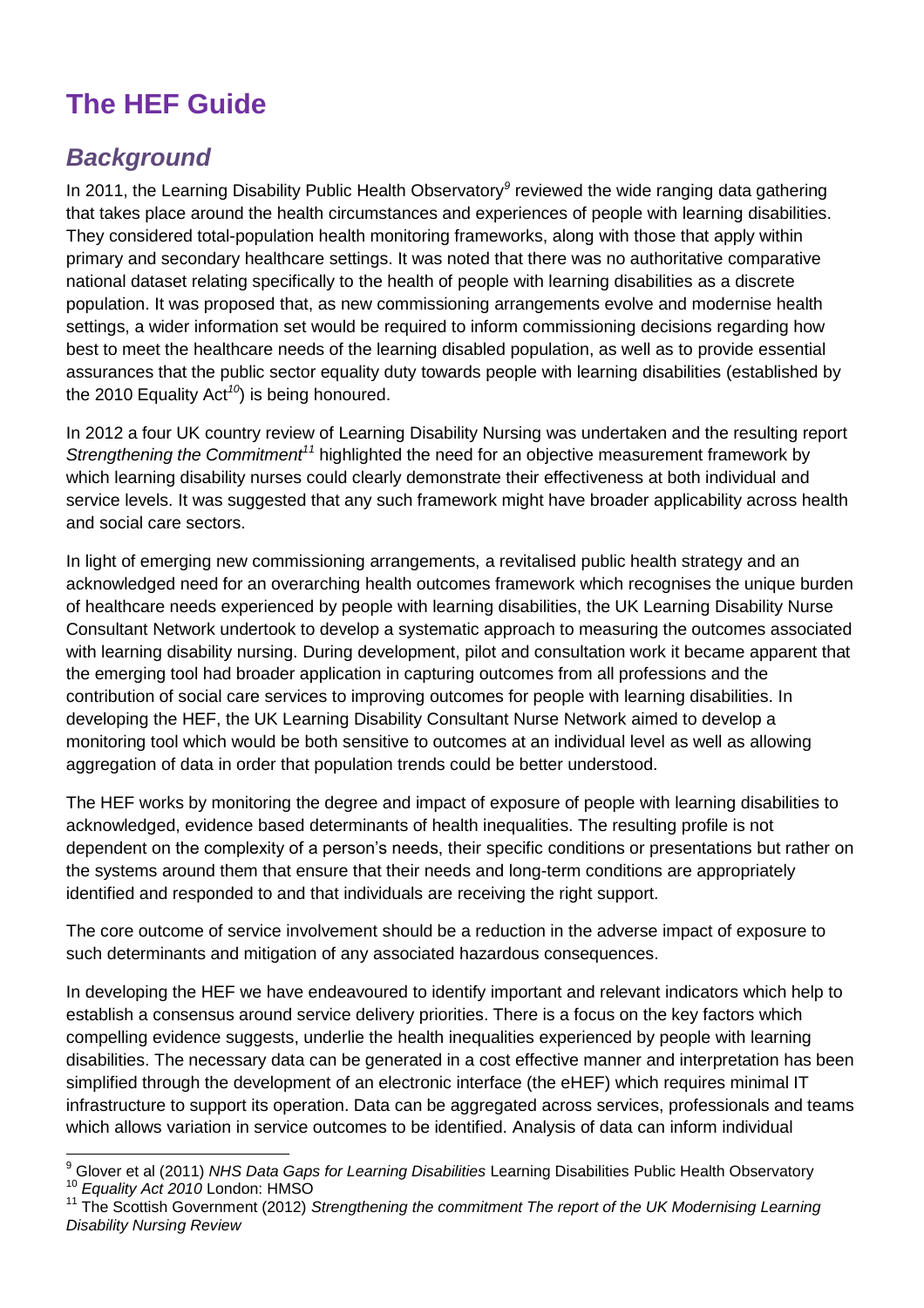professional practice as well as supporting decision making to bring about improvements in service systems.

### *The HEF Structure*

Detailed evidence reported by the Public Health Observatory*<sup>12</sup>* shows there to be five discernible determinants of the health inequalities commonly experienced by people with learning disabilities:

- Social determinants
- Genetic and biological determinants
- **Communication difficulties and reduced health literacy**
- **Personal health behaviour and lifestyle risks**
- **Deficiencies in access to and quality of health provision**

It is the differential exposure to each of these five determinants that, for any person with a learning disability, predicts that they will suffer health inequalities in comparison with the majority of the population. The consequences of these inequalities are significant and include premature mortality, increased experience of ill health and impoverished quality of life.

Review of the underpinning evidence and consultation during scale development, led to discrete sets of Health Inequality Indicators being identified for each of the five determinants. The breadth and range of these indicators helps to define the range and scope of legitimate health interventions i.e. it explains the need for health professionals to address important social factors which are associated with adverse health outcomes as well as to support mainstream health services to become more accessible to people with disabilities. Importantly (and particularly so for nursing) it provides a justification for working under the auspices of social models of health, whilst social care support activities which fall outside of such models might be viewed as a less than optimum use of (particularly nursing) skills.

For four of the determinants six indicators were identified whilst for the last one, five were agreed. The HEF is used to measure the impact of each of these indicators. Where there is a significant adverse impact, this clearly forms the target for healthcare intervention.

The Health Inequality Indictors are shown against each of the five determinants below:

 $\overline{a}$ <sup>12</sup> Emerson et al (2011) *Health inequalities and people with learning disabilities in the UK: 2011.* Learning Disabilities Public Health Observatory.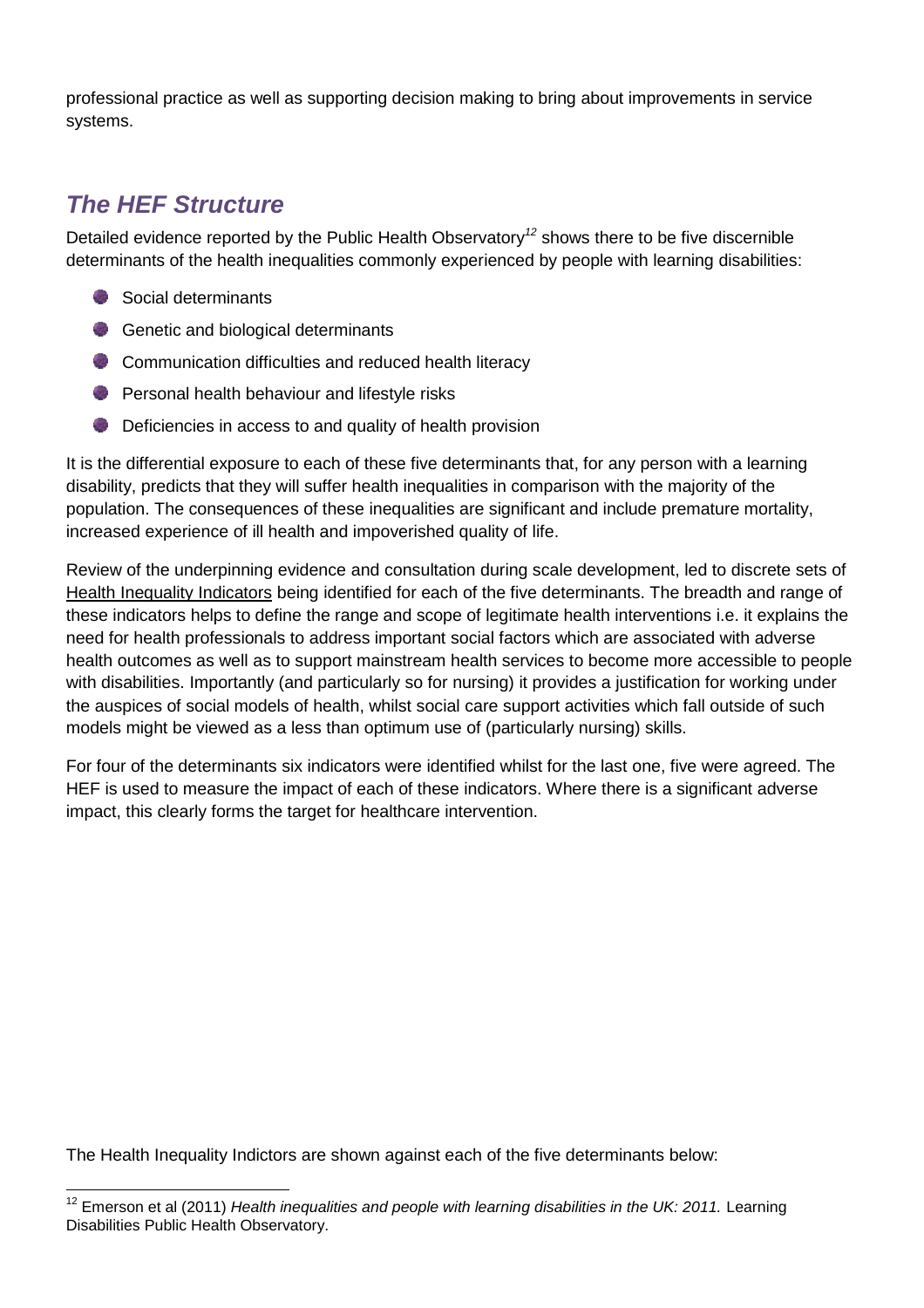| <b>Health Inequality Indicators</b>                                                                                                                                                                                                                                                                                                         |                                                                              |                                                                                                                                                                                                                                                                                                 |  |
|---------------------------------------------------------------------------------------------------------------------------------------------------------------------------------------------------------------------------------------------------------------------------------------------------------------------------------------------|------------------------------------------------------------------------------|-------------------------------------------------------------------------------------------------------------------------------------------------------------------------------------------------------------------------------------------------------------------------------------------------|--|
| 1. Social                                                                                                                                                                                                                                                                                                                                   |                                                                              | <b>2. Genetic and Biological</b>                                                                                                                                                                                                                                                                |  |
| A. Accommodation<br>B. Employment & meaningful activities<br>C. Financial support<br>D. Social contact<br>E. Additional marginalising factors (such as<br>ethnicity)<br>F. Safeguarding issues                                                                                                                                              |                                                                              | A. Assessment of physical & mental health<br>needs and health checks<br>B. Long Term Condition pathways & planned<br>reviews of need<br>C. Care Planning & Health Action Planning<br>D. Crisis / emergency planning & hospital<br>passports<br>E. Medication<br>F. Specialist service provision |  |
| 3. Communication                                                                                                                                                                                                                                                                                                                            |                                                                              | 4. Behaviour & Lifestyle                                                                                                                                                                                                                                                                        |  |
| A. Poor bodily awareness & reduced pain<br>responses<br>B. Difficulty communicating health needs to<br>others<br>C. Carers failure to recognise pain / distress<br>D. Carers ability to recognise and respond to<br>emerging health problems and / or promote<br>health literacy<br>E. Understanding health information & making<br>choices |                                                                              | A. Diet<br><b>B.</b> Exercise<br>C. Weight<br>D. Substance use<br>E. Sexual Health<br>F. Risky Behaviours / routines                                                                                                                                                                            |  |
|                                                                                                                                                                                                                                                                                                                                             | <b>5. Service Quality</b><br>A. Organisational barriers<br><b>B.</b> Consent |                                                                                                                                                                                                                                                                                                 |  |

- C. Transitions
- D. Health screening / promotion
- E. Primary Secondary services
- F. Non health services

Each Health Inequality Indicator has been stratified into five levels each of which describes the nature of impact and associated consequential level of risk – these are referred to as the Impact Levels. The impact levels are constructed in a manner compatible with the National Patient Safety Agency's risk matrix<sup>13</sup>.

The five impact levels and their associated adverse health consequences are shown below:

 $\overline{1}$ <sup>13</sup> NPSA (2008) *Risk Matrix for Risk Managers*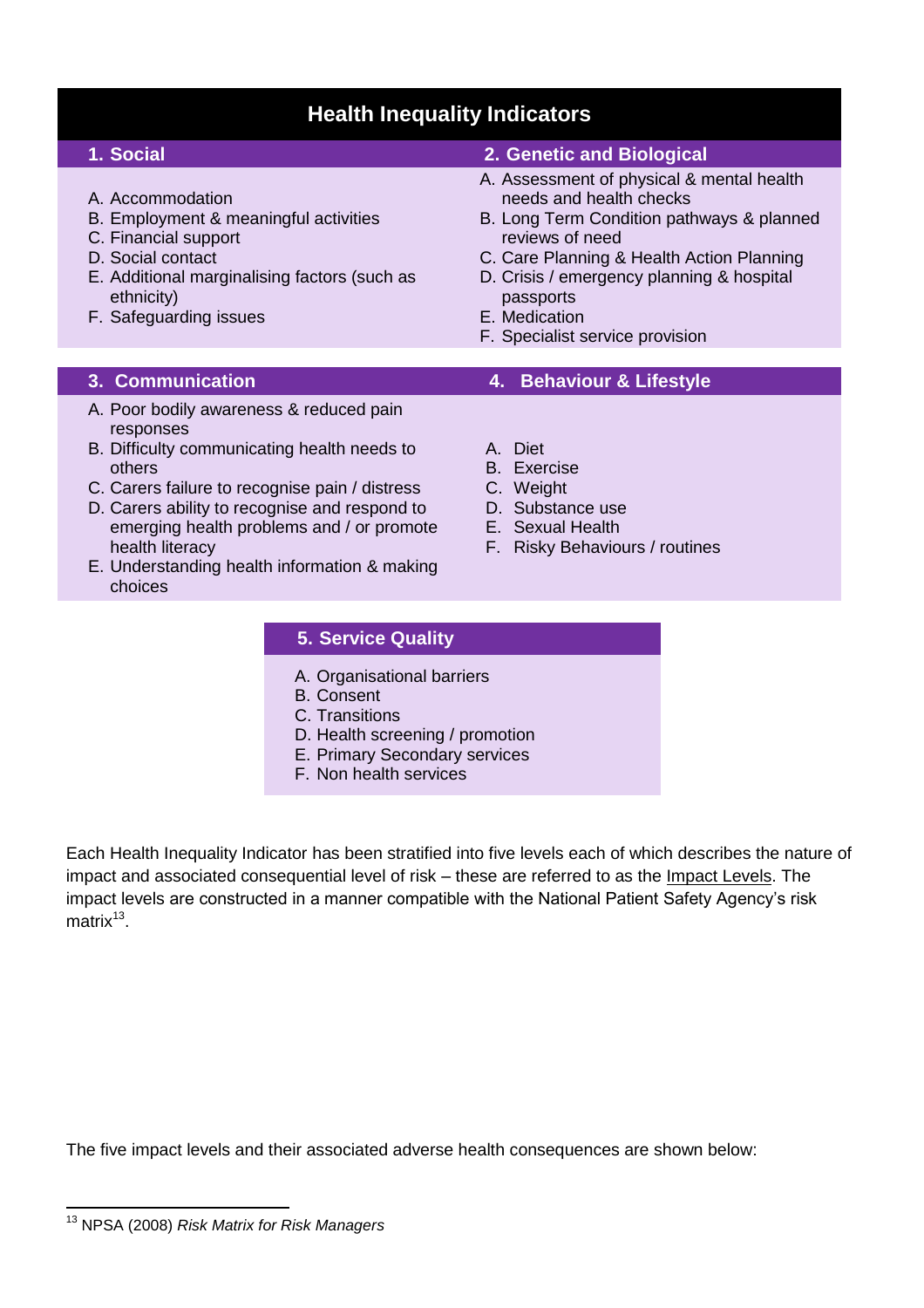| <b>Impact Level</b> | <b>Likely consequences if not addressed</b>                                                                                                                                                                                                                                                                                    |
|---------------------|--------------------------------------------------------------------------------------------------------------------------------------------------------------------------------------------------------------------------------------------------------------------------------------------------------------------------------|
| <b>Major</b>        | Health problems are associated with premature death. There may be<br>multiple permanent injuries or irreversible significant long term health<br>effects. Significant and prolonged restriction of normal activities and high<br>risk of unplanned hospital admissions.                                                        |
| <b>Significant</b>  | Major injuries and periods of ill health are likely, leading to long-term<br>incapacity/disability and potential premature death. There may be<br>prolonged periods of inability to engage in usual routines. May require<br>complex and prolonged treatment. Likely to have recurrent unplanned<br>hospital admissions.       |
| <b>Limited</b>      | Prone to moderate injury / illness requiring skilled professional<br>intervention. Typified by recurrent breaks in engagement with normal<br>routines.<br>Recovery period following injury / illness several weeks longer than<br>usual.<br>Therapeutic intervention has significantly reduced in (?) effectiveness.           |
| <b>Minimal</b>      | The person is likely to suffer minor injuries or illnesses which are likely to<br>require minor intervention. There may be some intermittent short lived<br>(i.e. a few days) impairment of engagement in usual activities. Recovery<br>from periods of ill health may be slightly slower than would otherwise be<br>the case. |
| <b>No impact</b>    | Minimal impact requiring no/minimal intervention or treatment.                                                                                                                                                                                                                                                                 |

So for each of the twenty nine Health Inequality Indicators which underlie the five determinants of ill health an individual's exposure can be rated against a five point impact scale.

For each Health Inequality Indicator a series of Indicator Statements have been developed therefore creating the basis of a series of independent scales. These describe the severity of impact of an Inequality indicator and guide the process of making the correct rating. They are supplemented by Descriptor statements which more fully describe the impact in order to inform judgements as to which is the appropriate rating for any individual service user.

These relationships between Determinants, Health Inequality Indicators, Indicator Statements and Descriptors is depicted below: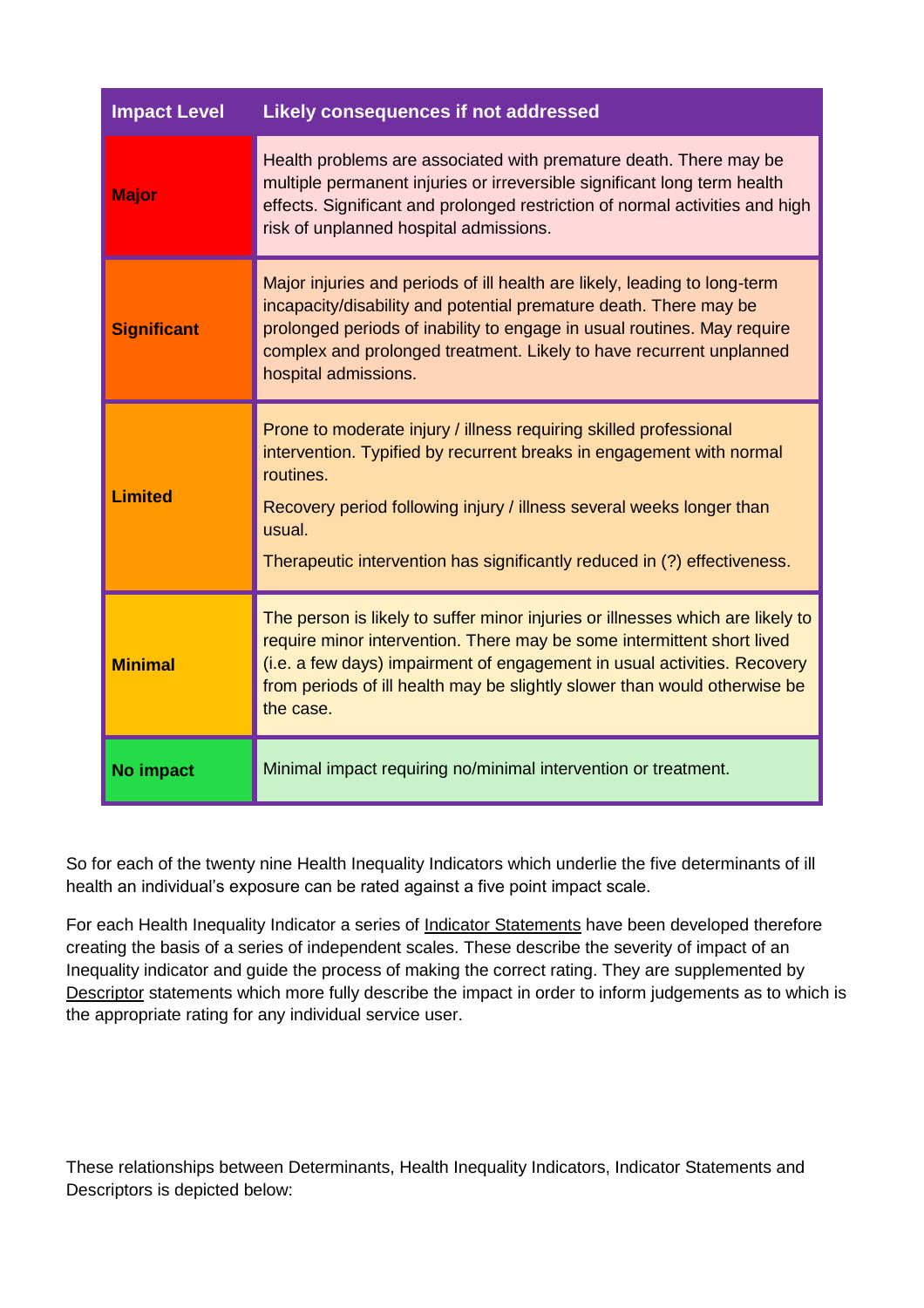

So there are five determinants, each of these is described in terms of a series of Health Inequality Indicators. Each Health Inequality Indicator has five indicators statements (and more detailed descriptors) which are graded according to the impact level.

### *Application*

A Health Equalities Framework (HEF) profile for an individual service user is compiled by sequentially working through each of the Health Inequality Indicators for each Determinant and agreeing the appropriate Impact Rating at the time of profiling, after considering the associated Indicator Statements and Descriptors.

Each Health Inequality Indicator is given a rating between 0 and 4. Low scores indicate minimal adverse impact whereas high scores indicate a significantly detrimental impact.

For each Health Inequality Indicator, raters should begin by considering the Indicator Statement and Descriptor associated with the highest (or most adverse) Impact Rating. If this is not felt to be applicable they should then consider the next Impact Rating down, and so on until the one which best describes the person's current circumstance is identified.

When selecting the appropriate Impact Rating, raters should be mindful that Indicator statements and Descriptors are composite in that they combine a number of aspects. Descriptors do not need to be met in full, if any aspect of a service user's current situation is consistent with any part of a Descriptor then this is the correct Impact Rating.

By working through the framework in this way the relative impact of each Determinant can be established. The resulting data can be examined in more depth i.e. at a Health Inequality Indicator level,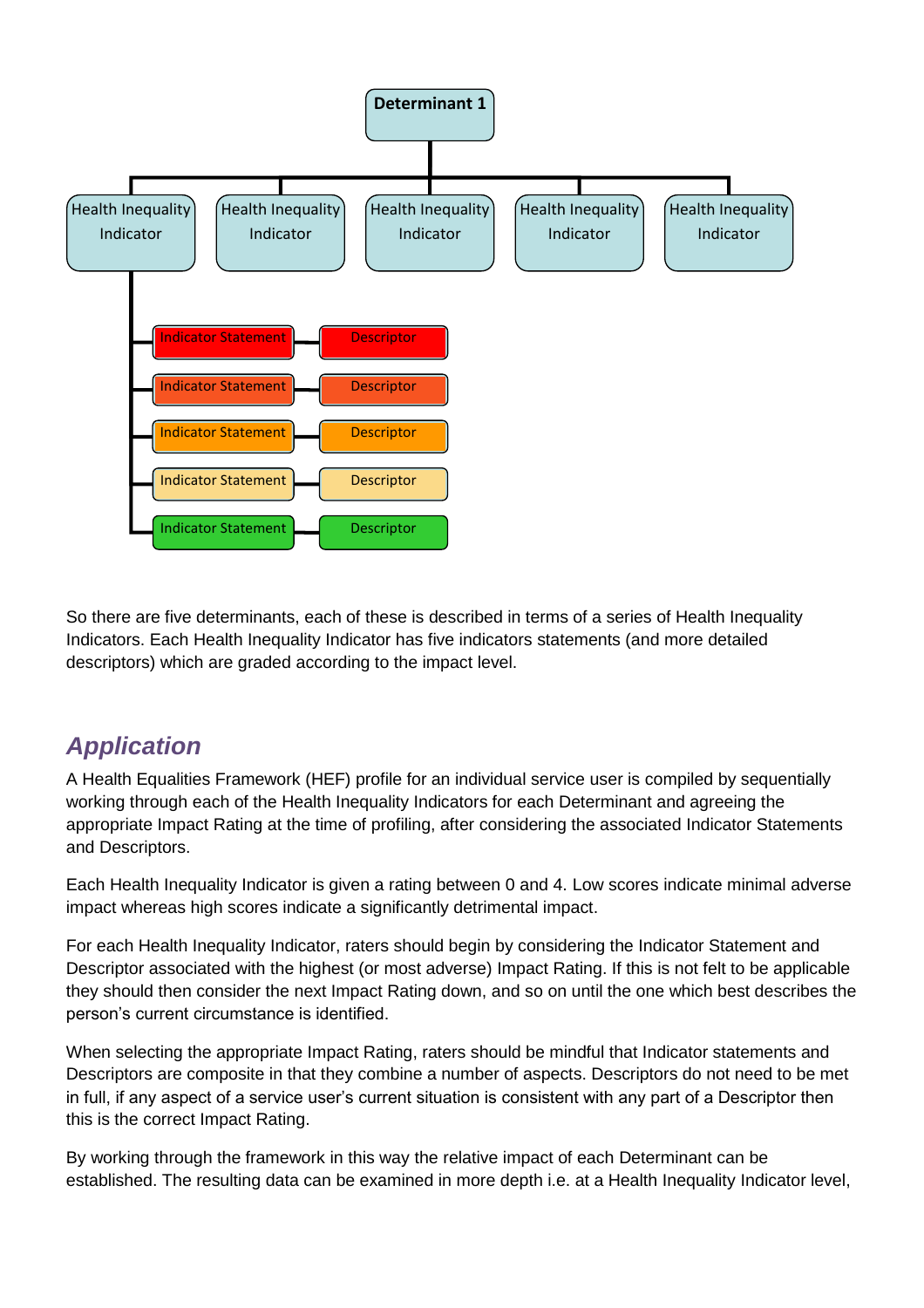in order to understand the greatest individual sources of exposure. This more detailed information can prove helpful when planning care and choosing appropriate targets for intervention.

This process, when initially followed, establishes a baseline HEF profile for an individual. Outcomes are monitored through a programme of repeat profiling with individuals. This allows changes to be mapped over time. The effect of important events or changes such as moving house, bereavement, changes in employment or care and treatment can be tracked through such comparative profiling.

No paper based HEF recording sheet has been developed; rather data should be saved, collated and interpreted using the eHEF electronic interface. This freely available MS Excel spreadsheet has been specifically developed for this purpose and incorporates functions to allow aggregated data to be considered across caseloads, practitioners, teams or localities in order to inform the processes of service review, strategic planning and commissioning. Data can also be filtered in order to understand outcome variations across differing sub groups of people with learning disability (e.g. by severity of learning disability, according to additional disabilities or health conditions, age group, gender, ethnicity etc).

It is for local providers and/or commissioners to decide how best to make use of the framework. Options include:

- For community teams profile at point of referral and discharge.  $\bullet$
- HEF scores at the point of referral may provide a basis for triage assessment processes.
- Within community teams, HEF scores may form part of a caseload weighting process in order to inform allocations.
- HEF scores may be reviewed during CPA meetings, Health Action Plan reviews, Person Centred reviews etc.
- Within long term forms of service provision e.g. residential care homes or supported accommodation, routine HEF scoring may be useful at regular intervals e.g. every three months.
- HEF scoring prior to and post hospital stays is useful in establishing whether valid outcomes  $\bullet$ have been achieved.
- For practitioners who carry a caseload, HEF monitoring can inform prioritisation.  $\bullet$
- Reviewing HEF profiles before and after specific interventions can inform an understanding of their effectiveness
- Individual caseload data can be aggregated and analysed.
- For managers of services, the ability to aggregate outcomes data across teams and practitioners  $\bullet$ can inform performance management.
- For strategic service planners (and commissioners) the ability to correlate HEF profiles against biographical details and specific profiles of service user need allows service improvements to be planned around local population profiles.
- Professional groups can use the profile to demonstrate the unique value of their contribution.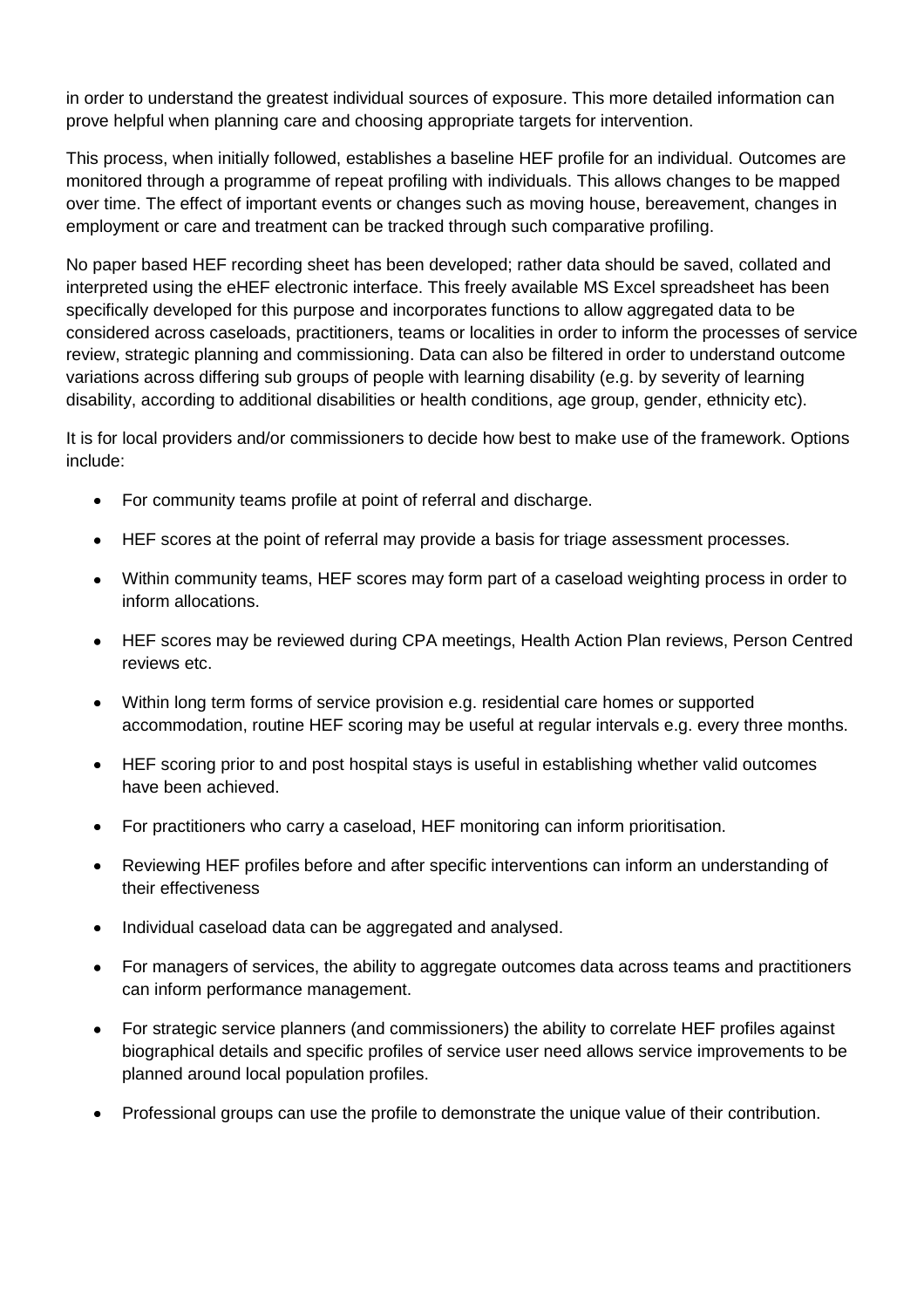## *Underpinning Evidence*

The Improving Health and Lives Learning Disabilities Public Health Observatory has published a series of reports which have described the health inequalities experienced by people with learning disabilities<sup>14,15,16</sup>. They have cited established underpinning evidence relating to each of the determinants of health inequalities and this has proved central to the development of the HEF. There follows a summary of what has been reported in relation to each of the determinants. Readers should refer to the original reports for a fuller account.

### **1. Social Determinants**

### *Refers to exposure to social determinants of poorer health such as poverty, poor housing, unemployment and social disconnectedness.*

People with learning disabilities, especially people with less severe learning disabilities and those who do not access specialist learning disability services, are more likely to be exposed to common 'social determinants' of (poorer) health such as poverty, poor housing conditions, unemployment, social disconnectedness and overt discrimination. The link between exposure to these adversities and health status is at least as strong for people with learning disabilities as it is in the general population. Furthermore it has been shown that over time, families with a child with a learning disability are more likely to experience relative poverty and are less likely to be able to escape this situation than other families. It has been suggested that this increased exposure to socio-economic deprivation accounts for:

- **1.** 20–50% of increased health adversity amongst children and adolescents with learning disabilities.
- **2.** 32% of the increased risk of conduct difficulty and 27% of the increased risk of peer relation problems amongst 3 year old children with developmental delay.
- **3.** 29-43% of the increased prevalence of conduct difficulties among children with learning disabilities or borderline intellectual disability as well as 36-43% of the increased difficulties with peer relations.
- **4.** A significant proportion of increased rates of self-reported antisocial behaviour among adolescents with learning disabilities.

The importance of poverty, poor housing, unemployment and social isolation as factors leading to poorer health are well known; material deprivation is associated with poor housing, increased exposure to infection, poor nutritional status etc. People with learning disabilities are more likely to experience some or all of these factors.

Exposure to bullying at school and overt discrimination in adulthood, both predictive of poorer general health status amongst adults with learning disabilities, are frequently experienced by people with learning disabilities .

 $14$ <sup>14</sup> Emerson and Baines (2010) *Health Inequalities and people with learning disabilities in the UK: 2010.* Learning Disabilities Public Health Observatory.

<sup>15</sup> Emerson et al (2011) *Health inequalities and people with learning disabilities in the UK: 2011.* Learning Disabilities Public Health Observatory.

Emerson et al (2012) *Health inequalities and people with learning disabilities in the UK: 2012.* Learning Disabilities Public Health Observatory.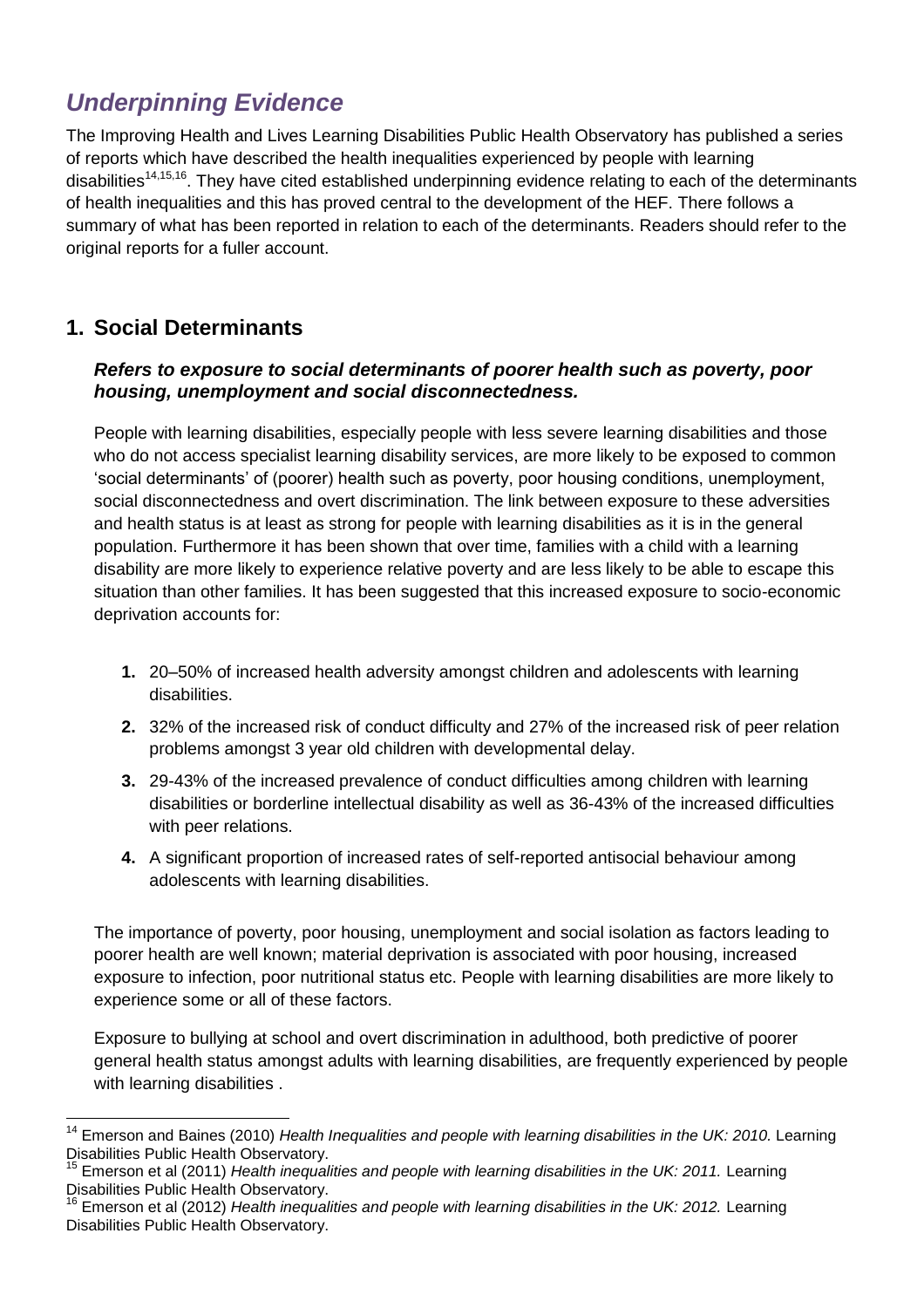People with learning disabilities from black and minority ethnic groups are known to be more likely to be exposed to socioeconomic deprivation and overt racism, and are consequently also more likely to face health inequalities than people with learning disabilities from majority communities.

### **2. Genetic and Biological Determinants**

### *Refers to genetic and biological conditions physical and mental health problems which are specifically associated with learning disabilities.*

People with moderate to profound learning disabilities are more likely than the general population to die from congenital abnormalities. Many genetic and biological conditions which give rise to learning disabilities are also associated with an increased risk of further physical and mental health conditions, for example:

- ŵ. Congenital heart disease is more prevalent among people with Down syndrome, Williams syndrome and Fragile X Syndrome;
- **SC** Early onset dementia is more common in people with Down syndrome;
- Hypothalamic disorders are more prevalent among people with Prader-Willi syndrome;
- Mental health problems and challenging behaviours are more prevalent among people with **SO** autistic spectrum conditions, Rett syndrome, Cornelia de Lange syndrome, Riley-Day syndrome, Fragile-X syndrome, Prader-Willi syndrome, Velocardiofacial syndrome / 22q11.2 deletion, Williams syndrome, Lesch-Nyhan syndrome, Cri du Chat syndrome and Smith-Magenis syndrome;
- -50 Obesity is more prevalent among people with Prader-Willi syndrome, Cohen syndrome, Down's syndrome and Bardet-Biedl syndrome;
- Sleep problems are more prevalent among children with Williams Syndrome and Down's Syndrome.

Research has highlighted the possible interactions between genetic determinants of poorer health and the environment. For example, genetically determined preferences may create a motivational state that leads to the development of behaviours that are maintained by environmental contingencies. For example, individuals with Angelman syndrome often find social contact extremely pleasing and may therefore come to display aggressive or self-injurious behaviours in order to meet an otherwise unfulfilled need to access unusual amounts of social contact. Similarly, dysfunction of the Hypothalmic Pituitary Axis in people with Fragile-X syndrome is associated with social anxiety, consequently people may have a need to avoid busy social settings and develop behaviours which others consider challenging as a strategy to meet this need.

It is apparent that environmental conditions can increase the expression of genetically determined risks or that genetic factors and environmental factors may independently lead to the same health outcome. For example, Attention Deficit Hyperactive Disorder (ADHD) appears to have a genetic component involving the regulation of dopamine and serotonin neurotransmitters in the brain (which can lead to problems with executive function control or impulsive behaviour); however, the in-utero environment can increase risk of ADHD if the developing foetus is exposed to alcohol or tobacco and the child-rearing environment can increase risk if the child has been exposed to trauma or neglect.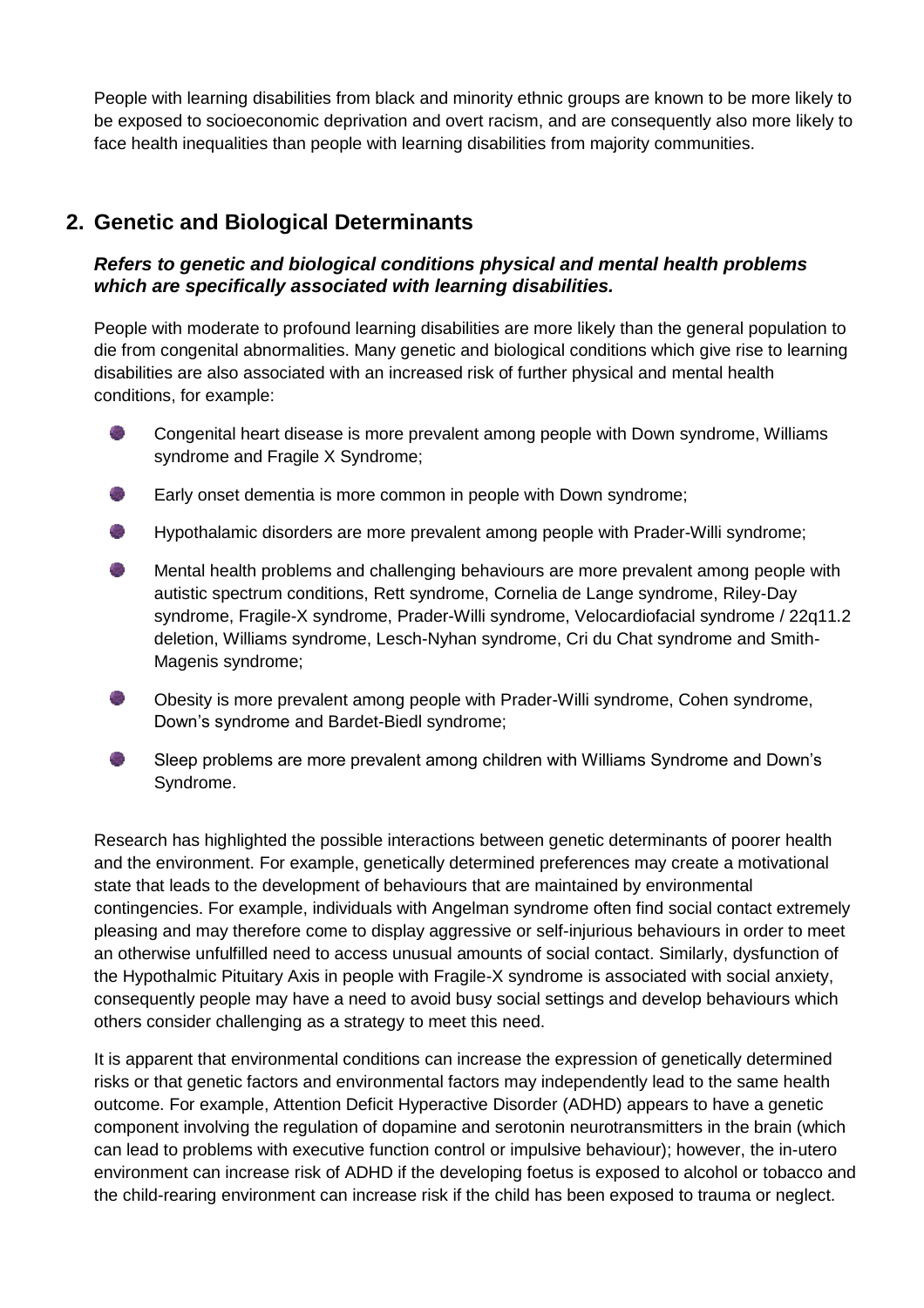There are significant variations in NHS total expenditure and expenditure per person on specialist services for people with learning disabilities across different areas of England, with lower spending in rural areas and significant variation in the services provided to people with learning disabilities by specialist NHS Trusts.

### **3. Communication Difficulties and Reduced Health Literacy Determinants**

### *Refers to the impact of a reduced ability to take in, understand and use healthcare information to make decisions and follow instructions for treatment on an individual's health status.*

People with learning disabilities may have poor bodily awareness and a minority may have depressed pain responses. In addition, limited communication skills may reduce their capacity to convey identified health needs effectively to others (e.g., relatives, friends, paid support workers). As a result, carers (unpaid and paid) play an important role in the identification of health needs for many people with more severe learning disabilities. However, carers may have difficulty in recognizing expressions of need, or the experience of pain, particularly if the person concerned does not communicate verbally. Care workers may also feel that they do not have the knowledge, skills and training required to recognise emerging health problems or the resources to effectively promote health literacy.

People with learning disabilities experience a lack of knowledge and choice in relation to healthy eating. People with learning disability express feelings of frustration that they are not listened to, treated unfairly and excluded from decision making about important aspects of their lives and care. Information and support such as that related to breast cancer and mammography may not meet the needs of some people with learning disability.

### **4. Personal Health Behaviour and Lifestyle Risk Determinants**

### *Refers to personal health behaviour (including behaviours that challenge) and lifestyle risks such as diet, sexual health and exercise.*

### **Diet**

Less than 10% of adults with learning disabilities in supported accommodation eat a balanced diet, with an insufficient intake of fruit and vegetables. Carers generally have a poor knowledge about public health recommendations on dietary intake.

### **Exercise**

Over 80% of adults with learning disabilities engage in levels of physical activity below the Department of Health's minimum recommended level, a much lower level of physical activity than the general population (53%-64%). People with more severe learning disabilities and people living in more restrictive environments are at increased risk of inactivity.

### **Obesity & Underweight**

People with learning disabilities are much more likely to be either underweight or obese than the general population. Women, people with Down's syndrome, people of higher ability and people living in less restrictive environments are at increased risk of obesity. The high level of overweight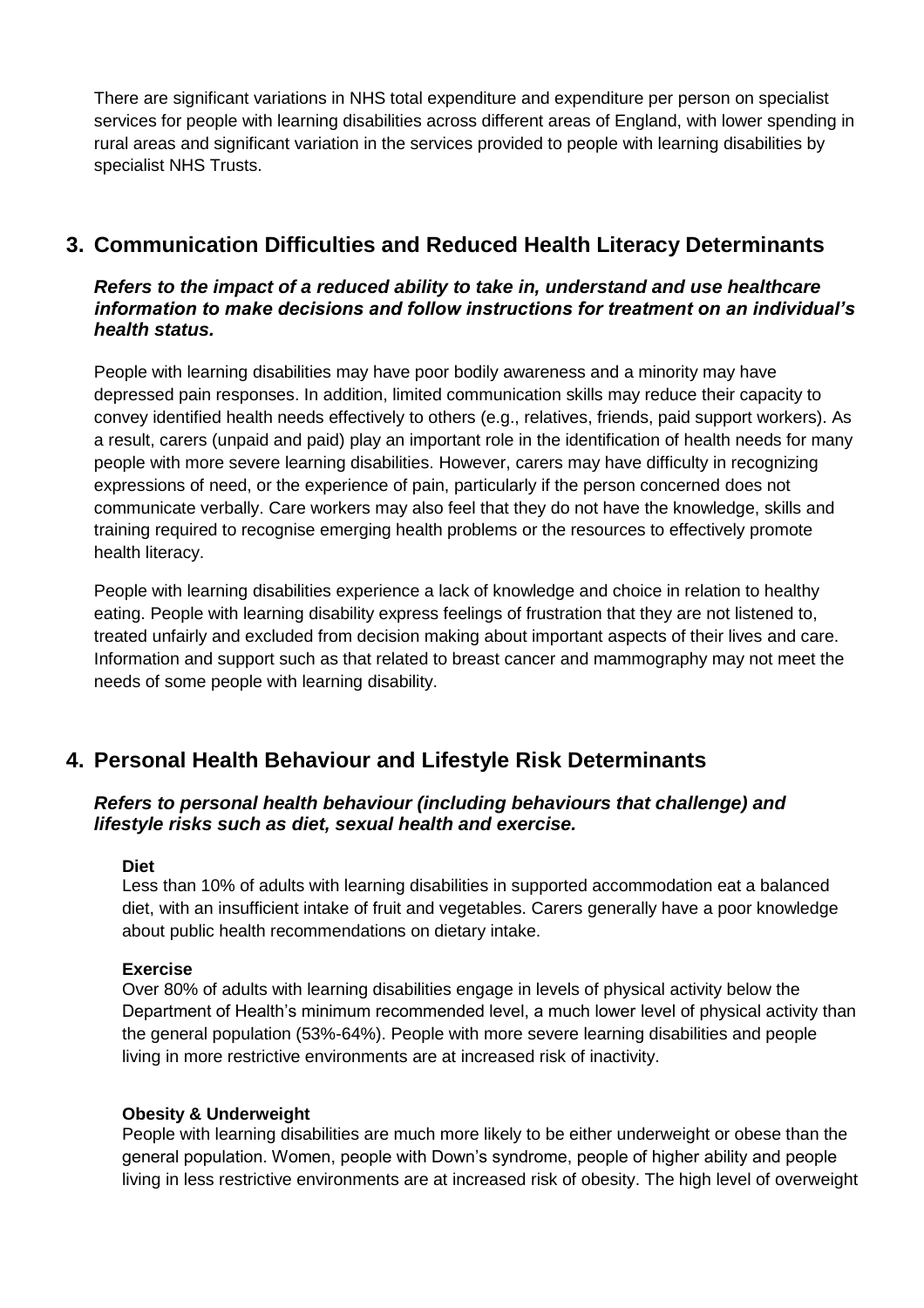status amongst people with learning disabilities is likely to be associated with an increased risk of diabetes.

#### **Substance Use**

Fewer adults with learning disabilities who use learning disability services smoke tobacco or drink alcohol compared to the general population. However, rates of smoking are considerably higher among adolescents with mild learning disability and among people with learning disabilities who do not use learning disability services. People with learning disabilities with identified substance misuse were more likely to be male (61%) and to misuse alcohol.

#### **Sexual Health**

Little is known about inequalities in the sexual health status of people with learning disabilities in the UK. There is, however, evidence to suggest that they may face particular barriers in accessing sexual health services and the informal channels through which young people learn about sex and sexuality. A population-based study in the Netherlands reported that men with learning disabilities were eight times more likely to have sexually transmitted diseases. High rates of unsafe sexual practices has been reported among gay men with learning disabilities.

#### **Challenging behaviours**

Severe self-injurious behaviours can result in damage to the person's health through secondary infections, malformation of the sites of repeated injury through the development of calcified haematomas, loss of sight or hearing, additional neurological impairments and even death. Serious aggression may result in significant injury to the person themselves as a result of the defensive or restraining action of others.

However, the health consequences of challenging behaviours go far beyond their immediate physical impact. Indeed, the combined responses of the public, carers, care staff and service agencies to people who show challenging behaviours may prove significantly more detrimental to their health and wellbeing than the immediate physical consequences of the challenging behaviours themselves. Social responses that are likely to have an adverse effect on health include abuse, inappropriate treatment, social exclusion, deprivation and systematic neglect.

- *Abuse:* Challenging behaviour has been identified as a major predictor of abuse in North American institutional settings. In the UK, recent analyses of the Count Me In Census indicated that in the previous three months 35% of people with learning disabilities in Assessment and Treatment Units had been assaulted, and 6% had been subject to 10 or more assaults.
- ۰ *Inappropriate Treatment:* Studies undertaken in North American and the UK suggest that approximately one in two people with severe intellectual disabilities who show challenging behaviours are prescribed long-term anti-psychotic medication. The widespread use of anti-psychotic medication raises a number of concerns as: (1) there is little evidence that anti-psychotics have any specific effect in reducing challenging behaviours; (2) such medication has a number of well documented serious side effects including weight gain and constipation; and (3) the use of antipsychotics can be substantially reduced through peer review processes with no apparent negative effects for the majority of participants. The use of mechanical restraints and protective devices to manage self-injury also gives cause for serious concern. Such procedures can lead to muscular atrophy, demineralisation of bones and shortening of tendons as well as resulting in other injuries during the process of the restraints being applied.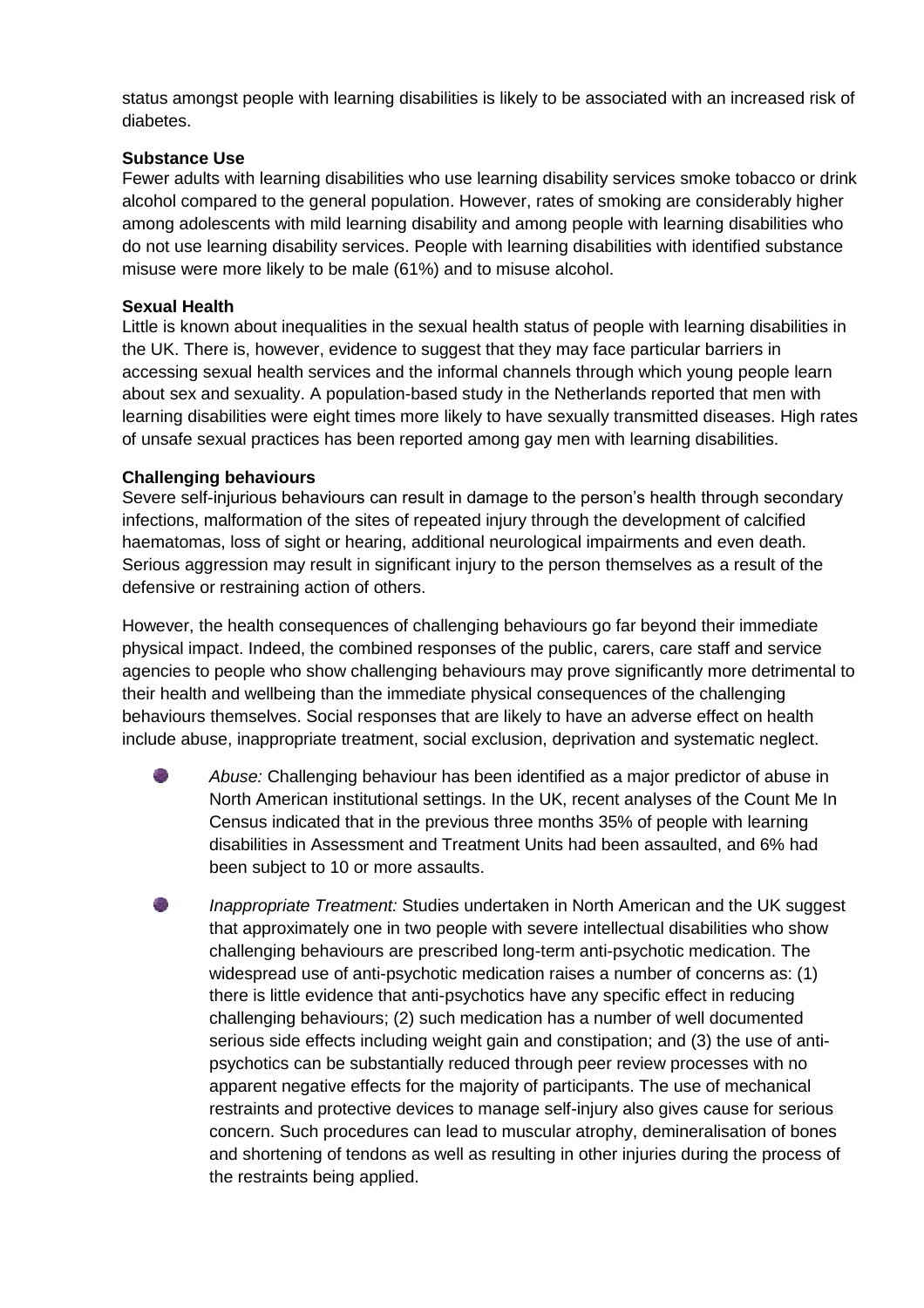*Social Exclusion, Deprivation and Systematic Neglect:* Challenging behaviours have been associated, among other factors, with families' decisions to seek an out-of-home residential placement for their son or daughter. Children and adults with challenging behaviours are significantly more likely to be excluded from community-based services and to be admitted, re-admitted to or retained in more remote and more institutional settings. Within community-based settings, challenging behaviours may serve to limit the development of social relationships, reduce opportunities to participate in community-based activities and employment, and prevent access to health and social services.

### **5. Deficiencies in Quality of and Access to Services Determinants**

### *Refers to the impact of services failing to take account of peoples' abilities and disabilities.*

#### **Organisational barriers**

A range of organisational barriers to accessing healthcare and other services have been identified. These include:

- scarcity of appropriate services;
- **physical barriers to access;**
- $\bullet$  eligibility criteria for accessing social care services;
- $\bullet$  failure to make 'reasonable adjustments' in light of the literacy and communication difficulties experienced by many people with learning disabilities;
- variability in the availability of interpreters for people from minority ethnic communities;
- **lack of expertise and disablist attitudes among healthcare staff;**
- 'diagnostic overshadowing' (e.g. symptoms of physical ill health being mistakenly attributed to either a mental health/behavioural problem or as being inherent in the person's learning disabilities).

#### **Consent**

The National Patient Safety Agency has reported concern about 'consent being sought from a carer rather than taking the time to gain consent from the person with the learning disability'. In respect of the use of substitute (proxy) decision-making one study of residential care found that whilst there was general compliance with the Mental Capacity Act (2005) in relation to larger strategic decisions there was less compliance in respect of day-to-day decisions such as activity and food choices. A recent study in Wales of health care professionals and social workers identified gaps in knowledge and training needs in relation to the Mental Capacity Act (2005) and similar findings were reported from a study of healthcare emergency workers in England.

#### **Transition**

Transition between services has been reported as problematic for some people with learning disability; this may for example include transition from children's services to adult services, but equally could be transition between hospital services and home or community services, or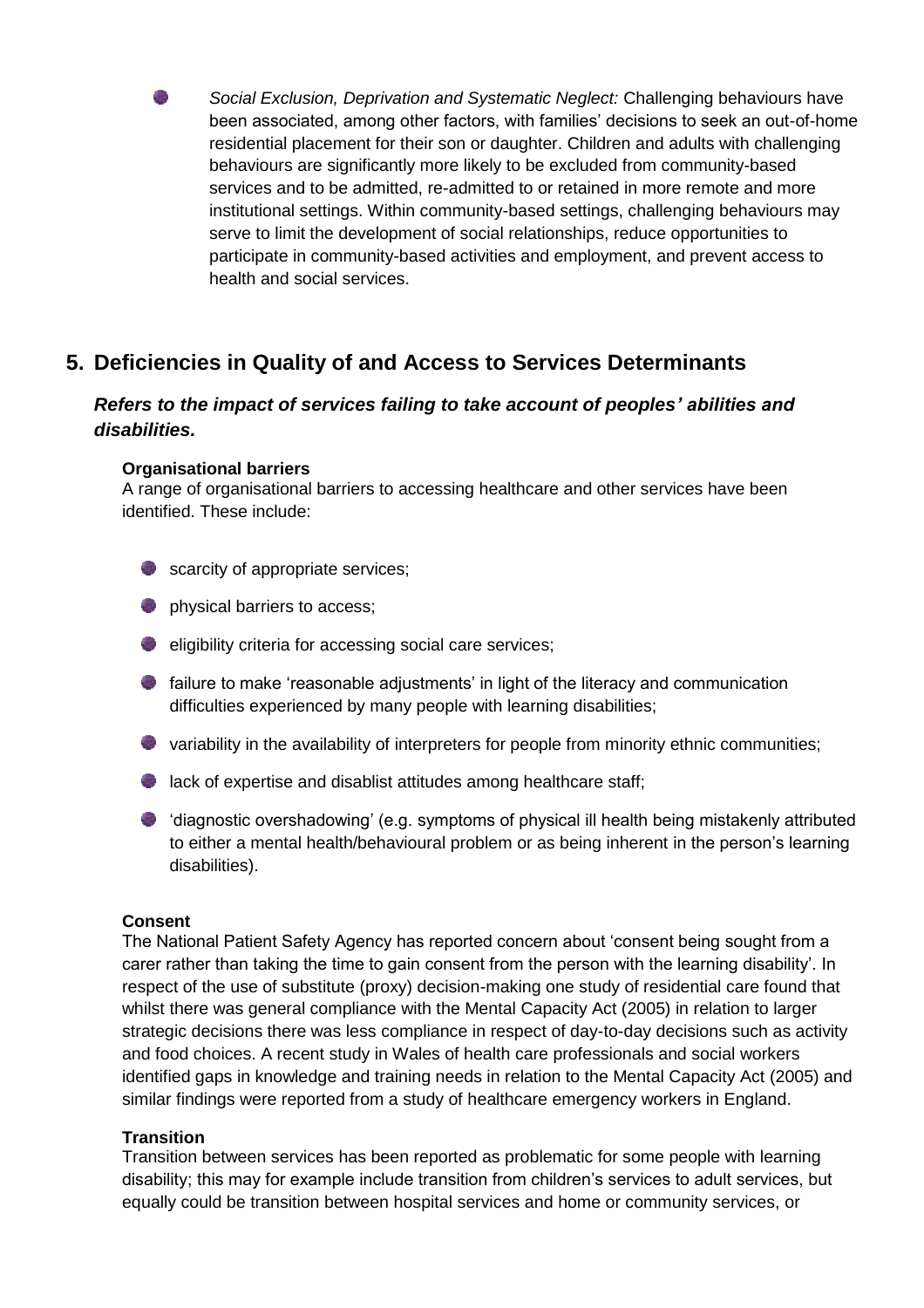transitions from one phase of education to another. One study of teenagers' transitions through health, social care and education services found weaknesses in transition planning, variable and mismatched eligibility criteria, lack of clarity from professionals and poor co-ordination between services together with low levels of satisfaction among family carers. A study of local authorities in Wales found that transition protocols for post-secondary education or employment were often vague with some lacking specific information about how young people would be involved and often failed to clarify the role of other agencies such as health services in these transitions.

#### **Health Screening and Health Promotion**

A number of studies have reported low uptake of health promotion or screening activities among people with learning disabilities. These include:

- Assessment for vision or hearing impairments;
- **Section** Routine dental care;
- 32 Cervical smear tests;
- a di San Breast self- examinations and mammography;

Access to health promotion may be significantly poorer for people with more severe learning disabilities and people with learning disabilities who do not use learning disability services. Staff in residential care homes had insufficient training and skills to effectively engage people with learning disabilities in health promotion activities and many did not have access to important relevant information such as a person's family history.

#### **Primary and Secondary Health Care**

People with learning disabilities visit their GP with similar frequency to the general population. However, given the evidence (above) of greater health need it would be expected that people with learning disabilities should be accessing primary care services more frequently than the general population. For example, comparison of general practitioner consultation rates to those of patients with other chronic conditions suggests that primary care access rates for people with learning disabilities are lower than might be expected. In a recent study mean consultation rates for adults with learning disability were found to be lower than for the general population; increased age, female gender and having a paid carer were associated with greater use of GP services.

Collaboration between GPs, primary health care teams and specialist services for people with learning disabilities is generally regarded as poor. Adults aged over 60 with learning disabilities are less likely to receive a range of health services compared to younger adults with learning disabilities.

A number of papers draw attention to the benefits of health screening to help identify unmet health needs. The introduction of special health checks for people with learning disabilities has been shown to be effective in identifying unmet health needs, suggesting that health checks represent a 'reasonable adjustment' to the difficulties in identifying and/or communicating health need experienced by people with learning disabilities. However, at present less than 50% of adults who are eligible for health checks under an incentivised Directed Enhanced Service scheme receive them . While providing financial incentives to GPs may influence practice, incentives should be tailored to the particular health needs of people with learning disabilities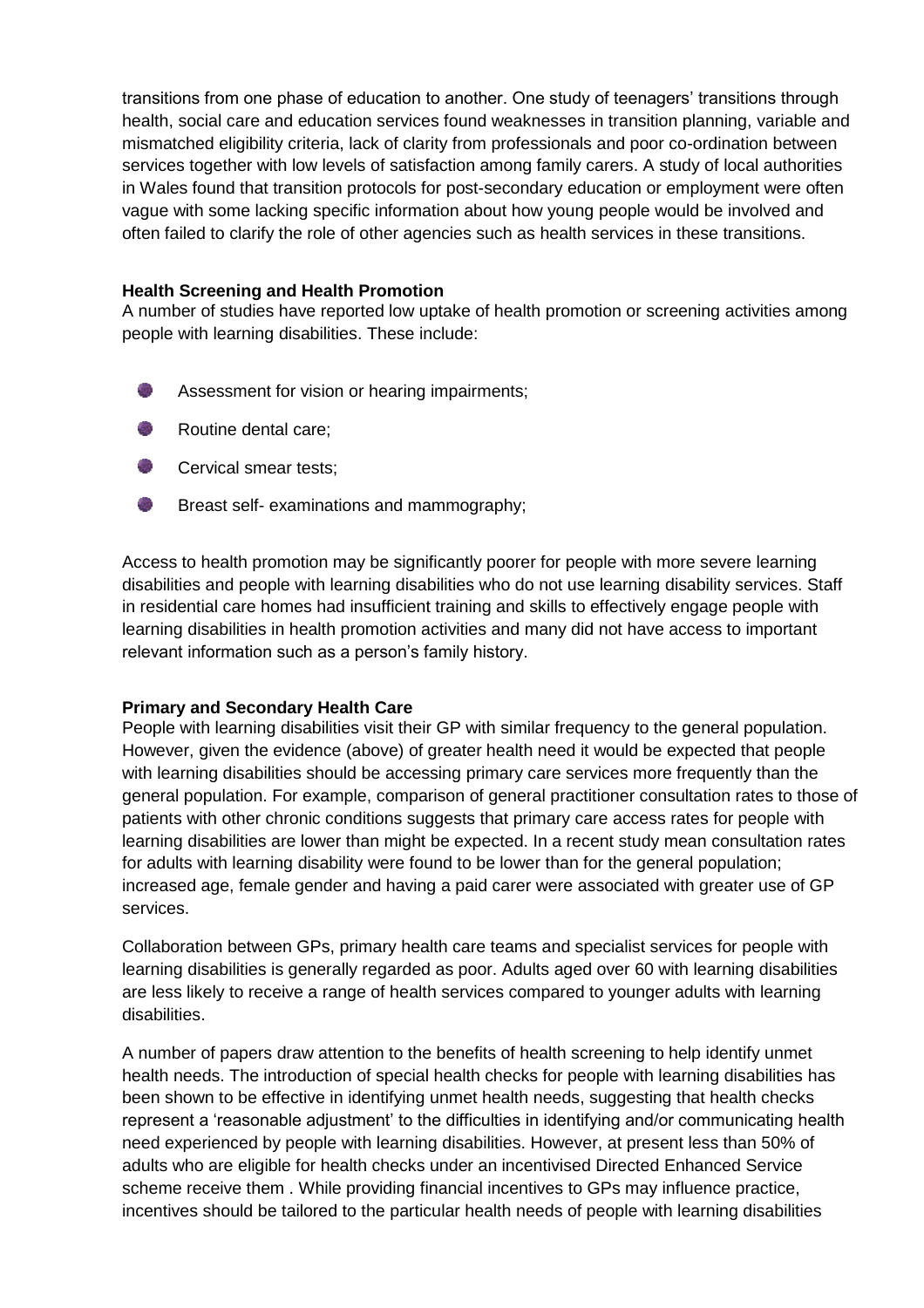rather than being based solely on general population health needs. Furthermore GP practices may experience difficulties in accurately identifying people with learning disabilities in order to offer them health checks and other services.

In the UK and in other countries, adults with learning disabilities and especially adults who show challenging behaviours, are commonly prescribed anti-psychotic medication. Such a widespread 'off-label' use of anti-psychotic medication is of concern as: (1) there is little evidence that antipsychotics have any specific effect in reducing challenging behaviours; (2) such medication has a number of well documented serious side effects.

People with learning disabilities have an increased uptake of medical and dental hospital services but a reduced uptake of surgical specialities compared to the general population. A recent study found that people with learning disability living in areas which had higher levels of deprivation made less use of secondary outpatient care but more use of accident and emergency care than those living in less deprived areas.

People with learning disabilities with cancer are less likely to be informed of their diagnosis and prognosis, be given pain relief, be involved in decisions about their care and are less likely to receive palliative care. In one study nursing staff in UK general hospitals were found to have less positive feelings towards people with learning disability than people with physical disability.

Concern has been expressed with regard to the availability of and access to mental health services by people with learning disabilities. However, a very high proportion of people with learning disabilities are receiving prescribed psychotropic medication, most commonly antipsychotic medication (40%-44% long-stay hospitals; 19%-32% community-based residential homes; 9%-10% family homes). Anti-psychotics are most commonly prescribed for challenging behaviours rather than schizophrenia, despite no evidence for their effectiveness in treating challenging behaviours and considerable evidence of harmful side-effects.

#### **Non-health services**

Wellbeing, health and quality of life are influenced by services other than health services including for example social care, education, employment, housing, transport and leisure services; this may be especially true for people with learning disabilities who may be regular users of these services. Evidence of how these services impact on the health of people with learning disabilities in the UK is scarce and researchers are faced with a number of methodological difficulties.

For example a recent literature review of supported housing found that smaller housing units had benefits in terms of choice, self-determination and participation but identified no measurable benefits for physical health. Whilst another review found evidence of better quality of life for people living in dispersed rather than clustered housing.

Similarly there is little recent research into the link between social care services and the health of people with learning disabilities; for example one review found no research into the role of social care staff in initiating or supporting access to annual health checks.

There is some recent evidence to suggest that supported employment can enhance the quality of life of some people with learning disabilities. However employment rates for people with learning disabilities in the UK remain low . Furthermore a study of people in Scotland drew attention to negative effects on people's psychological wellbeing resulting from the breakdown of supported employment which occurred in 13 of 49 people studied.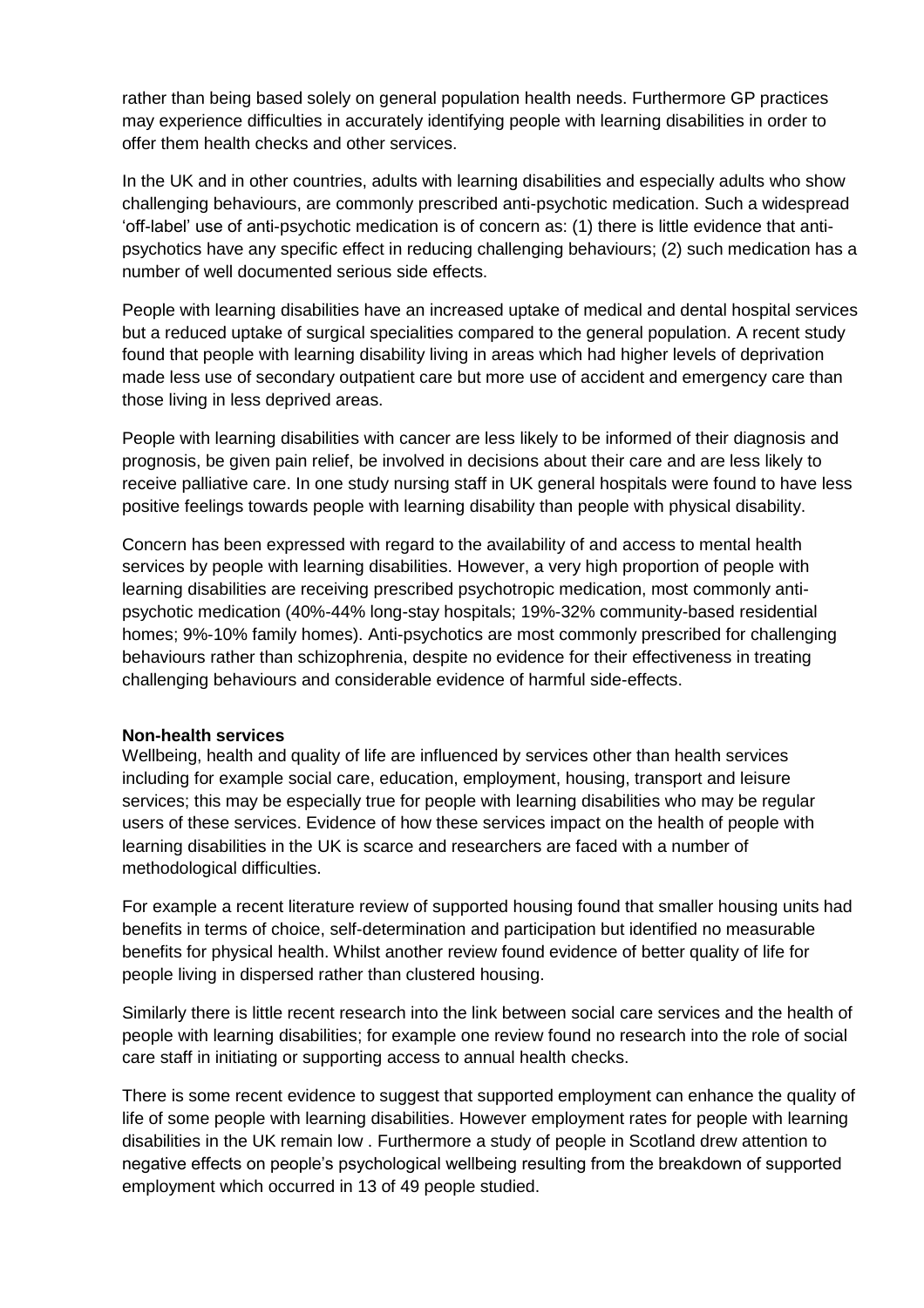We are not aware of any recent UK research which specifically measures the impact of leisure services, travel services or education services on the health of people with learning disabilities.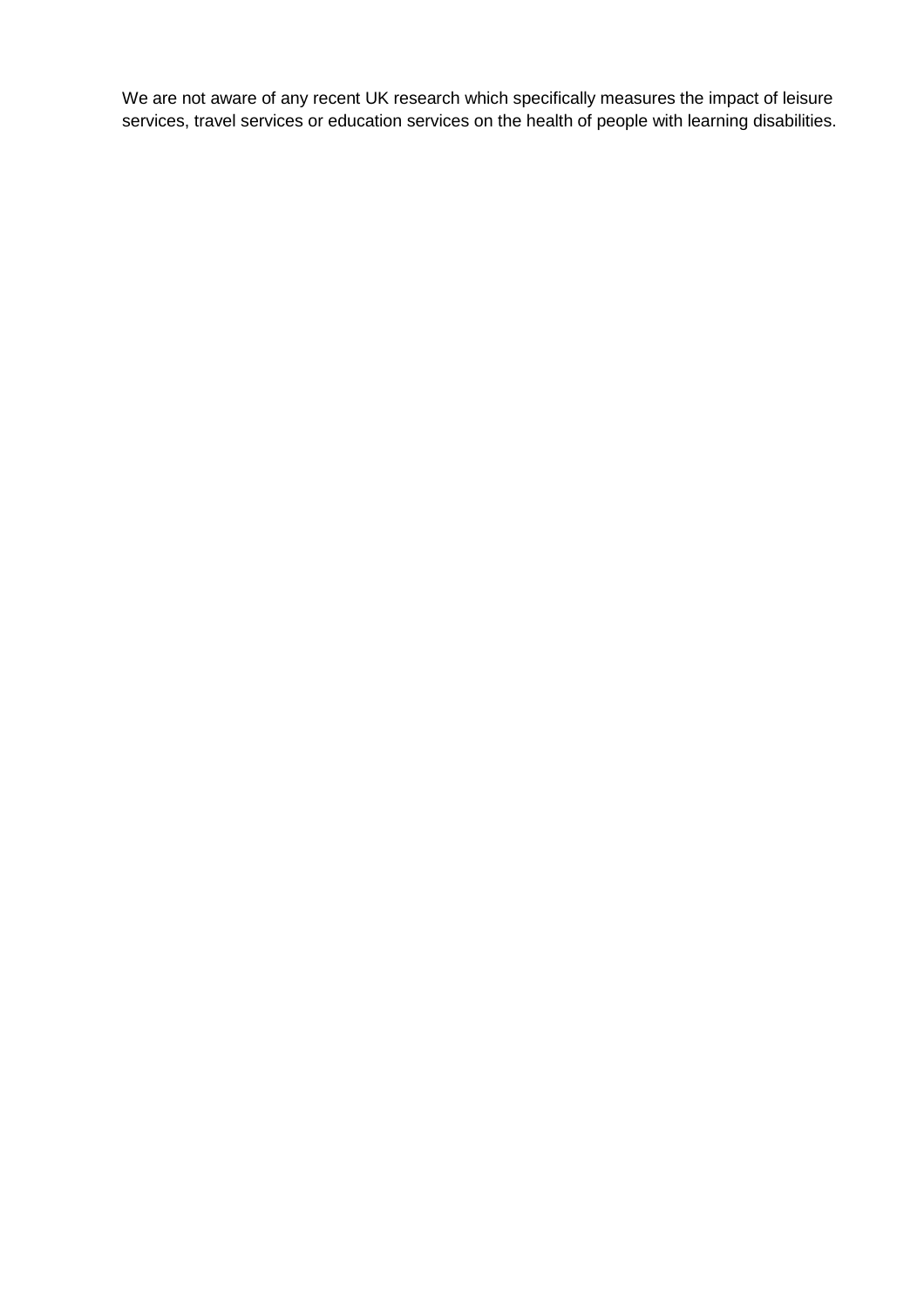## *Indicators of the Determinants of Health Inequality*

The indicator statements associated with each impact level for the five determinants are presented on the following pages.

| Social determinants of poorer health such as poverty, poor housing, unemployment<br><b>Determinant 1:</b><br>and social disconnectedness |                      |              |
|------------------------------------------------------------------------------------------------------------------------------------------|----------------------|--------------|
| <b>Health Inequality Indicators</b>                                                                                                      |                      |              |
| A. Accommodation                                                                                                                         | <b>Impact Rating</b> | Level        |
| Accommodation presenting high risk or in hospital / prison with no discharge<br>accommodation identified or homeless                     | <b>Major</b>         | 4            |
| Inappropriate accommodation / accommodation at risk of breakdown                                                                         | Significant          | 3            |
| Shared accommodation with others not self-selected / living with family - not by choice                                                  | <b>Limited</b>       | $\mathbf{2}$ |
| Settled single accommodation or shared with self-selected others                                                                         | <b>Minimal</b>       | 1            |
| Settled family accommodation or own tenancy / ownership reflecting personal choice                                                       | <b>None</b>          | $\mathbf 0$  |
| <b>B.</b> Activities                                                                                                                     | <b>Impact Rating</b> | Level        |
| No meaningful activities / engagement                                                                                                    | <b>Major</b>         | 4            |
| Highly restricted activity / engagement levels                                                                                           | Significant          | 3            |
| Limited meaningful activities / engagement                                                                                               | Limited              | $\mathbf{2}$ |
| Voluntary work or other structured meaningful activity / engagement                                                                      | <b>Minimal</b>       | 1            |
| In paid employment or education, fully engaged                                                                                           | <b>None</b>          | $\mathbf 0$  |
| C. Finance                                                                                                                               | <b>Impact Rating</b> | Level        |
| Minimal or no financial support                                                                                                          | <b>Major</b>         | 4            |
| Restricted access to adequate financial support                                                                                          | Significant          | 3            |
| Limited financial support                                                                                                                | <b>Limited</b>       | $\mathbf 2$  |
| Full financial support / benefits accessed                                                                                               | <b>Minimal</b>       | 1            |
| Sufficient financial support                                                                                                             | <b>None</b>          | $\mathbf{0}$ |
| <b>D.</b> Social Contact                                                                                                                 | <b>Impact Rating</b> | Level        |
| Minimal or no social contact                                                                                                             | <b>Major</b>         | 4            |
| Restricted social contact                                                                                                                | Significant          | 3            |
| Limited<br>Social contact reliant on paid support                                                                                        |                      | 2            |
| <b>Minimal</b><br>Limited non paid social networks                                                                                       |                      | 1            |
| Wide range of established non paid social networks                                                                                       | <b>None</b>          | 0            |
| E. Marginalisation                                                                                                                       | <b>Impact Rating</b> | Level        |
| Single marginalising factor having major impact or a range or marginalising factors<br>restricting lifestyle.                            | <b>Major</b>         | 4            |
| Additional marginalising factors having significant impact with little support or action<br>being taken.                                 | Significant          | 3            |
| Additional marginalising factors having limited impact                                                                                   | <b>Limited</b>       | $\mathbf 2$  |
| Minimal additional marginalising factors with no impact; appropriate support is in place<br>and effective                                | <b>Minimal</b>       | 1            |
| No additional marginalising factors                                                                                                      | <b>None</b>          | $\mathbf 0$  |
| Safeguarding<br>F.,                                                                                                                      | <b>Impact Rating</b> | Level        |
| Major safeguarding concerns / current abuse or hate crime<br><b>Major</b>                                                                |                      | 4            |
| Significant safeguarding concerns / risk of abuse or hate crime<br>Significant                                                           |                      | 3            |
| <b>Limited</b><br>Limited safeguarding concerns                                                                                          |                      |              |
| <b>Minimal</b><br>Minimal safeguarding concerns                                                                                          |                      |              |
| No safeguarding concerns                                                                                                                 | <b>None</b>          | $\pmb{0}$    |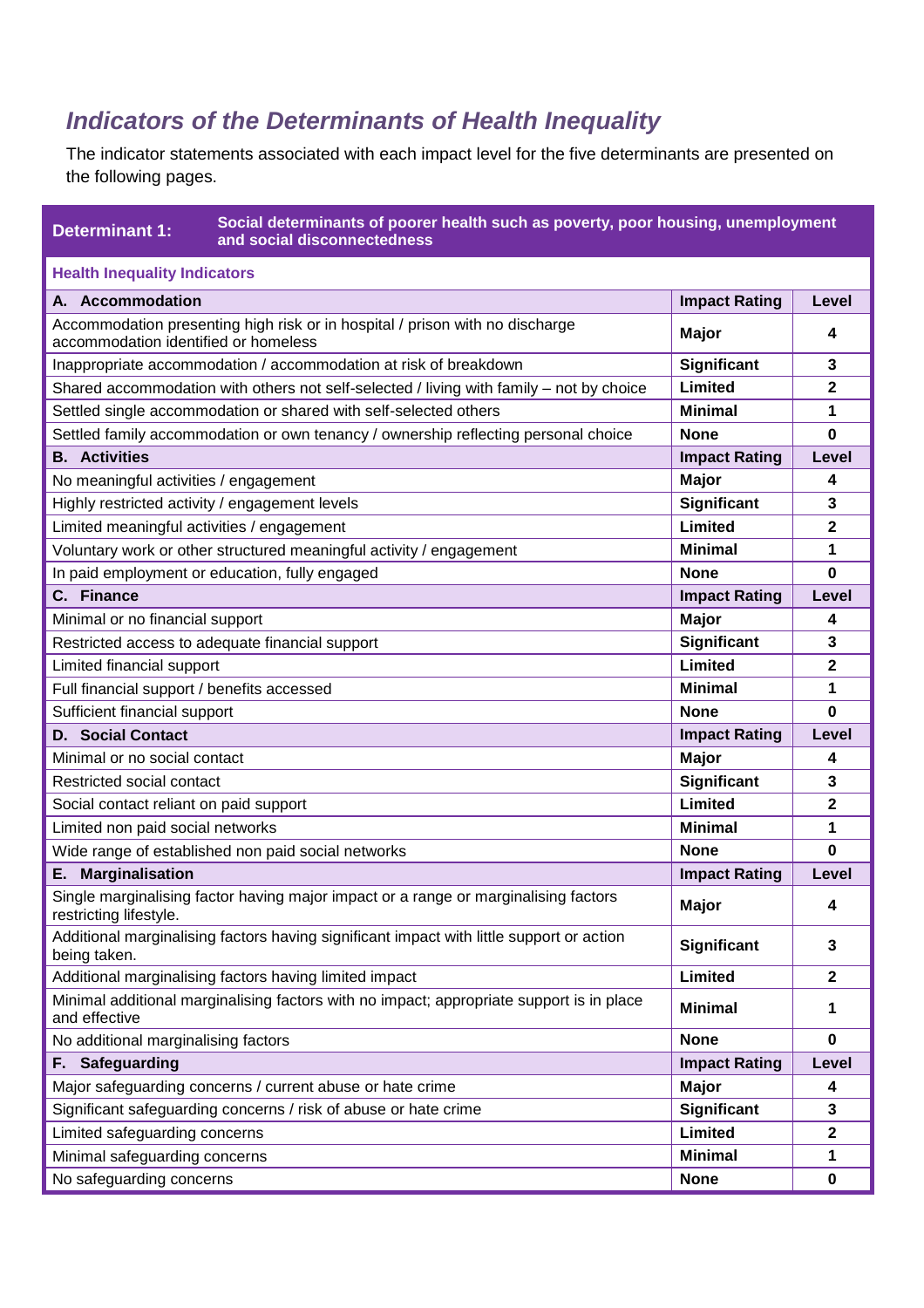**Determinant 2: Physical and mental health problems associated with specific genetic and biological conditions in learning disabilities**

### **Health Inequality Indicators**

| A. Assessment of physical and mental health needs and health checks                                                    | <b>Impact Rating</b> | Level        |
|------------------------------------------------------------------------------------------------------------------------|----------------------|--------------|
| Physical and / or mental health needs not assessed and / or no current annual health<br>check                          | Major                | 4            |
| Physical and / or mental health needs under assessment and / or health check planned                                   | Significant          | 3            |
| Physical and / or mental health needs assessed / health check done but actions not in<br>place                         | Limited              | $\mathbf{2}$ |
| Physical and / or mental health needs assessed, health check carried out and being<br>acted upon                       | <b>Minimal</b>       | 1            |
| Physical and / or mental health needs assessed and fully met                                                           | <b>No</b>            | $\mathbf 0$  |
| B. Long Term Condition (LTC) pathways and planned reviews of need                                                      | <b>Impact Rating</b> | Level        |
| No Long Term Condition (LTC) pathway allocation or planned review                                                      | Major                | 4            |
| Awaiting review and / or Long Term Condition (LTC) pathway allocation                                                  | Significant          | 3            |
| Review of needs completed but not acted on such as allocation onto Long Term<br>Condition (LTC) pathway                | Limited              | $\mathbf 2$  |
| Review of needs completed and acted on such as allocation onto Long Term Condition<br>(LTC) pathway                    | <b>Minimal</b>       | 1            |
| Review of needs not required                                                                                           | <b>None</b>          | $\mathbf 0$  |
| C. Care Planning / Health Action Planning                                                                              | <b>Impact Rating</b> | Level        |
| No Care plans / Health action plans in place                                                                           | Major                | 4            |
| Non condition specific care plans / Health Action plans in place (not condition specific or<br>NICE compliant)         | Significant          | 3            |
| Condition specific, NICE compliant care plans / Health Action Plans in place but not<br>reviewed or person centred     | Limited              | $\mathbf{2}$ |
| Condition specific, NICE compliant care plans / Health Action Plans in place, person<br>centred and regularly reviewed | <b>Minimal</b>       | 1            |
| No care plans or Health Action Plans required                                                                          | <b>None</b>          | $\mathbf 0$  |
| D. Crisis / emergency planning and hospital passports                                                                  | <b>Impact Rating</b> | Level        |
| No crisis, emergency or relapse plans (where appropriate) or hospital passport in place                                | Major                | 4            |
| Crisis / emergency / relapse plans and hospital passport in place, not person centred or<br>reviewed                   | <b>Significant</b>   | 3            |
| Crisis / emergency / relapse plans and hospital passport in place, not reviewed                                        | Limited              | $\mathbf{2}$ |
| Crisis / emergency /relapse plans and hospital passport in place, are person centred and<br>reviewed                   | <b>Minimal</b>       | 1            |
| No crisis / emergency plans required, hospital passport in place                                                       | <b>None</b>          | $\mathbf 0$  |
| <b>Medication</b><br>Е.                                                                                                | <b>Impact Rating</b> | Level        |
| Inappropriate medication or unlawful covertly administered medication                                                  | Major                | 4            |
| Medication not reviewed and / or not regularly monitored                                                               | Significant          | 3            |
| Medication reviewed but not regularly monitored                                                                        | <b>Limited</b>       | $\mathbf 2$  |
| Medication reviewed and monitored                                                                                      | <b>Minimal</b>       | 1            |
| No medication                                                                                                          | <b>None</b>          | $\mathbf 0$  |
| F. Specialist learning disability service provision                                                                    | <b>Impact Rating</b> | Level        |
| No Specialist learning disability service available                                                                    | <b>Major</b>         | 4            |
| Restricted Specialist learning disability service available; not able to meet all identified<br>needs                  | Significant          | 3            |
| Limited Specialist learning disability service available                                                               | Limited              | $\mathbf{2}$ |
| Full Specialist learning disability service available                                                                  | <b>Minimal</b>       | 1            |
| Full Specialist learning disability service available but not currently required                                       | <b>None</b>          | $\pmb{0}$    |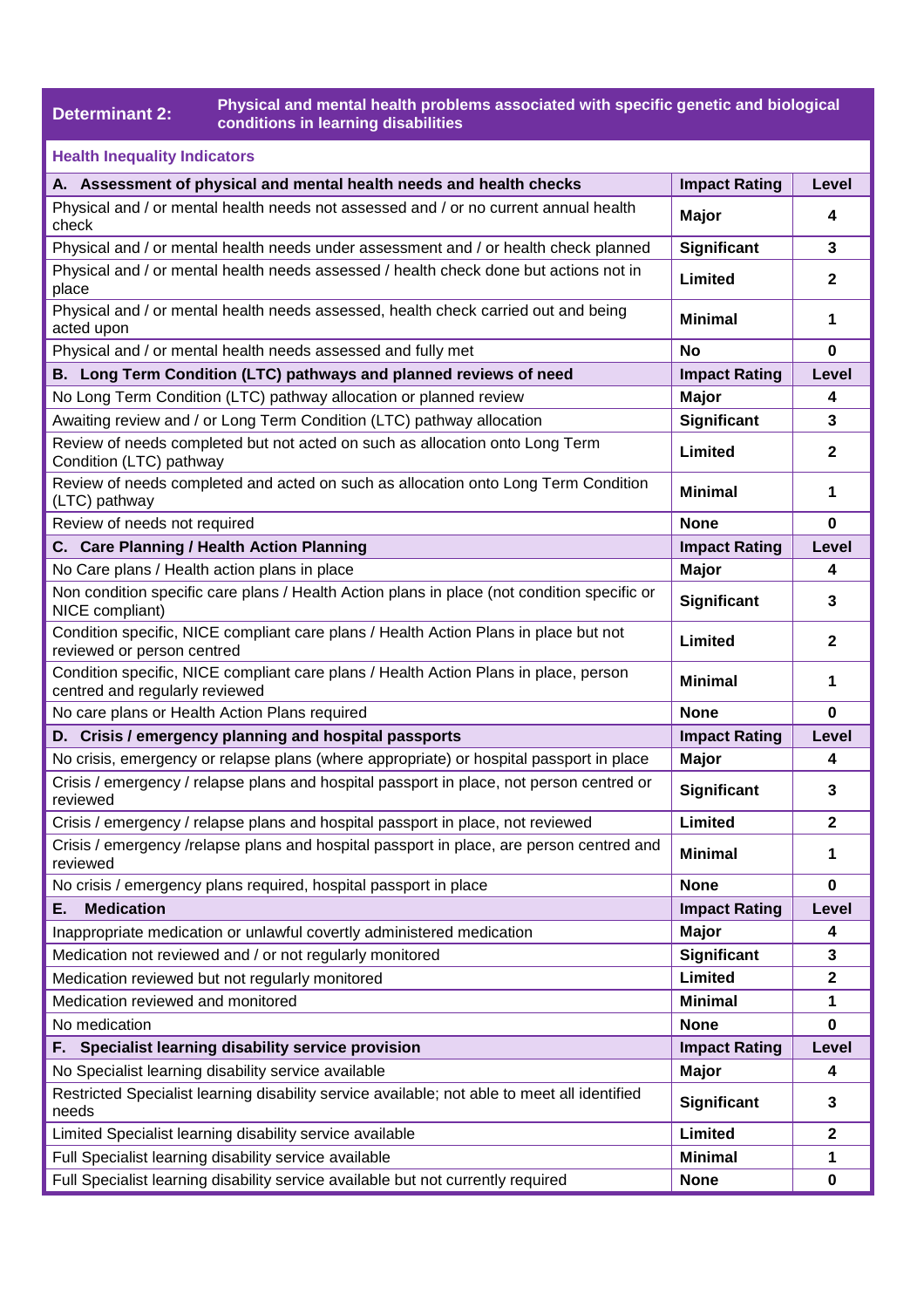### **Determinant 3: Communication difficulties and reduced health literacy**

|  | <b>Health Inequality Indicators</b> |  |  |
|--|-------------------------------------|--|--|
|--|-------------------------------------|--|--|

| A. Poor bodily awareness, pain responses and communication support                                                                                   | <b>Impact Rating</b> | Level          |
|------------------------------------------------------------------------------------------------------------------------------------------------------|----------------------|----------------|
| Major lack of bodily awareness, pain responses & communication support                                                                               | <b>Major</b>         | 4              |
| Significant lack of bodily awareness, pain responses & communication support                                                                         | <b>Significant</b>   | 3              |
| Limited lack of bodily awareness, pain responses & communication support                                                                             | Limited              | $\overline{2}$ |
| Minimal lack of bodily awareness, pain responses & communication support                                                                             | <b>Minimal</b>       | 1              |
| No identified lack of bodily awareness, pain responses & communication support                                                                       | <b>None</b>          | 0              |
| B. Communicating health needs to others                                                                                                              | <b>Impact Rating</b> | Level          |
| Major restrictions of communicate with others and in support provided in relation to<br>communication needs.                                         | <b>Major</b>         | 4              |
| Significant restrictions in ability to communicate with others and in support provided in<br>relation to communication needs.                        | Significant          | 3              |
| Limited restrictions in ability to communicate with others and in support provided in<br>relation to communication needs.                            | Limited              | $\mathbf{2}$   |
| Minimal restrictions in ability to communicate with others and in support provided in<br>relation to communication needs.                            | <b>Minimal</b>       | 1              |
| No identified restrictions in ability to communicate with others.                                                                                    | <b>None</b>          | 0              |
| C. Ability of those providing support to recognise expressions of need and / or<br>pain                                                              | <b>Impact Rating</b> | Level          |
| Major restrictions with the ability of those providing support to recognise pain / distress                                                          | <b>Major</b>         | 4              |
| Significant restrictions with the ability of those providing support to recognise pain /<br>distress                                                 | Significant          | 3              |
| Limited restrictions with the ability of those providing support to recognise pain / distress                                                        | Limited              | $\mathbf 2$    |
| Minimal restrictions with the ability of those providing support to recognise pain / distress                                                        | <b>Minimal</b>       | 1              |
| No restrictions with the ability of those providing support to recognise pain / distress                                                             | <b>None</b>          | $\mathbf 0$    |
| D. Ability of those providing support to recognise and respond to emerging<br>health problems and / or promote health literacy                       | <b>Impact Rating</b> | Level          |
| Major restrictions related to the ability of those providing support to recognise emerging<br>health problems and / or promote health literacy       | <b>Major</b>         | 4              |
| Significant restrictions related to the ability of those providing support to recognise<br>emerging health problems and / or promote health literacy | <b>Significant</b>   | 3              |
| Limited restrictions related to the ability of those providing support to recognise emerging<br>health problems and / or promote health literacy     | Limited              | $\mathbf 2$    |
| Minimal restrictions related to the ability of those providing support to recognise<br>emerging health problems and / or promote health literacy     | <b>Minimal</b>       | 1              |
| No restrictions related to the ability of those providing support to recognise emerging<br>health problems and / or promote health literacy          | <b>None</b>          | $\mathbf 0$    |
| Е.<br><b>Understanding Health Information and Making Choices</b>                                                                                     | <b>Impact Rating</b> | Level          |
| Major restrictions related to capacity and appropriate support to access and understand<br>health information and make choices                       | <b>Major</b>         | 4              |
| Significant restrictions related to capacity and appropriate support to access and<br>understand health information and make choices                 | Significant          | 3              |
| Limited restrictions related to capacity and appropriate support to access and<br>understand health information and make choices                     | Limited              | $\mathbf{2}$   |
| Minimal restrictions related to capacity and appropriate support to access and<br>understand health information and make choices                     | <b>Minimal</b>       | 1              |
| No restrictions related to capacity and appropriate support to access and understand<br>health information and make choices                          | <b>None</b>          | $\pmb{0}$      |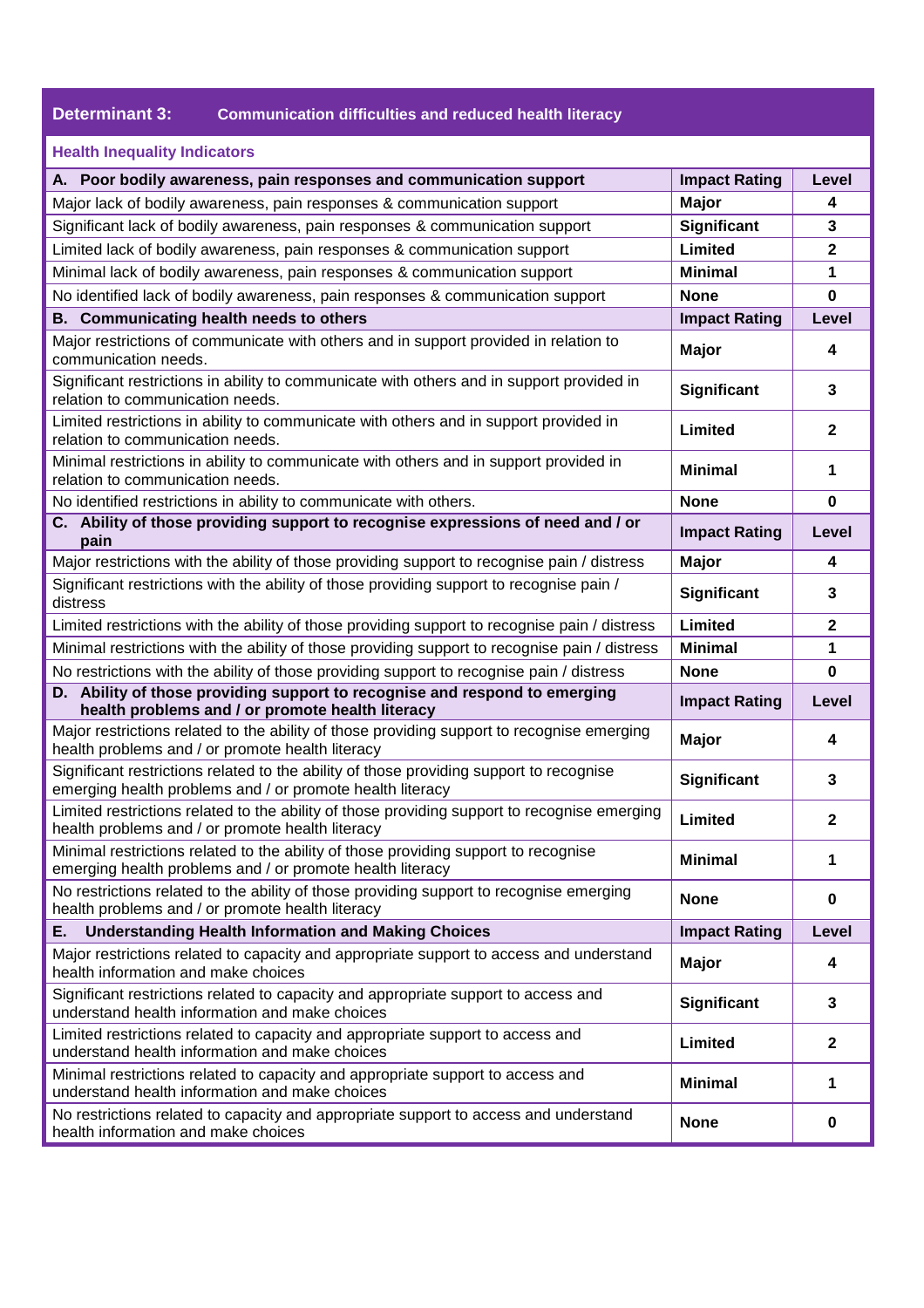**Determinant 4: Personal health behaviour and lifestyle risks such as diet, sexual health and exercise**

#### **Health Inequality Indicators**

| A. Diet and hydration                                                                | <b>Impact Rating</b> | Level        |
|--------------------------------------------------------------------------------------|----------------------|--------------|
| Major restrictions to healthy eating and drinking                                    | Major                | 4            |
| Significant restrictions to healthy eating and drinking                              | Significant          | 3            |
| Limited restrictions to healthy eating and drinking                                  | <b>Limited</b>       | $\mathbf{2}$ |
| Minimal restrictions to healthy eating and drinking                                  | <b>Minimal</b>       | 1            |
| No restrictions to healthy eating and drinking                                       | <b>None</b>          | $\mathbf 0$  |
| <b>B.</b> Exercise                                                                   | <b>Impact Rating</b> | <b>Level</b> |
| Major restrictions related to exercise                                               | <b>Major</b>         | 4            |
| Significant restrictions related to exercise                                         | <b>Significant</b>   | 3            |
| Limited restrictions related to exercise                                             | Limited              | $\mathbf 2$  |
| Minimal restrictions related to exercise                                             | <b>Minimal</b>       | 1            |
| No restrictions related to exercise                                                  | <b>None</b>          | $\mathbf 0$  |
| C. Weight                                                                            | <b>Impact Rating</b> | Level        |
| Major restrictions to maintaining appropriate weight                                 | <b>Major</b>         | 4            |
| Significant restrictions to maintaining appropriate weight                           | Significant          | 3            |
| Limited restrictions to maintaining appropriate weight                               | <b>Limited</b>       | $\mathbf 2$  |
| Minimal restrictions to maintaining appropriate weight                               | <b>Minimal</b>       | 1            |
| No restrictions to maintaining appropriate weight                                    | <b>None</b>          | $\mathbf 0$  |
| D. Substance use                                                                     | <b>Impact Rating</b> | Level        |
| Dependence on drugs, alcohol, or other harmful substances                            | <b>Major</b>         | 4            |
| Harmful use of drugs, alcohol, tobacco or other harmful substances                   | <b>Significant</b>   | 3            |
| Hazardous use of drugs alcohol, tobacco or other harmful substances                  | Limited              | $\mathbf 2$  |
| Minimal misuse of alcohol or tobacco.                                                | <b>Minimal</b>       | 1            |
| No harmful pattern of substance abuse                                                | <b>None</b>          | $\mathbf 0$  |
| E. Sexual health                                                                     | <b>Impact Rating</b> | Level        |
| Very high risk sexual behaviours. Sexual abuse or sexual offending                   | <b>Major</b>         | 4            |
| Unsafe and risky sexual behaviours                                                   | <b>Significant</b>   | 3            |
| Inappropriate sexual behaviours increasing vulnerability.                            | Limited              | $\mathbf 2$  |
| Safe sexual behaviours of a restricted nature                                        | <b>Minimal</b>       | 1            |
| Healthy sexual behaviours                                                            | <b>None</b>          | 0            |
| F. Risky Behaviour and Routines                                                      | <b>Impact Rating</b> | Level        |
| Major health implications related to presentation of severe behavioural disturbance. | <b>Major</b>         | 4            |
| Behaviours / routines have significant impact on health status.                      | Significant          | 3            |
| Limited impact of risky behaviours / routines on health.                             | <b>Limited</b>       | $\mathbf 2$  |
| Behavioural presentation has minimal impact on health status.                        | <b>Minimal</b>       | 1            |
| No presentation of risky behaviours / routines.                                      | <b>None</b>          | $\pmb{0}$    |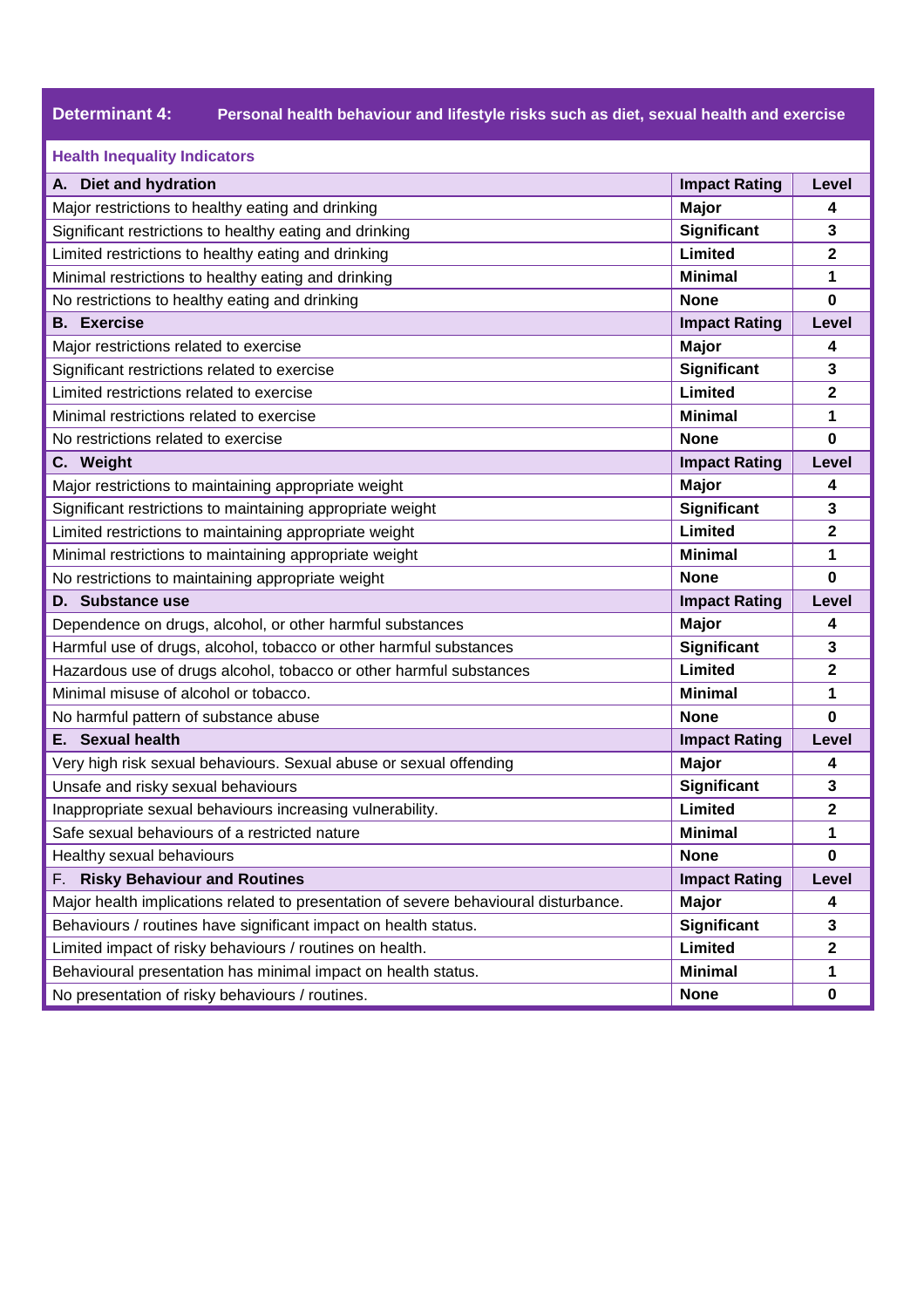### **Determinant 5: Deficiencies in access to and the quality of healthcare and other service provision**

| <b>Health Inequality Indicators</b>                                                                                                 |                      |                         |  |
|-------------------------------------------------------------------------------------------------------------------------------------|----------------------|-------------------------|--|
| A. Organisational barriers                                                                                                          | <b>Impact Rating</b> | Level                   |  |
| Major restrictions in the quality of or access to services associated with organisational<br>barriers completely preventing access. | <b>Major</b>         | 4                       |  |
| Significant restrictions in the quality of or access to services associated with<br>organisational barriers                         | Significant          | 3                       |  |
| Limited restrictions in the quality of or access to services associated with organisational<br>barriers                             | Limited              | $\mathbf{2}$            |  |
| Minimal restrictions in the quality of or access to services associated with organisational<br>barriers                             | <b>Minimal</b>       | 1                       |  |
| No restrictions in the quality of or access to services associated with organisational<br>barriers                                  | <b>None</b>          | 0                       |  |
| <b>B.</b> Consent                                                                                                                   | <b>Impact Rating</b> | Level                   |  |
| Consent or best interest process not in place or not being implemented                                                              | <b>Major</b>         | 4                       |  |
| Consent or best interest processes in place but being ignored or wrongly applied                                                    | <b>Significant</b>   | 3                       |  |
| Consent and best interest processes in place and being applied but not consistently                                                 | Limited              | $\overline{\mathbf{2}}$ |  |
| Consent and best interest processes in place and generally being applied effectively                                                | <b>Minimal</b>       | 1                       |  |
| Consent and best interest processes are robust and rigorously applied                                                               | <b>None</b>          | $\mathbf{0}$            |  |
| C. Transitions between services                                                                                                     | <b>Impact Rating</b> | Level                   |  |
| Complete breakdown in transitions between services                                                                                  | <b>Major</b>         | 4                       |  |
| Significant breakdown in transition between services                                                                                | Significant          | 3                       |  |
| Transition between services is delayed or disrupted                                                                                 | Limited              | $\overline{\mathbf{2}}$ |  |
| Transition between services is successful with additional support                                                                   | <b>Minimal</b>       | 1                       |  |
| Transition between services is successful with no additional support                                                                | <b>None</b>          | $\mathbf{0}$            |  |
| D. Access to and quality of Health screening / promotion                                                                            | <b>Impact Rating</b> | Level                   |  |
| Major restrictions in the or quality of or access to health promotion / screening                                                   | <b>Major</b>         | 4                       |  |
| Significant restrictions in the or quality of or access to health promotion / screening                                             | <b>Significant</b>   | 3                       |  |
| Limited restrictions in the or quality of or access to health promotion / screening                                                 | Limited              | $\overline{\mathbf{2}}$ |  |
| Minimal restrictions in the or quality of or access to health promotion / screening                                                 | <b>Minimal</b>       | 1                       |  |
| No restrictions in the or quality of or access to health promotion / screening                                                      | <b>None</b>          | $\mathbf{0}$            |  |
| E. Access to and quality of Primary / secondary care                                                                                | <b>Impact Rating</b> | Level                   |  |
| Major restrictions in the quality of or access to primary and / or secondary care                                                   | <b>Major</b>         | 4                       |  |
| Significant restrictions in the quality of or access to primary and / or secondary care                                             | <b>Significant</b>   | 3                       |  |
| Limited restrictions in the quality of or access to primary and / or secondary care                                                 | <b>Limited</b>       | $\overline{2}$          |  |
| Minimal restrictions in the quality of or access to primary and / or secondary care                                                 | <b>Minimal</b>       | 1                       |  |
| No restrictions in the quality of or access to primary and / or secondary care                                                      | <b>None</b>          | $\mathbf 0$             |  |
| F. Access to and quality of Non- health services                                                                                    | <b>Impact Rating</b> | Level                   |  |
| Major restrictions in the quality of or access to non-health services                                                               | <b>Major</b>         | 4                       |  |
| Significant restrictions in the quality of or access to non-health services                                                         | Significant          | 3                       |  |
| Limited restrictions in the quality of or access to non-health services                                                             | Limited              | $\overline{2}$          |  |
| Minimal restrictions in the quality of or access to non-health services                                                             | <b>Minimal</b>       | 1                       |  |
| No restrictions in the quality of or access to non-health services                                                                  | <b>None</b>          | 0                       |  |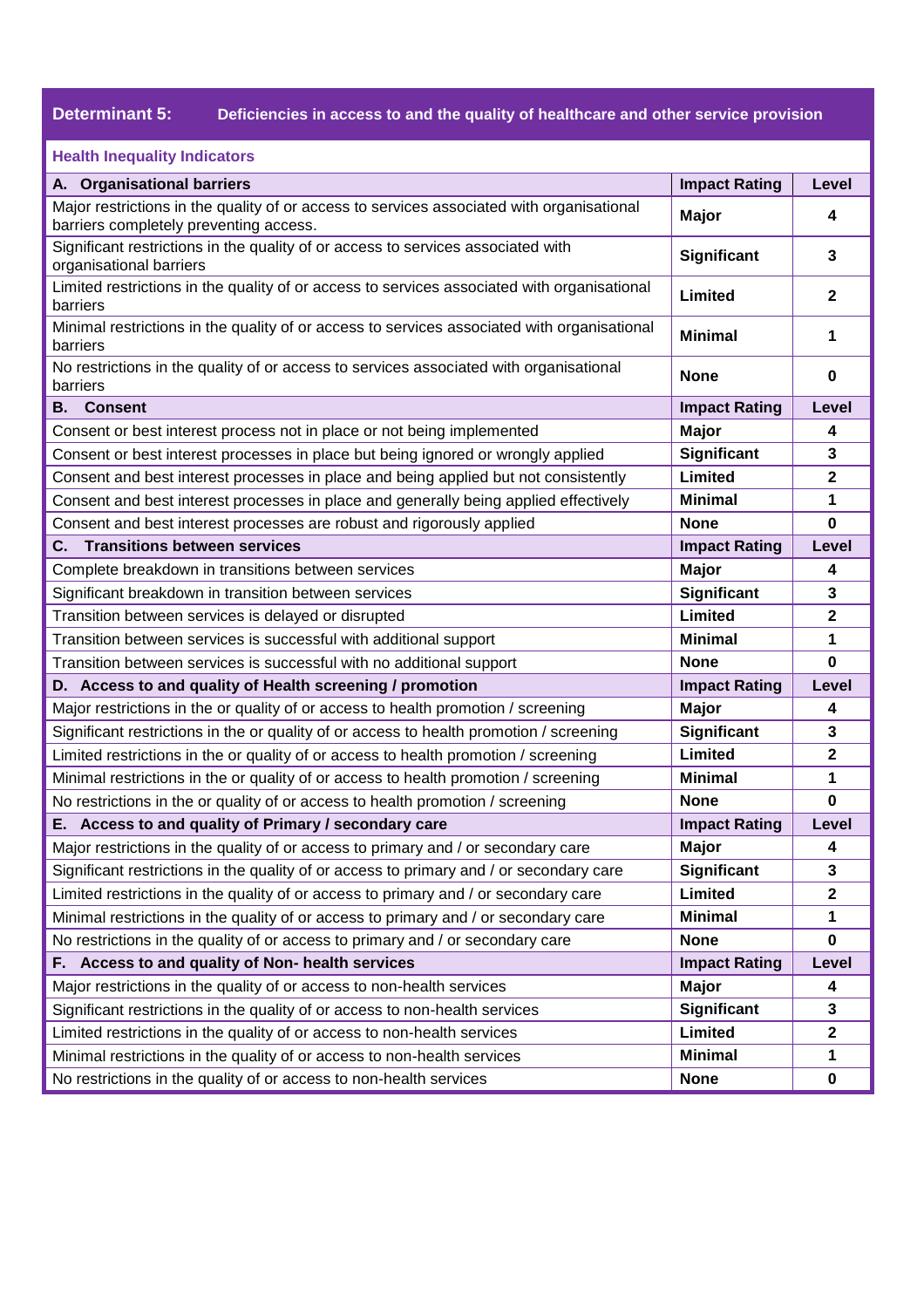### *Indicators of Exposure to Determinants of Health Inequality*

There follows a detailed breakdown of the Indicator Statements and Descriptors for each impact level for the Health Inequality Indicators associated with each of the determinants.

### **1. Social Indicators.**

### **A. Accommodation**

The quality of living standards for people with learning disabilities can vary widely. When considering accommodation it is important to consider the physical and the social environment. Risks may exist because of the physical environment (extreme damp, unsafe electrics, lack of adaptation around mobility problems etc.), or arise from the social environment (overcrowding, bullying, aggression from others, etc).

|           | <b>Impact Level &amp; Indicator Statement</b>                                                                                | <b>Descriptor</b>                                                                                                                                                                                                                                                                                                                                                                                                                           |
|-----------|------------------------------------------------------------------------------------------------------------------------------|---------------------------------------------------------------------------------------------------------------------------------------------------------------------------------------------------------------------------------------------------------------------------------------------------------------------------------------------------------------------------------------------------------------------------------------------|
| 4A        | Accommodation presenting high<br>risk, or in hospital / prison with no<br>discharge accommodation<br>identified or homeless. | This level applies to a person who has no settled<br>accommodation, who may be in temporary short term<br>accommodation with no appropriate move-on<br>accommodation identified, or in accommodation that is<br>directly impacting on their health and wellbeing. This<br>includes those who are living in restrictive settings such<br>as hospitals or prison. There may be serious<br>safeguarding concerns in relation to accommodation. |
| 3A        | Inappropriate accommodation /<br>accommodation at risk of<br>breakdown.                                                      | This level applies where a person is in accommodation<br>which is does not meet to their identified health and<br>social needs; or where the accommodation is fragile and<br>likely to break down (e.g. due to negative relationships<br>with peers / neighbours, lack of suitably skilled support,<br>offending behaviour, or where notice has been served by<br>the accommodation provider).                                              |
| 2A        | Shared accommodation with<br>others / family - not by choice.                                                                | This level applies where accommodation is shared with<br>others though not either chosen by the individual, or<br>agreed through an appropriate best interest process.<br>Similarly, where individuals continue to live with their<br>family despite the fact that they or their family would<br>prefer independence move to more independent living.                                                                                       |
| 1A        | Settled single accommodation or<br>shared with self-selected others.                                                         | This level applies where a person lives in<br>accommodation either of their choosing or following<br>appropriate best interest processes. This will however be<br>in some form of registered care or where they do not<br>have tenancy rights or full control over their care and / or<br>support.                                                                                                                                          |
| <b>OA</b> | Settled family accommodation or<br>own tenancy / ownership reflecting<br>personal choice.                                    | This level applies where a person is in settled<br>accommodation either of their choosing or following a<br>appropriate best interest process. Either the person<br>themselves of their family have control over their<br>tenancy, care and support.                                                                                                                                                                                        |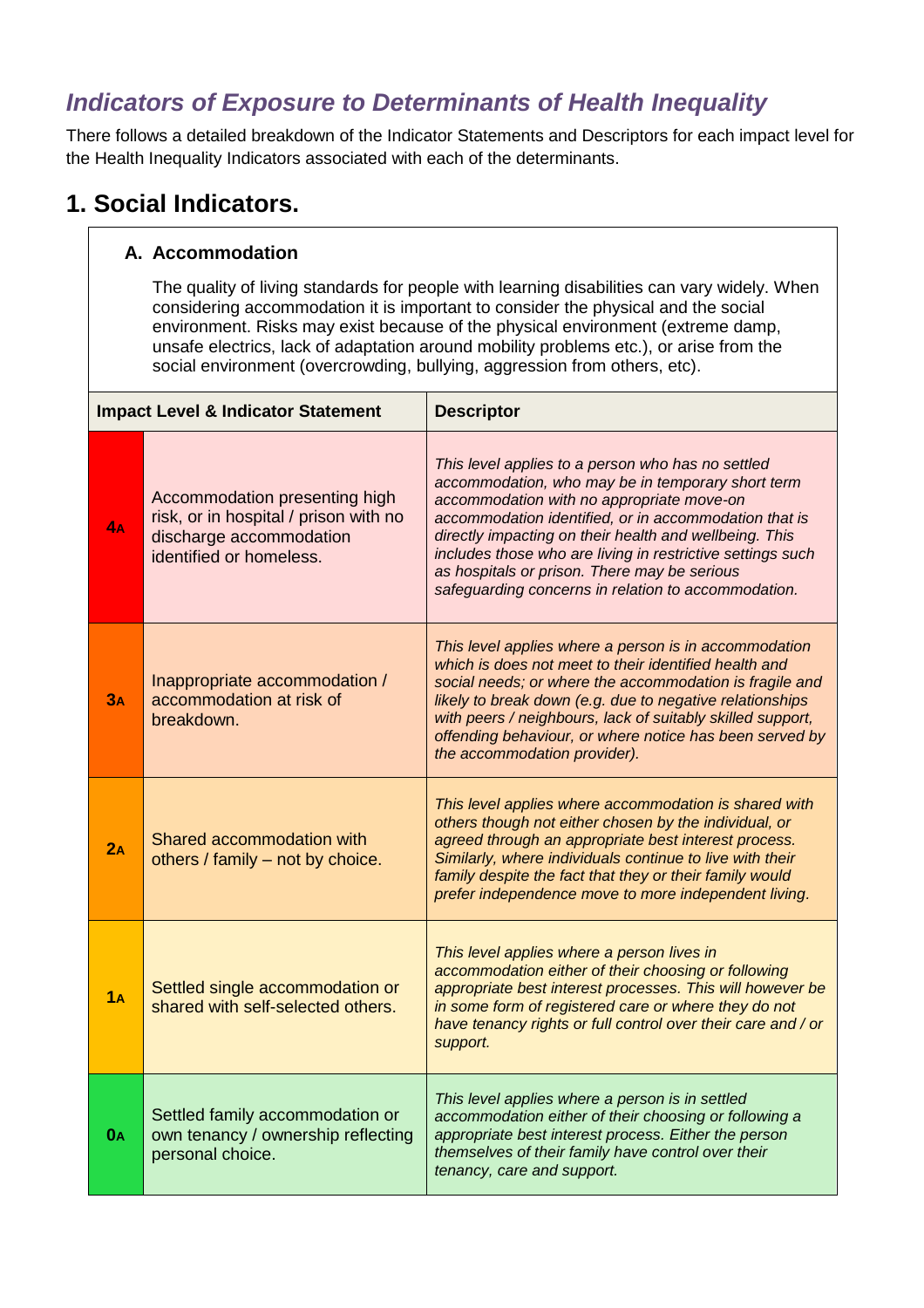#### **B. Employment, meaningful activities and engagement**

Being engaged in meaningful activity is not dependent on degree of disability; it will be unique for everyone, what is meaningful for one person may not be meaningful to another. Activity can range from different types of employment, education, training, home or community based activities, and these may be formal or informal. A good measure of meaningfulness is the degree of engagement in the activity. A meaningful activity for someone with profound intellectual and multiple learning disabilities may be massage, or listening to music, for more independent people it may be cooking or attending a club, for others it could be fulltime employment or attendance at a college course of their choice.

| <b>Impact Level &amp; Indicator Statement</b> |                                                                         | <b>Descriptor</b>                                                                                                                                                                                                                                                                                                                                                             |
|-----------------------------------------------|-------------------------------------------------------------------------|-------------------------------------------------------------------------------------------------------------------------------------------------------------------------------------------------------------------------------------------------------------------------------------------------------------------------------------------------------------------------------|
| 4B                                            | No meaningful activities /<br>engagement.                               | This level applies where a person has no meaningful<br>activities or engagement. They will be spending long<br>periods of time with no stimulus or engagement; or they<br>may be engaged in activities that are not meaningful to<br>them. There may be serious safeguarding concerns in<br>relation to levels of activity and engagement.                                    |
| 3B                                            | Highly restricted activity /<br>engagement levels.                      | This level applies when a person's access to meaningful<br>activities is extremely restricted, either for very brief<br>periods or only intermittently available. It may be that<br>very few appropriate activities have been identified.<br>Activities may only be provided within the person's home<br>environment and there is little or no access the wider<br>community. |
| 2B                                            | Limited meaningful activities /<br>engagement.                          | This level applies where a person has some activities<br>which are meaningful to them, or a range of activities<br>have been identified but nonetheless access to them is<br>limited or unpredictable.                                                                                                                                                                        |
| 1 <sub>B</sub>                                | Voluntary work or other structured<br>meaningful activity / engagement. | This level applies where a range of meaningful activities<br>are available; they are most likely structured and<br>accessed regularly. There may be a combination of<br>formal and informal activity; or for people who are able to<br>work, opportunities exist for engagement in voluntary<br>employment.                                                                   |
| 0в                                            | In paid employment or education,<br>fully engaged.                      | This level applies where a person is engaged with a<br>range of meaningful activities that include paid<br>employment or education of their choice and / or<br>engagement in a range of meaningful activities in<br>different environments with different people.                                                                                                             |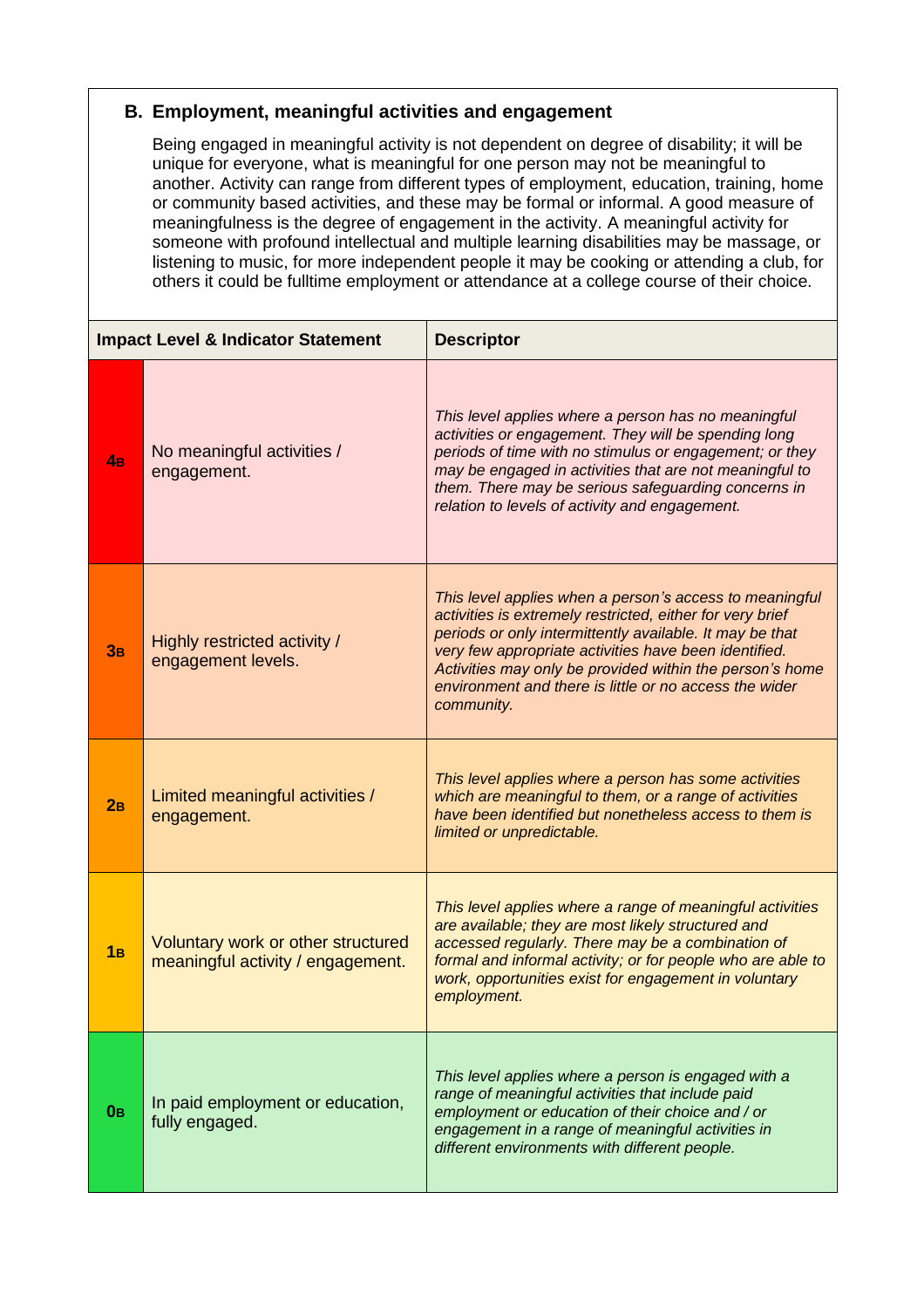### **C. Financial support**

The links between financial security and health are clear from the evidence. The majority of people with learning disabilities are in receipt of some sort of benefit, however sometimes there is a sense that finances are inadequate to meet an individual's needs. Material poverty can affect a person's ability to take a nutritious diet or to engage in activities within their community. Where entitlements are not taken up or monies are being held back by another party (see safeguarding) this can directly impact on an individual's health and well being.

| <b>Impact Level &amp; Indicator Statement</b> |                                                     | <b>Descriptor</b>                                                                                                                                                                                                                                                                                                                                                             |
|-----------------------------------------------|-----------------------------------------------------|-------------------------------------------------------------------------------------------------------------------------------------------------------------------------------------------------------------------------------------------------------------------------------------------------------------------------------------------------------------------------------|
| 4 <sub>c</sub>                                | Minimal or no financial support.                    | This level applies where a person is in receipt of either<br>no or else very limited financial support. This could be<br>because benefits are not being accessed, have been<br>withdrawn or are being withheld. There may be serious<br>safeguarding concerns in relation to finances.                                                                                        |
| 3 <sub>c</sub>                                | Restricted access to adequate<br>financial support. | This level applies where a person has restricted financial<br>support and / or restricted choice and control over the<br>use of their finances (in the absence of robust best<br>interest decision making processes). This could be<br>because some benefits are not being accessed or<br>access to full entitlements is being restricted.                                    |
| 2c                                            | Limited financial support.                          | This level applies where there is some financial support<br>but of a limited nature and / or limited choice and control<br>over its use (in the absence of robust best interest<br>decision making processes. This could be because<br>entitlement criteria are not met, benefits only cover<br>essential requirements or access to full entitlements is<br>being restricted. |
| 1 <sub>c</sub>                                | Full financial support / benefits<br>accessed.      | This level applies where full benefits are accessed and<br>provide adequate financial support with choice and<br>control to maintain a reasonable quality of life.                                                                                                                                                                                                            |
| 0 <sup>c</sup>                                | Sufficient financial support.                       | This level applies where there is sufficient financial<br>support to maintain a good quality of life with finances<br>available to support choices, control and security.                                                                                                                                                                                                     |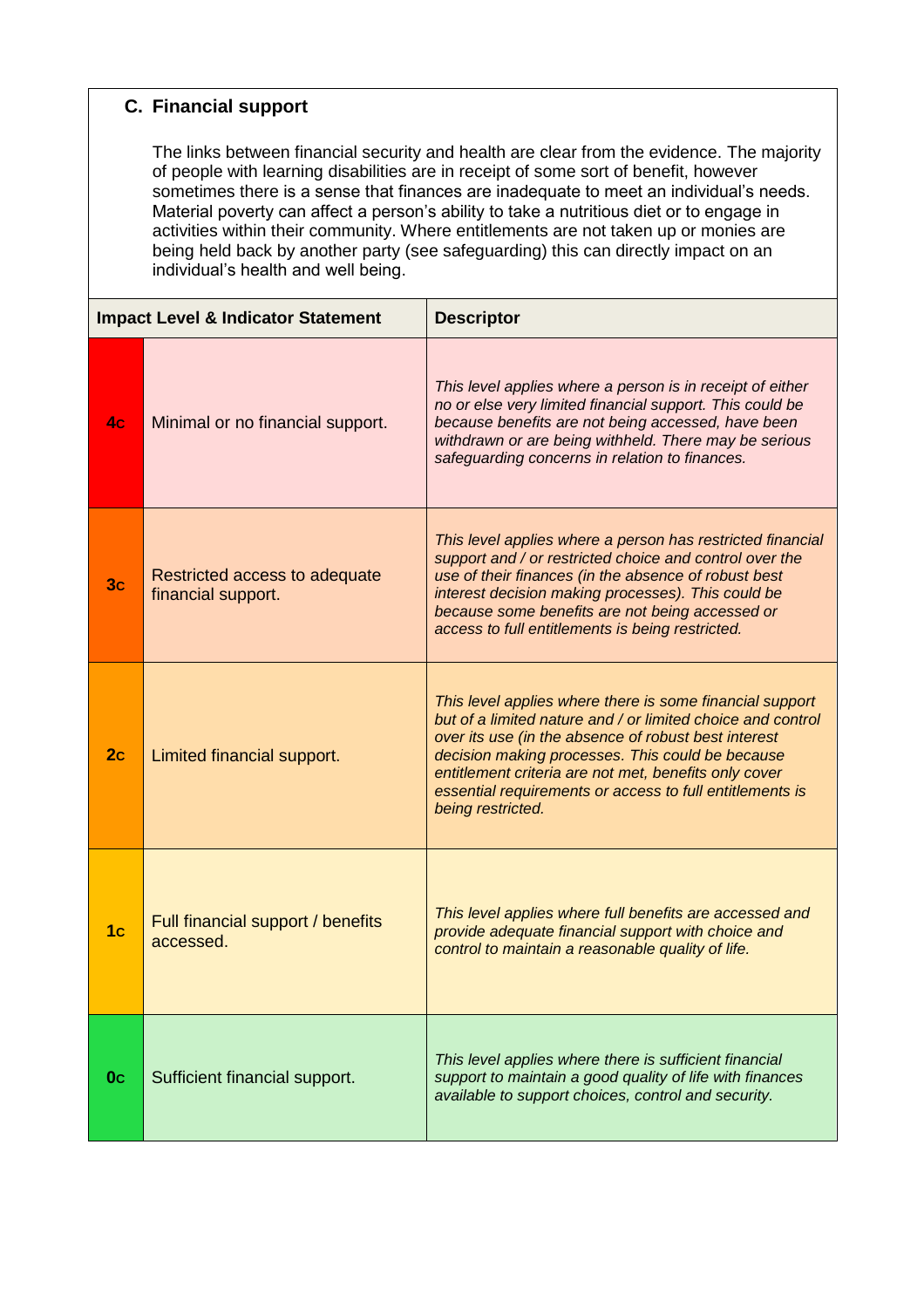### **D. Social contact**

Social contact can take many forms but is a clear indicator within quality of life measures and health and wellbeing. A strong social network will typically include family and friends though this may be disrupted due to remote and distant placements, lack of financial resource or availability of support. Other important social contacts may include neighbours, people with similar recreational interests or those with similar cultural backgrounds.

| <b>Impact Level &amp; Indicator Statement</b> |                                                        | <b>Descriptor</b>                                                                                                                                                                                                                                                                                                                                                                                                                |
|-----------------------------------------------|--------------------------------------------------------|----------------------------------------------------------------------------------------------------------------------------------------------------------------------------------------------------------------------------------------------------------------------------------------------------------------------------------------------------------------------------------------------------------------------------------|
| 4 <sub>D</sub>                                | Minimal or no appropriate social<br>contact.           | This level applies where there is very little or no<br>appropriate social contact. This may mean that a person<br>is removed from societal contact and socially isolated,<br>with little or no contact of any sort other than with paid<br>support and others placed in the same service. There<br>may be serious safeguarding concerns in relation to<br>social isolation or the influence of inappropriate social<br>contacts. |
| 3 <sub>D</sub>                                | Restricted levels of social contact.                   | This level applies where access to appropriate social<br>contact is available but is fragile or is at risk of being lost.<br>This may be for a wide range of reasons including<br>behaviour, living situation, risk, staffing levels etc.                                                                                                                                                                                        |
| 2 <sub>D</sub>                                | Social contact reliant on paid<br>support.             | This level applies where some appropriate social contact<br>is maintained but is reliant on paid support. There may<br>be restricted choice and control over social contact.                                                                                                                                                                                                                                                     |
| 1 <sub>D</sub>                                | Limited non paid social networks.                      | This level applies where a person is able to maintain<br>appropriate social contact independently or where social<br>contact is controlled by the person through use of a<br>personal budget or - social contact may however be<br>limited.                                                                                                                                                                                      |
| 0 <sub>D</sub>                                | Wide range of established non<br>paid social networks. | This level applies where a person is in full control of<br>access to a wide range of appropriate social contacts<br>with established social networks.                                                                                                                                                                                                                                                                            |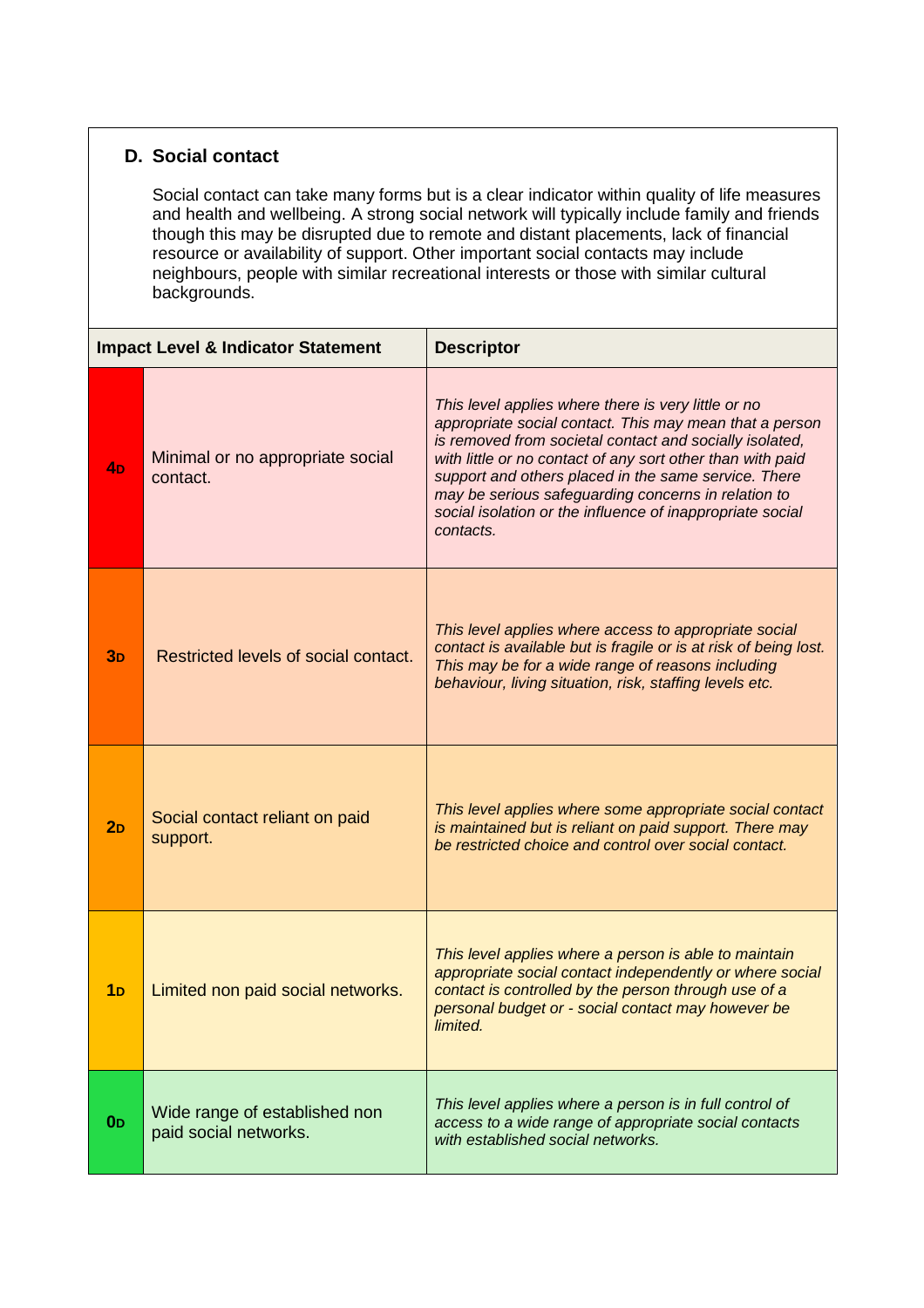|                | E. Additional marginalising factors (such as ethnicity)                                                                                                                                                                              |                                                                                                                                                                                                                                                                                                                                                                           |  |
|----------------|--------------------------------------------------------------------------------------------------------------------------------------------------------------------------------------------------------------------------------------|---------------------------------------------------------------------------------------------------------------------------------------------------------------------------------------------------------------------------------------------------------------------------------------------------------------------------------------------------------------------------|--|
|                | This indicator can cover a wide range of issues that can increase an individual's<br>marginalisation. This can be linked to ethnicity, gender, behaviours, sexuality,<br>appearance, physical features, speech differences etc. etc. |                                                                                                                                                                                                                                                                                                                                                                           |  |
|                | <b>Impact Level &amp; Indicator Statement</b>                                                                                                                                                                                        | <b>Descriptor</b>                                                                                                                                                                                                                                                                                                                                                         |  |
| 4E             | Single marginalising factor having<br>major impact or a range or<br>marginalising factors restricting<br>lifestyle.                                                                                                                  | This level applies where there is a major impact on a<br>person's quality of life because of marginalising factors in<br>addition to their learning disabilities. This may mean that<br>they are more vulnerable or their life is further restricted<br>to a major degree. There may be serious safeguarding<br>concerns as a result of additional marginalising factors. |  |
| 3E             | <b>Additional marginalising factors</b><br>having significant impact with little<br>support or action being taken.                                                                                                                   | This level applies where a significant negative impact on<br>a person's life is experienced because of additional<br>marginalising factors. This may mean that they are not<br>able to do certain preferred activities or lead as full a life<br>as they otherwise would be able or choose to. There is<br>little support or action being taken.                          |  |
| 2E             | <b>Additional marginalising factors</b><br>having limited impact.                                                                                                                                                                    | This level applies where there are additional<br>marginalising factors present and these have a limited<br>impact on the person. This may mean they feel more<br>vulnerable or feel less able to do the things they<br>otherwise would be able or choose to do. Some support<br>is in place but may not be appropriate or effective.                                      |  |
| 1E             | Minimal additional marginalising<br>factors with no impact; appropriate<br>support is in place and effective.                                                                                                                        | This level applies where there are additional<br>marginalising factors which are managed and supported<br>in such a way as to have no or minimal impact on the<br>person's life.                                                                                                                                                                                          |  |
| 0 <sub>E</sub> | No additional marginalising factors.                                                                                                                                                                                                 | There are no marginalising factors beyond the learning<br>disabilities.                                                                                                                                                                                                                                                                                                   |  |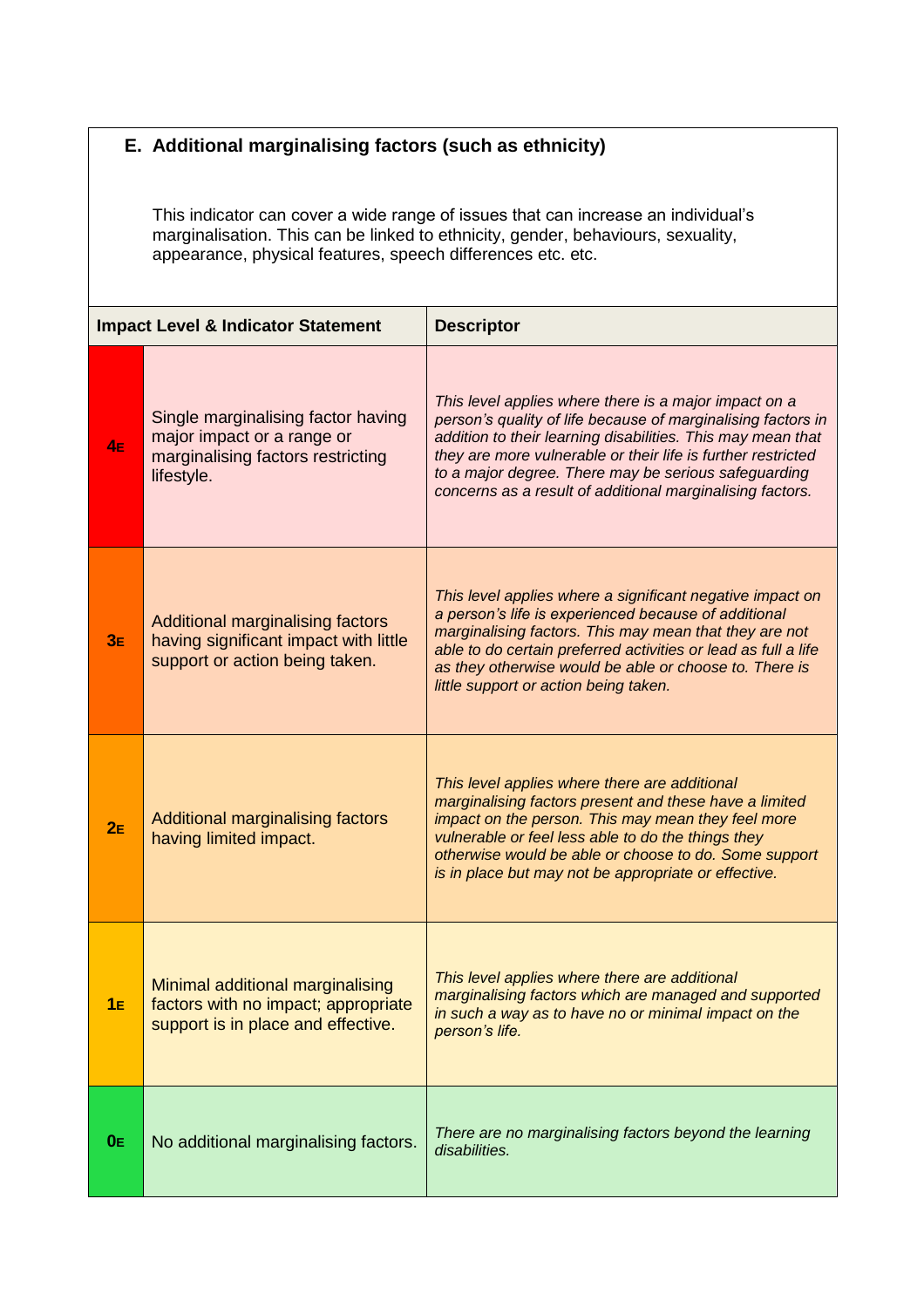### **F. Safeguarding**

The inclusion of safeguarding issues within the framework enables the capture of any issues that may be impacting on the individuals' safety. Such factors may have been captured within another indicator (financial for example) however this indicator captures the formalisation of such risk areas including hate crime. It also includes issues related to the safety of others including children.

|    | <b>Impact Level &amp; Indicator Statement</b>                      | <b>Descriptor</b>                                                                                                                                                                                                                                                                                                                                          |
|----|--------------------------------------------------------------------|------------------------------------------------------------------------------------------------------------------------------------------------------------------------------------------------------------------------------------------------------------------------------------------------------------------------------------------------------------|
| 4F | Major safeguarding concerns /<br>current abuse or hate crime       | This level applies where there are current or major<br>safeguarding issues that need to be, or are being<br>addressed. This may be because of concerns of active<br>abuse or hate crime occurring, or there is an immediate<br>serious risk to the person or others.                                                                                       |
| 3F | Significant safeguarding concerns /<br>risk of abuse or hate crime | This level applies where there are major risks that could<br>require a safeguarding response. There may be<br>indications of possible abuse, hate crime or risk to others<br>that require monitoring; there may be a lack of recording,<br>monitoring and transparency in support systems.                                                                 |
| 2F | Limited safeguarding concerns.                                     | This level applies where there are concerns of a<br>safeguarding nature that may impact on the person or<br>others. This could be where the person is in shared<br>accommodation where abuse or hate crime toward<br>another individual has been identified. There may be<br>cultural issues within the support environment which<br>need to be addressed. |
|    | Minimal safeguarding risks.                                        | This level applies where a person may be vulnerable but<br>the current safeguarding or hate crime risks are minimal<br>and there is good monitoring, transparency and<br>recording in place.                                                                                                                                                               |
| 0F | No safeguarding concerns.                                          | This level applies where there are no current<br>safeguarding or hate crime concerns and any risks are<br>minimal and well managed.                                                                                                                                                                                                                        |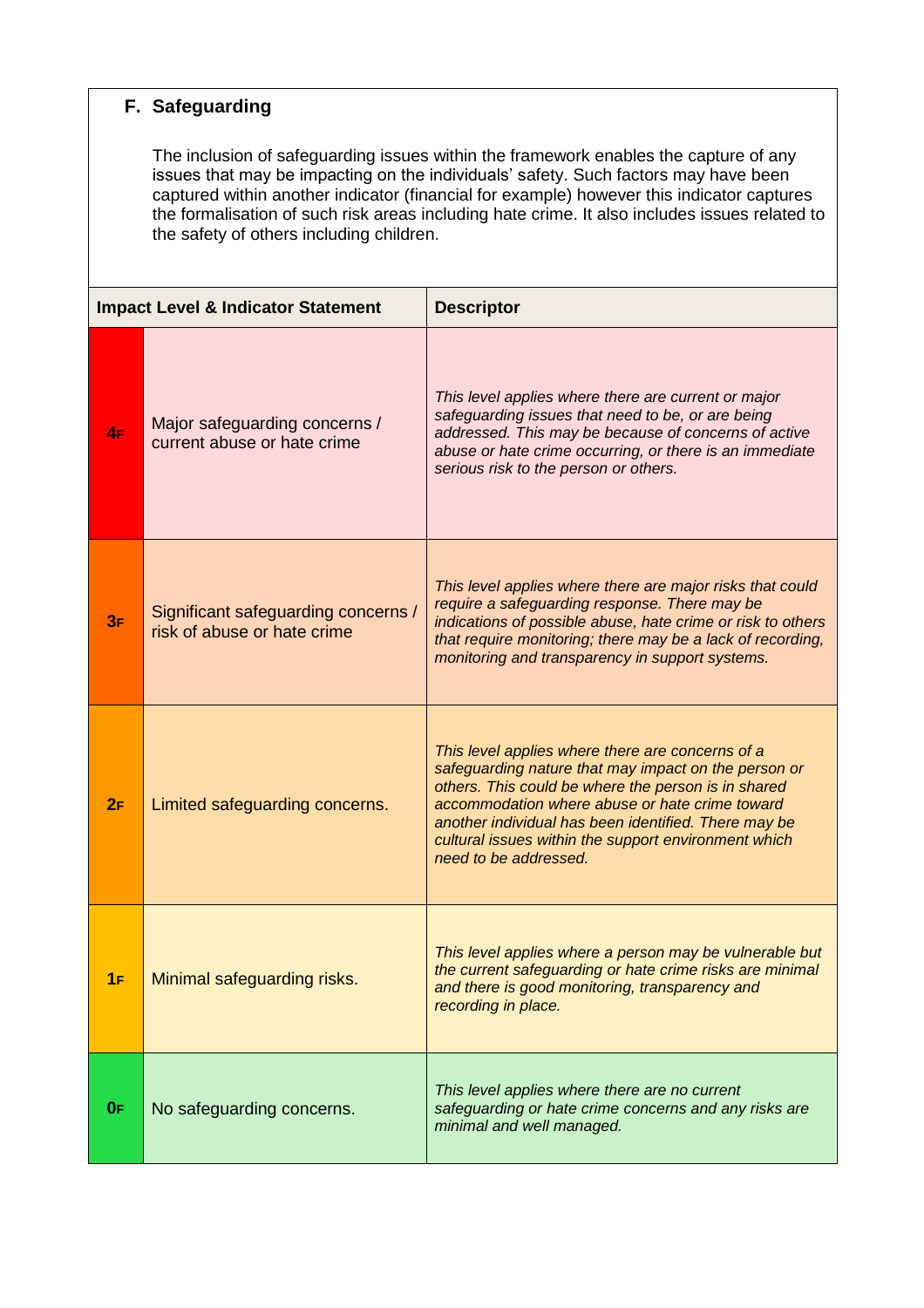### **2. Genetic and Biological Indicators.**

### **A. Assessment of physical and mental health needs and health checks**

The assessment of physical and / or mental health needs can be complex Many specific health conditions are considerably more prevalent in the learning disability population, epilepsy, respiratory conditions, anxiety for example There can be difficulties in detecting and recognising conditions and symptoms (often atypical) of specific health conditions. Understanding interactions between specific learning disability conditions and the environment also requires consideration. Annual Health checks can help to reduce some of these difficulties.

| <b>Impact Level &amp; Indicator Statement</b> |                                                                                                                                                  | <b>Descriptor</b>                                                                                                                                                                                                                                                                                                                                                                                                                                                                                                            |
|-----------------------------------------------|--------------------------------------------------------------------------------------------------------------------------------------------------|------------------------------------------------------------------------------------------------------------------------------------------------------------------------------------------------------------------------------------------------------------------------------------------------------------------------------------------------------------------------------------------------------------------------------------------------------------------------------------------------------------------------------|
| 4A                                            | Physical and / or mental health<br>needs not assessed and / or there<br>is no current annual health check.                                       | This level applies where there has been no appropriate<br>or effective assessment of needs and / or no annual<br>health check. There is likely to be undiagnosed illness<br>because signs and symptoms have not been recognised.<br>Health problems may be seen as part of the learning<br>disability (diagnostic overshadowing). There will be a<br>lack of health surveillance for people who have problems<br>communicating. There may be serious safeguarding<br>concerns in relation to the assessment of health needs. |
| 3A                                            | Physical and / or mental health<br>needs remain under assessment<br>and / or an annual health check is<br>planned but has not been<br>completed. | This level applies where there have been delays in<br>completing assessment processes. It may be that<br>inconsistent approaches have been taken to diagnosis of<br>illness because signs and symptoms have not always<br>been recognised or understood. Pain assessment is<br>likely to be very limited.                                                                                                                                                                                                                    |
| 2A                                            | Physical and / or mental health<br>needs have been assessed /<br>health check done but actions are<br>not in place.                              | This level applies where an assessment has been<br>carried out but there are delays in meeting the needs that<br>have been identified. It may be that the needs are not<br>being prioritised or that the complexity of meeting the<br>need is preventing appropriate action from being taken or<br>referral for other interventions has not been made.                                                                                                                                                                       |
| 1A                                            | Physical and / or mental health<br>needs have been assessed, a<br>health check carried out and are<br>being acted on.                            | This level applies where needs have been properly<br>assessed and appropriate action is being taken. The<br>identified needs are not yet resolved but progress is<br>being made.                                                                                                                                                                                                                                                                                                                                             |
| <b>OA</b>                                     | Physical and / or mental health<br>needs assessed and fully met.                                                                                 | This level applies where needs have been fully assessed<br>and appropriate action has been taken that fully meets<br>those needs.                                                                                                                                                                                                                                                                                                                                                                                            |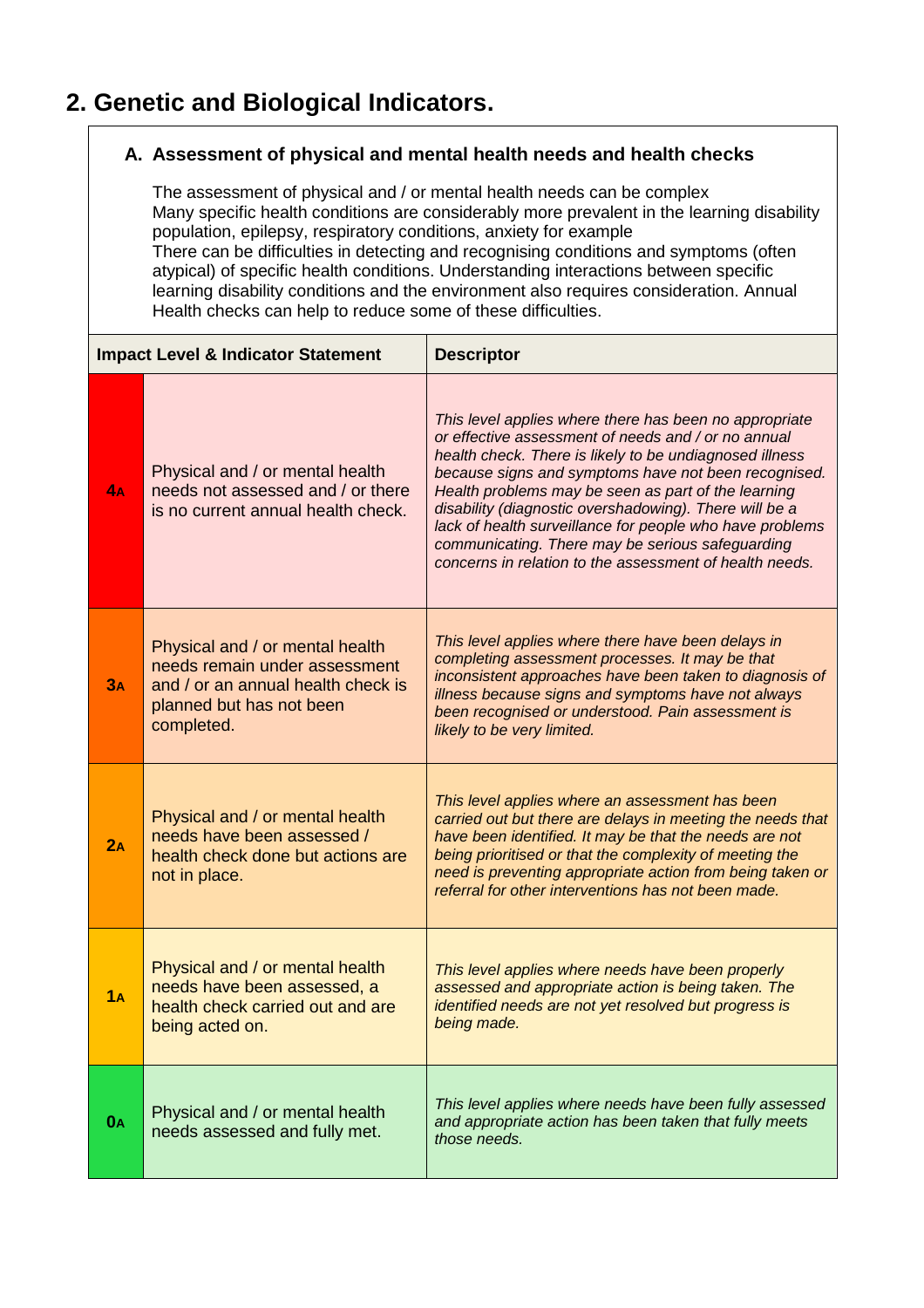| B. Long Term Condition (LTC) pathways and planned reviews of need |                                                                                                                                                                                                                                                                                                                                                                                                             |                                                                                                                                                                                                                                                                                                                                                                                                                                               |
|-------------------------------------------------------------------|-------------------------------------------------------------------------------------------------------------------------------------------------------------------------------------------------------------------------------------------------------------------------------------------------------------------------------------------------------------------------------------------------------------|-----------------------------------------------------------------------------------------------------------------------------------------------------------------------------------------------------------------------------------------------------------------------------------------------------------------------------------------------------------------------------------------------------------------------------------------------|
|                                                                   | Many people with learning disabilities have long term conditions, however the established<br>pathways for the treatment of such conditions (dementia, epilepsy, diabetes etc.) are not<br>always provided. People's needs change over time and therefore require regular review.<br>Some people with learning disabilities can continue to receive treatments that are no<br>longer appropriate or required |                                                                                                                                                                                                                                                                                                                                                                                                                                               |
|                                                                   | <b>Impact Level &amp; Indicator Statement</b>                                                                                                                                                                                                                                                                                                                                                               | <b>Descriptor</b>                                                                                                                                                                                                                                                                                                                                                                                                                             |
| 4в                                                                | No Long Term Condition (LTC)<br>pathway allocation or planned<br>review.                                                                                                                                                                                                                                                                                                                                    | This level applies where there are health issues which<br>have not been, or are not being followed up. There may<br>be a lack of sensitivity or awareness of health signs and<br>symptoms. Recognition of changes in health state is<br>likely to be very poor. Indicated long term care pathway<br>allocation has not been made. There may be serious<br>safeguarding concerns in relation to care pathway<br>allocation or review of needs. |
| 3B                                                                | Awaiting review and / or Long<br><b>Term Condition (LTC) pathway</b><br>allocation.                                                                                                                                                                                                                                                                                                                         | This level applies where the need for a review is<br>acknowledged but has not taken place. There will be<br>known health issues that need to be followed up.<br>Recognition of health signs, symptoms and changes in<br>health state is likely to be inconsistent.                                                                                                                                                                            |
| 2 <sub>B</sub>                                                    | Review of needs completed but<br>not acted on such as allocation<br>onto Long Term Condition (LTC)<br>pathway.                                                                                                                                                                                                                                                                                              | This level applies where a review of needs has been<br>carried out but the required actions have yet to be<br>implemented. It may be that the actions are not being<br>prioritised or that the complexity of making the required<br>changes is preventing appropriate action from being<br>taken.                                                                                                                                             |
| 1 <sub>B</sub>                                                    | Review of needs completed and<br>acted on such as allocation onto<br>Long Term Condition (LTC)<br>pathway.                                                                                                                                                                                                                                                                                                  | This level applies where a review of needs has been<br>carried out and the actions arising from it are being<br>implemented. This could be that long term condition<br>pathway actions are being carried out with reasonable<br>adjustments.                                                                                                                                                                                                  |
| 0в                                                                | Review of needs not required.                                                                                                                                                                                                                                                                                                                                                                               | This level applies if there are no needs indicated or<br>identified which require review. There is no requirement<br>for any intervention.                                                                                                                                                                                                                                                                                                    |

ヿ

 $\overline{\Gamma}$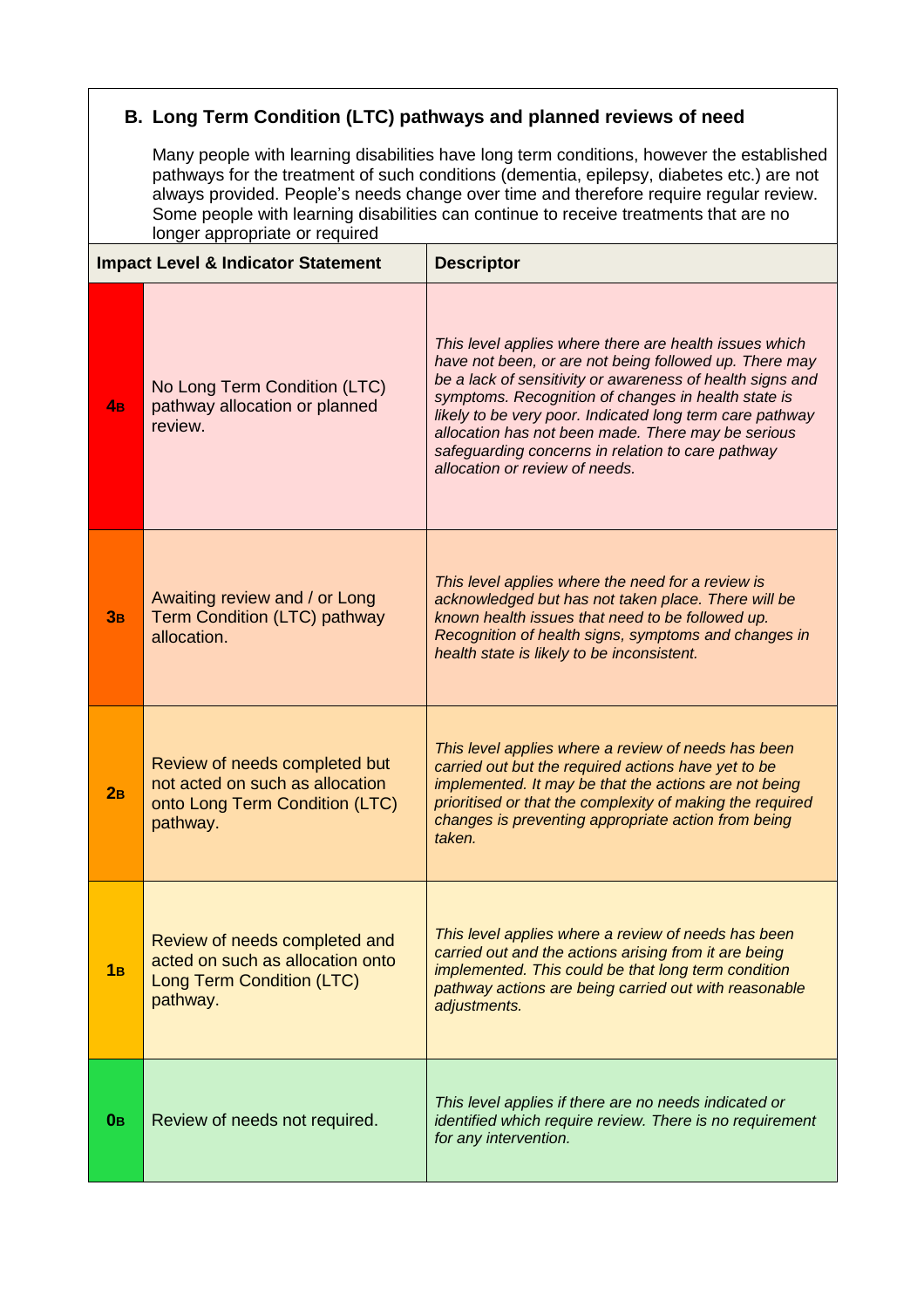### **C. Care Planning / health action planning**

Care planning is the means by which care needs are identified. The care plan is an important focus for good communication; it should guide the work of others and be a basis for continuity of care. Health Action plans identify what needs to happen and who needs to do it. There can be difficulties if these plans are unclear, inadequate, misleading, contradictory or not acted on appropriately.

|                | <b>Impact Level &amp; Indicator Statement</b>                                                                                        | <b>Descriptor</b>                                                                                                                                                                                                                                                                                                                                                                                        |
|----------------|--------------------------------------------------------------------------------------------------------------------------------------|----------------------------------------------------------------------------------------------------------------------------------------------------------------------------------------------------------------------------------------------------------------------------------------------------------------------------------------------------------------------------------------------------------|
| 4 <sub>c</sub> | No Care plans / Health action<br>plans in place.                                                                                     | This level applies where the person has needs requiring<br>specific actions but no care plans are in place. This<br>means that the person is not getting adequate support<br>with their health needs; there may be serious<br>safeguarding concerns in relation to care planning.                                                                                                                        |
| 3 <sub>c</sub> | Non condition specific care plans /<br>Health Action plans in place (not<br>condition specific, or NICE<br>compliant).               | This level applies where a person has care plans in place<br>but they do not address the specific conditions that are<br>known to exist. For example someone with Down's<br>syndrome who does not have thyroid function testing<br>identified in their care planning, or someone with<br>epilepsy who does not have a care plan for the<br>management of seizures that is in line with NICE<br>guidance. |
| 2c             | Condition specific, NICE compliant<br>care plans / Health Action Plans in<br>place but not reviewed or person<br>centred.            | This level applies where care plans are in place to<br>address specific known conditions; however the plans<br>are generic and not individualised or person centred. It is<br>likely that the care plans have not been effectively<br>reviewed.                                                                                                                                                          |
| יי             | <b>Condition specific, NICE compliant</b><br>care plans / Health Action Plans in<br>place, person centred and<br>regularly reviewed. | This level applies where there are known assessed<br>needs for which specific care plans exist. The care plans<br>will be based around the specific needs of the person in<br>a personalised way. The care plans will be regularly and<br>effectively reviewed.                                                                                                                                          |
| 0 <sub>c</sub> | No care plans or Health Action<br>Plans required.                                                                                    | This level applies where there is no requirement for care<br>plans as a full and thorough assessment has not<br>identified any unmet needs.                                                                                                                                                                                                                                                              |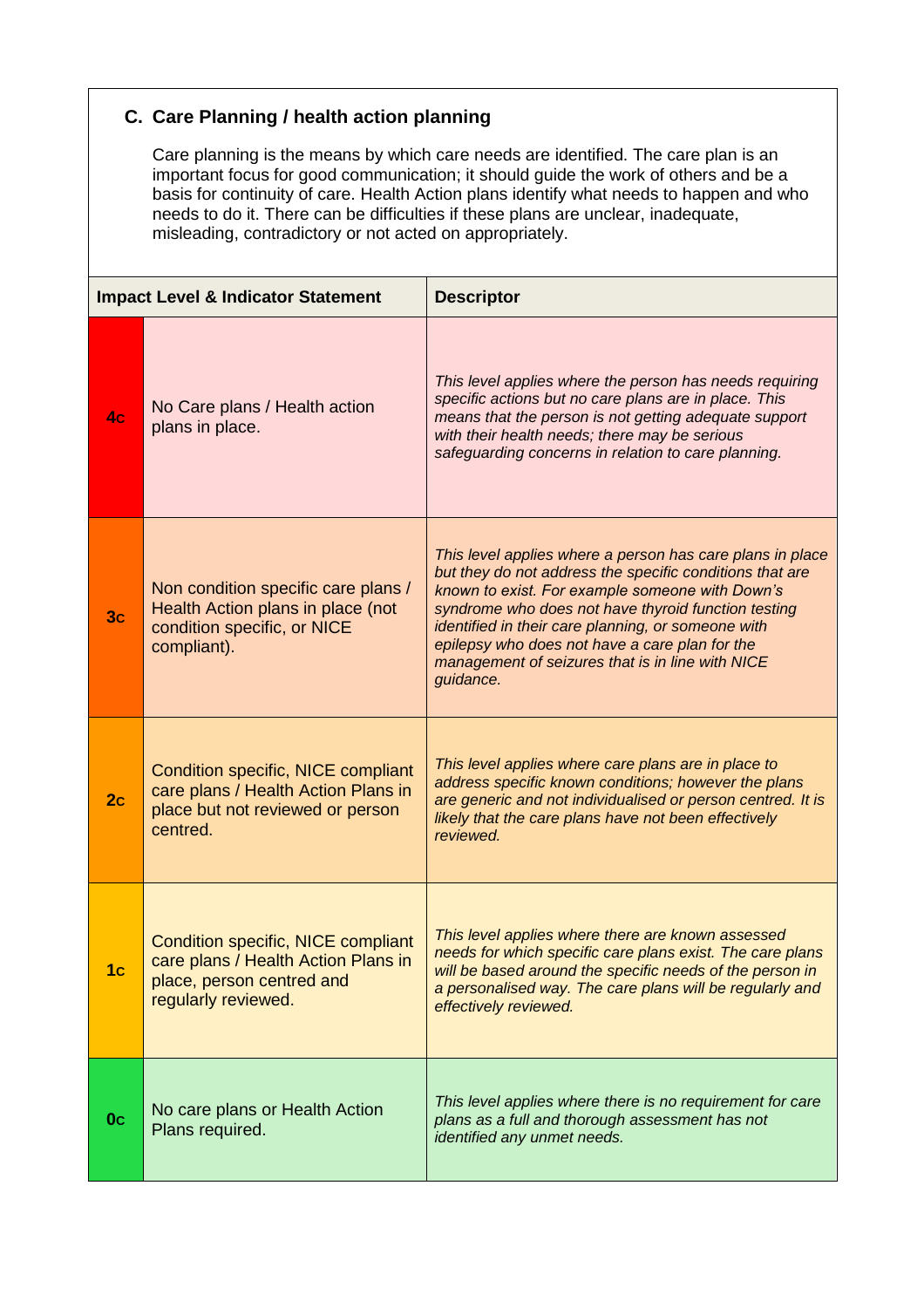### **D. Crisis / emergency planning and hospital passports**

Emergency plans can prevent a lot of the difficulties associated with a crisis or urgent admission to hospital. They are only effective if they are regularly reviewed and updated and they focus on the specific needs of the individual, are person centred and take account of local circumstances. Hospital passports help to ensure that an individual's needs are met if and when they need to be admitted or if they require hospital treatment or assessment.

|                | <b>Impact Level &amp; Indicator Statement</b>                                                             | <b>Descriptor</b>                                                                                                                                                                                                                   |
|----------------|-----------------------------------------------------------------------------------------------------------|-------------------------------------------------------------------------------------------------------------------------------------------------------------------------------------------------------------------------------------|
| 4 <sub>D</sub> | No crisis, emergency or relapse<br>plans (where appropriate) or<br>hospital passport in place.            | This level applies where there are no plans to respond to<br>a crisis of health need. A hospital passport has not been<br>completed. There may be serious safeguarding concerns<br>in relation to crisis or emergency planning.     |
| 3 <sub>D</sub> | Crisis / emergency / relapse plans<br>and hospital passport in place, not<br>person centred or reviewed.  | This level applies where crisis and / or emergency plans,<br>and a hospital passport have been completed but are<br>inadequate or out of date; this may be because they are<br>not person centred, not robust or fit for purpose.   |
| 2 <sub>D</sub> | Crisis / emergency / relapse plans<br>and hospital passport in place, not<br>reviewed.                    | This level applies where crisis and / or emergency plans,<br>and a hospital passport are person centred but have not<br>been reviewed.                                                                                              |
| 1 <sub>D</sub> | Crisis / emergency / relapse plans<br>and hospital passport in place, are<br>person centred and reviewed. | This level applies where crisis, emergency and, where<br>appropriate, relapse plans and a hospital passport are all<br>in place. These plans are person centred, individualised<br>and regularly reviewed.                          |
| O <sub>D</sub> | No crisis / emergency plans<br>required, hospital passport in<br>place.                                   | This level applies where a person does not require any<br>emergency or crisis plans; they are likely to have good<br>networks of support and good communication. A hospital<br>passport is complete, person centred and up to date. |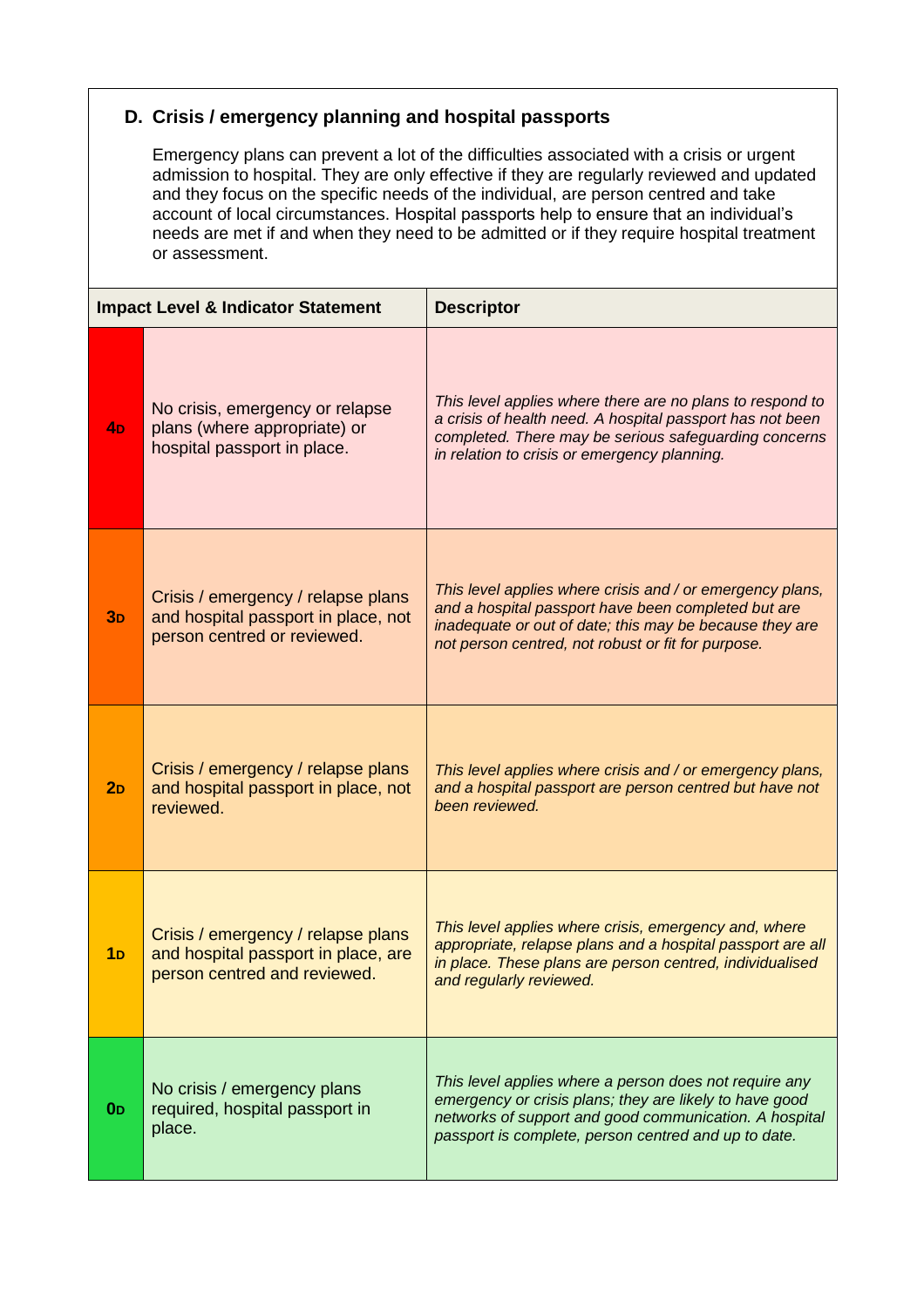### **E. Medication**

Due to increased co-morbidity, people with learning disabilities often take multiple medications giving rise to complex interactions. In some instances they are more prone to adverse and atypical effects of medications and yet may have difficulty reporting side effects which are hazardous to health and wellbeing. People who present challenging behaviour may be subjected to unlicensed prescribing of anti-psychotics. On occasion people may require covert administration of medication; this should always be subject to appropriate capacity assessment and best interest processes.

| <b>Impact Level &amp; Indicator Statement</b> |                                                                              | <b>Descriptor</b>                                                                                                                                                                                                                                                                                                                                                                                                                                                                                                                                                                                                                                                                                                                                                                                                 |
|-----------------------------------------------|------------------------------------------------------------------------------|-------------------------------------------------------------------------------------------------------------------------------------------------------------------------------------------------------------------------------------------------------------------------------------------------------------------------------------------------------------------------------------------------------------------------------------------------------------------------------------------------------------------------------------------------------------------------------------------------------------------------------------------------------------------------------------------------------------------------------------------------------------------------------------------------------------------|
| 4Е                                            | Inappropriate medication or<br>unlawful covertly administered<br>medication. | This level applies where medication is being used that is<br>not in keeping with the individual's identified needs e.g.<br>not prescribed for a diagnosed and / or licensed use, or<br>in excess of recommended dose limits. Medication<br>recommended for short term use may have been taken<br>for prolonged periods without regular review (e.g.<br>benzodiazepine anxiolytics, prophylactic antibiotics); Or<br>medication which has hazardous side effects and a<br>narrow therapeutic window: or where medication is being<br>given covertly without consent (where there is capacity)<br>or best interest decision. Those providing support are not<br>managing medication safely or there are major problems<br>with compliance. There may be serious safeguarding<br>concerns in relation to medication. |
| 3E                                            | Medication not reviewed and / or<br>regularly monitored.                     | This level applies where despite poly-pharmacy<br>medication continues to be administered without a<br>specialist review; or the effectiveness, or side effects are<br>not being adequately monitored. A full review of all<br>medication should occur annually as a minimum. Those<br>providing support are not managing medication<br>appropriately or there are significant problems with<br>compliance.                                                                                                                                                                                                                                                                                                                                                                                                       |
| 2E                                            | <b>Medication reviewed but not</b><br>regularly monitored.                   | This level applies where medication may be being<br>reviewed (perhaps annually) but there is poor on-going<br>monitoring of effectiveness or side effects. Those<br>providing support are not monitoring or recording<br>medication effectively or there are limited problems with<br>compliance.                                                                                                                                                                                                                                                                                                                                                                                                                                                                                                                 |
| 1E                                            | <b>Medication reviewed and</b><br>monitored.                                 | This level applies where medication is carefully<br>monitored and recorded with regular and appropriate<br>review. Those providing support are monitoring and<br>recording medication effectively and there are minimal<br>problems with compliance.                                                                                                                                                                                                                                                                                                                                                                                                                                                                                                                                                              |
| 0Е                                            | No medication.                                                               | This level applies where there is no current medication<br>required.                                                                                                                                                                                                                                                                                                                                                                                                                                                                                                                                                                                                                                                                                                                                              |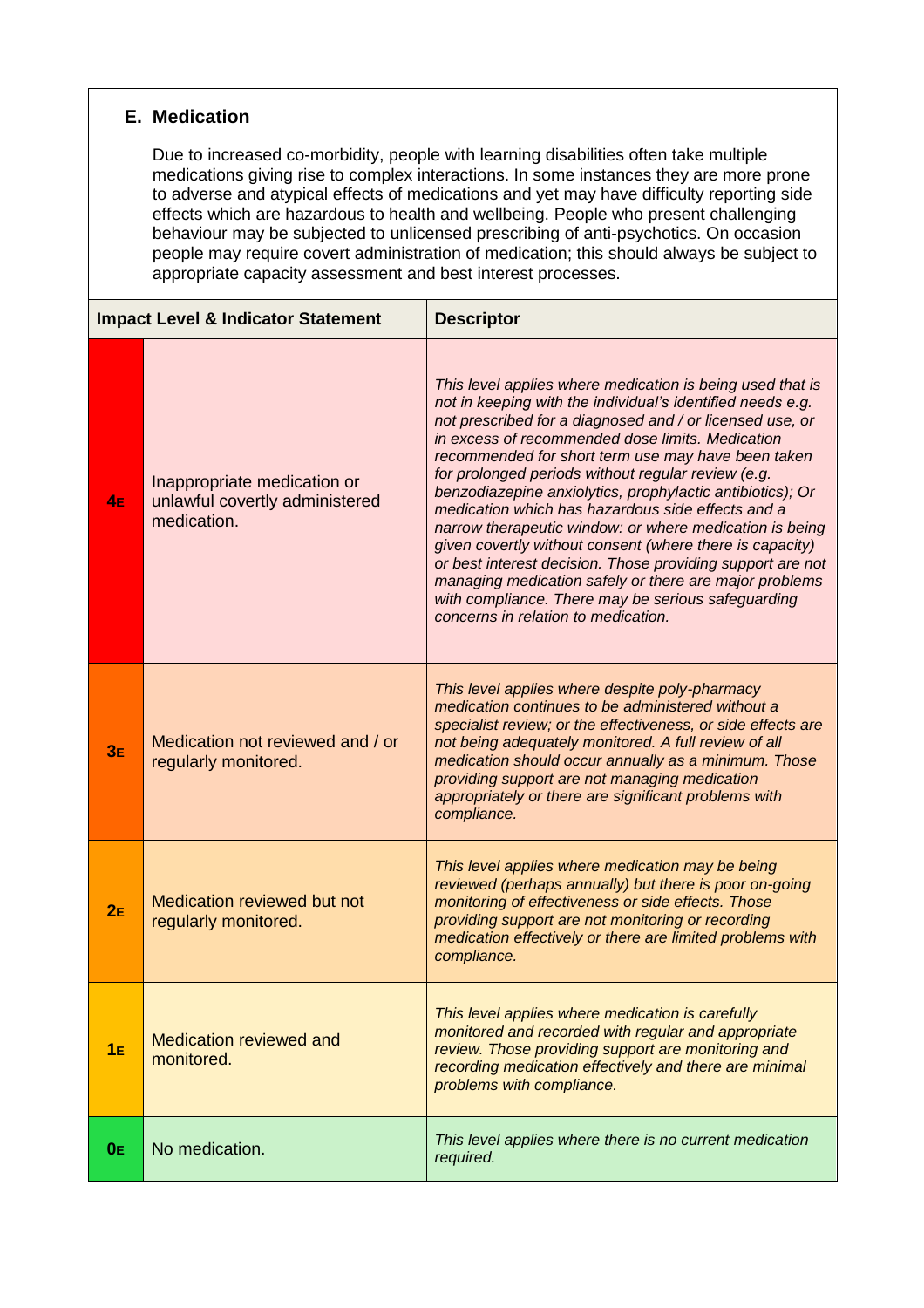### **F. Specialist learning disability service provision**

This indicator relates to the access and quality of specialist learning disability services and their ability to provide a level of support that meets an individual's specialist health needs that would otherwise not be met in a mainstream setting alone.

| <b>Impact Level &amp; Indicator Statement</b> |                                                                                                                   | <b>Descriptor</b>                                                                                                                                                                                                                                                                                                                                            |
|-----------------------------------------------|-------------------------------------------------------------------------------------------------------------------|--------------------------------------------------------------------------------------------------------------------------------------------------------------------------------------------------------------------------------------------------------------------------------------------------------------------------------------------------------------|
| 4F                                            | No specialist learning disability<br>service provision available.                                                 | This level applies where a specialist learning disability<br>service is not available to an individual. This may be<br>because there is a lack of specialist service provision<br>locally or that access is being denied or withheld. There<br>may be serious safeguarding concerns. In relation to the<br>lack of appropriate specialist service provision. |
| 3F                                            | <b>Restricted specialist learning</b><br>disability services available, not<br>able to meet all identified needs. | This level applies where some specialist learning<br>disability service is available but access may be<br>restricted, delayed or not available locally. There is no<br>support to access the service available. There may be<br>areas of identified need that cannot be met.                                                                                 |
| 2F                                            | Limited specialist learning disability<br>service available.                                                      | This level applies where a limited specialist learning<br>disability service is available locally and being provided<br>but there are limitations in the quality or scope of the<br>service available. There is limited support to access the<br>service.                                                                                                    |
| 1F                                            | <b>Full specialist learning disability</b><br>service available.                                                  | This level applies where a full high quality specialist<br>service is available and being accessed by the individual.<br>There is adequate support to access the service.                                                                                                                                                                                    |
| 0F                                            | Full specialist learning disability<br>service available but not currently<br>required.                           | This level applies where a full, high quality and<br>appropriate service is available but not currently<br>required.                                                                                                                                                                                                                                         |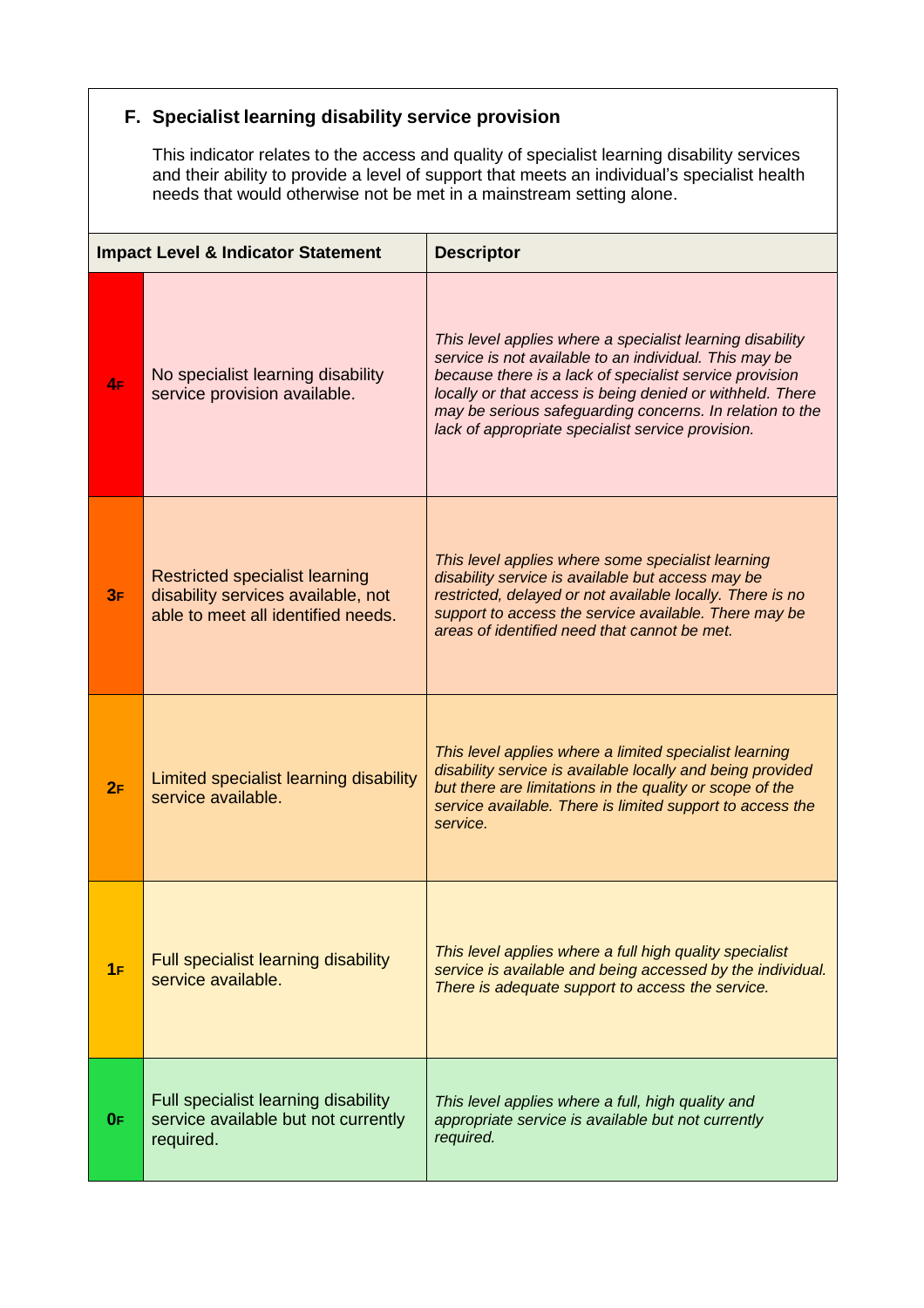### **3. Communication Difficulties and Reduced Health Literacy Indicators.**

#### **A. Poor bodily awareness, reduced pain responses and communication support**

The ability of individuals to recognise normal and abnormal bodily sensations including pain can vary. Some people may be at serious risk because of their inability to express themselves effectively and the inability of others to understand / or respond appropriately. Some people present behaviours described as challenging in response to pain.

| <b>Impact Level &amp; Indicator Statement</b> |                                                                                               | <b>Descriptor</b>                                                                                                                                                                                                                                                                                                                                                 |
|-----------------------------------------------|-----------------------------------------------------------------------------------------------|-------------------------------------------------------------------------------------------------------------------------------------------------------------------------------------------------------------------------------------------------------------------------------------------------------------------------------------------------------------------|
| 4A                                            | Major restrictions of bodily<br>awareness, pain responses and<br>communication support.       | This level applies where a person is completely unable to<br>recognise abnormal bodily sensations and is able to<br>show little or no discernible response to pain; they<br>receive no appropriate support with identifying needs.<br>There may be serious safeguarding concerns in relation<br>to bodily awareness, pain responses and communication<br>support. |
| 3A                                            | Significant restrictions of bodily<br>awareness, pain responses and<br>communication support. | This level applies where a person is significantly<br>restricted in their capacity to recognise abnormal bodily<br>sensations including pain and distress, and who receives<br>inadequate appropriate support with identifying needs.<br>Non-verbal indicators of pain and distress have not been<br><i>identified.</i>                                           |
| 2A                                            | Limited restrictions of bodily<br>awareness, pain responses and<br>communication support.     | This level applies where a person has some limitations in<br>recognising abnormal bodily sensations including pain,<br>and who receives limited support from others with<br>identifying needs. Non-verbal indicators of pain / distress<br>will have been assessed and described but are not<br>always acted on.                                                  |
| 1A                                            | Minimal restrictions of bodily<br>awareness, pain responses and<br>communication support.     | This level applies where a person has some limitations in<br>bodily awareness or shows largely normal responses to<br>pain. They receive appropriate support with identifying<br>needs.                                                                                                                                                                           |
| 0A                                            | No identified lack of bodily<br>awareness, pain responses and<br>communication support.       | This level applies where a person has good bodily<br>awareness and can show normal adaptive responses to<br>pain / distress.                                                                                                                                                                                                                                      |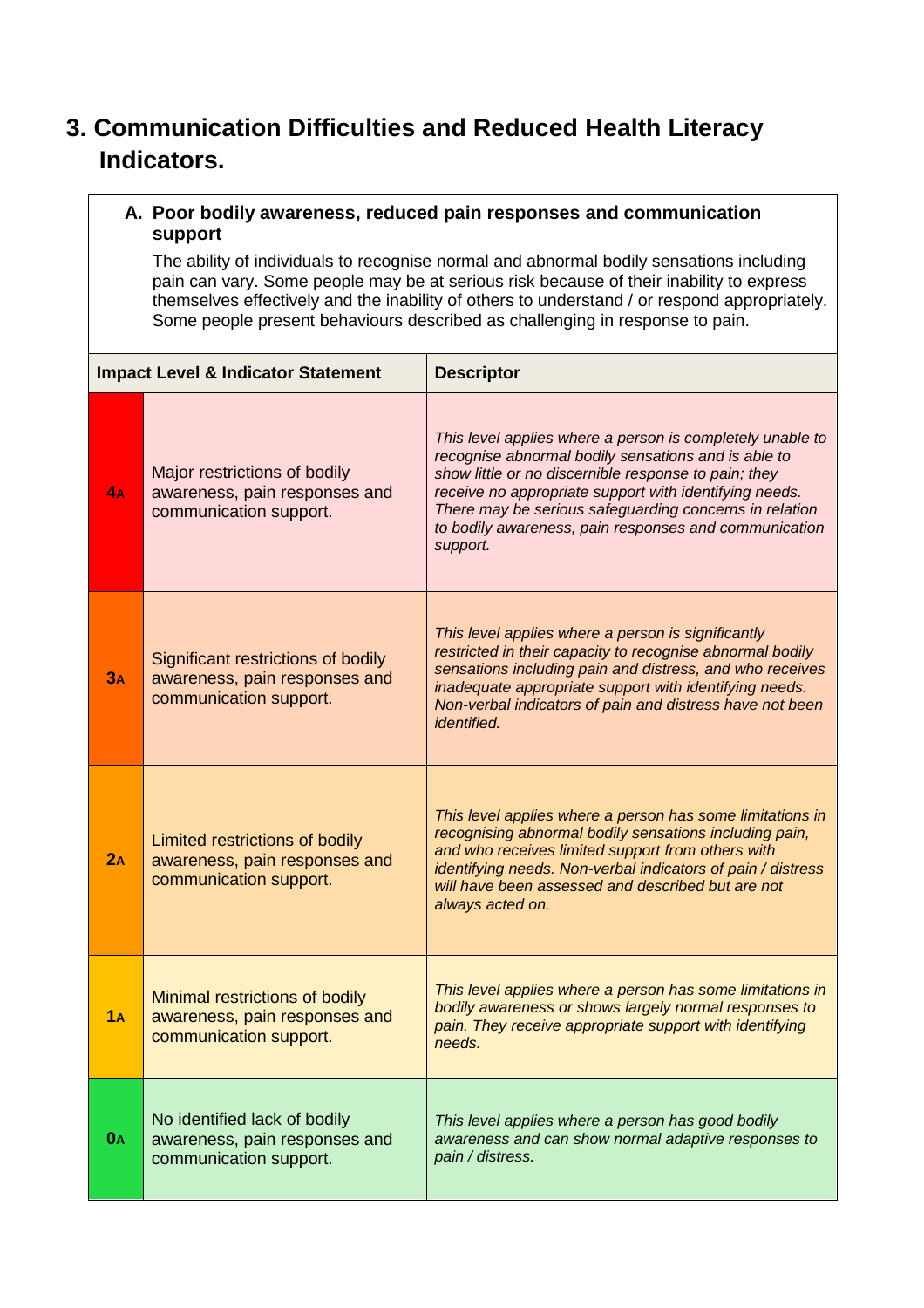### **B. Communicating health needs to others**

People with learning disabilities have varying ability to communicate their health issues to others. Those offering support may miss the significance of behavioural indicators of pain / discomfort / distress.

|                | <b>Impact Level &amp; Indicator Statement</b>                                                                                 | <b>Descriptor</b>                                                                                                                                                                                                                                                                                                                                                                                         |
|----------------|-------------------------------------------------------------------------------------------------------------------------------|-----------------------------------------------------------------------------------------------------------------------------------------------------------------------------------------------------------------------------------------------------------------------------------------------------------------------------------------------------------------------------------------------------------|
| 4B             | Major restrictions in ability to<br>communicate with others and in<br>support provided in relation to<br>communication.       | This level applies where there are major difficulties as a<br>result of highly complex needs in relation to a person's<br>communication, such that they are completely unable to<br>communicate with others. They do not receive<br>appropriate support or resources to aid communication of<br>health needs. There may be serious safeguarding<br>concerns in relation to communication of health needs. |
| 3B             | Significant restrictions in ability to<br>communicate with others and in<br>support provided in relation to<br>communication. | This level applies where there are significant difficulties<br>as a result of complex needs and extremely limited<br>communication with others. They receive inadequate or<br>inappropriate support to aid communication of health<br>needs.                                                                                                                                                              |
| 2B             | Limited restrictions in ability to<br>communicate with others and in<br>support provided in relation to<br>communication.     | This level applies where there are some difficulties as a<br>result of complex needs and limited communication with<br>others. They receive some appropriate support to aid<br>communication of health needs.                                                                                                                                                                                             |
| 1 <sub>B</sub> | Minimal restrictions in ability to<br>communicate with others and in<br>support provided in relation to<br>communication.     | This level applies where there are minimal difficulties as<br>a result of a person's ability to communicate with others.<br>They receive appropriate support and resources to aid<br>communication of health needs.                                                                                                                                                                                       |
| 0в             | No identified restrictions in ability<br>to communicate with others.                                                          | This level applies where there are no identified difficulties<br>related to the person's ability to communicate with<br>others. They can articulately describe their signs,<br>symptoms, concerns and health needs to others.                                                                                                                                                                             |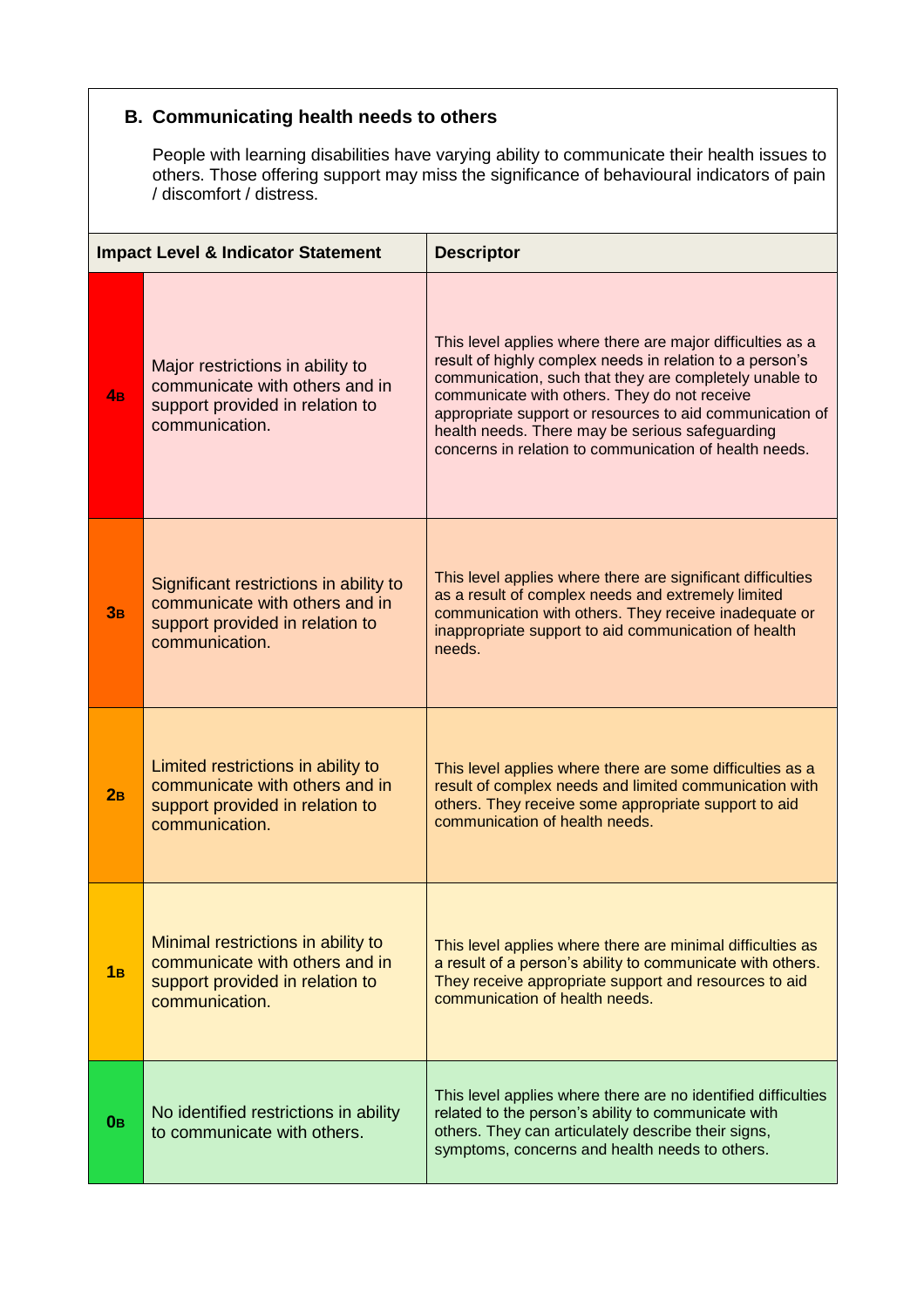### **C. Carers ability to recognise expressions of needs / pain**

It is important that people providing care or support, have access to training or support about communication and the identification and management of pain, illness and distress. Health action plans, hospital and communication passports should include information on how the person communicates pain/distress and how this is managed.

|                | <b>Impact Level &amp; Indicator Statement</b>                                                              | <b>Descriptor</b>                                                                                                                                                                                                                                                                                                                                            |
|----------------|------------------------------------------------------------------------------------------------------------|--------------------------------------------------------------------------------------------------------------------------------------------------------------------------------------------------------------------------------------------------------------------------------------------------------------------------------------------------------------|
| 4 <sub>c</sub> | Major restrictions with the ability of<br>those providing support to<br>recognise pain / distress.         | This level applies where there are major difficulties<br>associated with failure to recognise pain, distress or ill<br>health resulting in a likely deterioration of physical and /<br>or mental health and wellbeing. There may be serious<br>safeguarding concerns relating to the recognition of<br>needs / pain.                                         |
| 3 <sub>c</sub> | Significant restrictions with the<br>ability of those providing support to<br>recognise pain / distress.   | This level applies where there are significant difficulties<br>associated with the failure to recognise pain, distress or<br>ill health resulting in a potential deterioration of physical<br>and / or mental health and wellbeing. Those providing<br>support have received minimal training around the health<br>needs of people with learning disability. |
| 2c             | Limited restrictions with the ability<br>of those providing support to<br>recognise pain / distress.       | This level applies where there are limited difficulties<br>associated with the inconsistent recognition and<br>treatment of pain, distress or ill health. Those providing<br>support have received basic training around the health<br>needs of people with learning disabilities.                                                                           |
| 1 <sub>c</sub> | Minimal restrictions with the ability<br>of those providing support to<br>recognise pain / distress.       | This level applies where there are minimal difficulties<br>associated with occasional misinterpretation of signs and<br>symptoms indicating pain, distress or ill health. Those<br>providing support have received training specifically<br>relating to the health needs of people with learning<br>disabilities.                                            |
| 0 <sup>c</sup> | No identified restrictions with the<br>ability of those providing support to<br>recognise pain / distress. | This level applies where there are no identified difficulties<br>associated with recognition of signs and symptoms<br>indicating pain, distress or ill health. The person is able<br>to self-report or there is a robust person centred process<br>in place for ensuring effective, timely interventions to<br>treat pain, distress and ill health.          |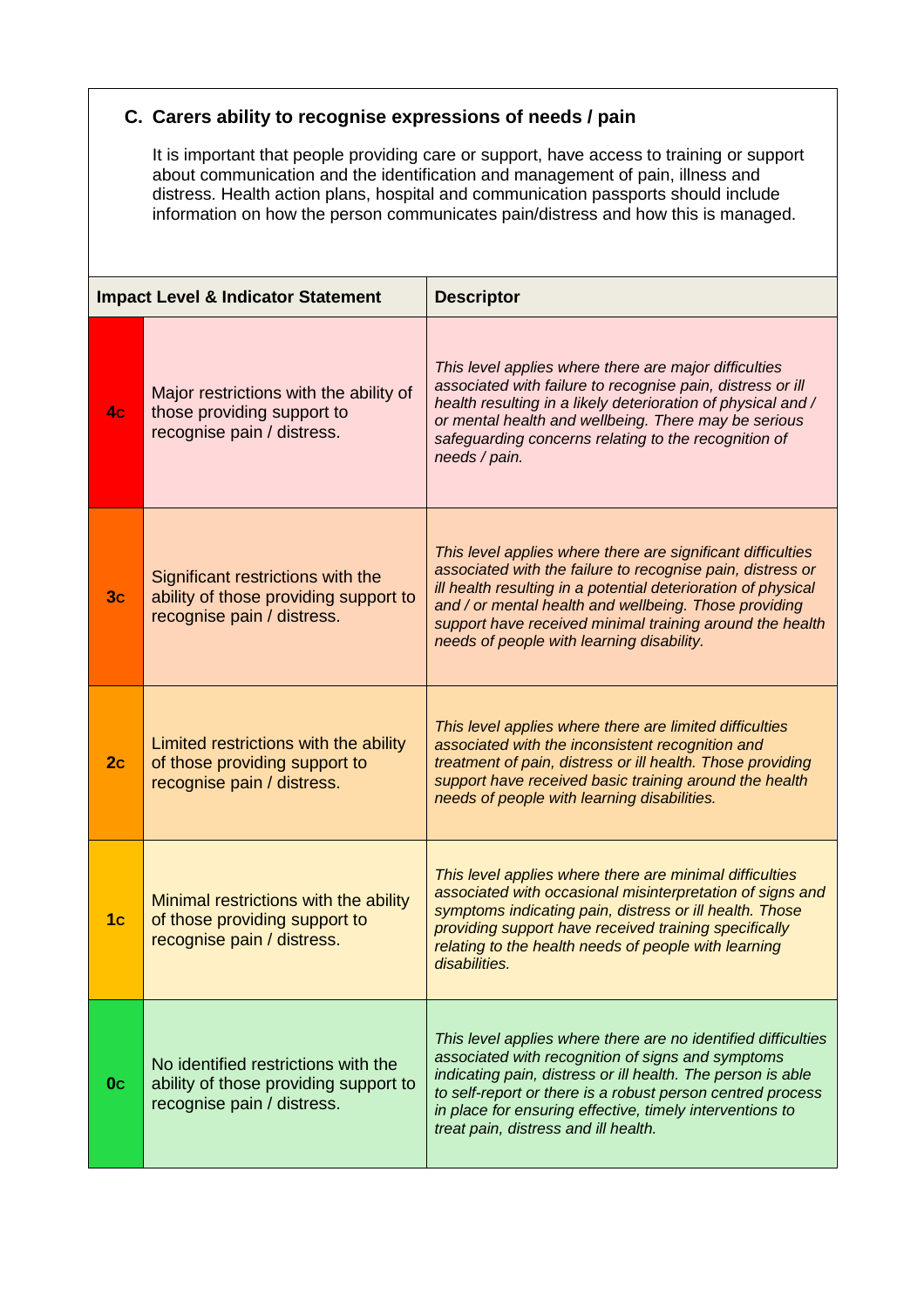### **D. Carers ability to recognise and respond to emerging health problems and / or promote health literacy**

People with learning disabilities can present atypically in response to changing health status. There may be behavioural or emotional changes to pain or distress. People may lack the cognitive or communicative skills to describe their experiences, understand the nature of their condition or the importance of adherent to treatment plans. There may be a degree of dependence on carers to recognise changes in presentation which when considered in totality may be indicative of a health problem and carers may be supported in enabling people to understand their health through access to resources.

| <b>Impact Level &amp; Indicator Statement</b> |                                                                                                                                                                  | descriptor                                                                                                                                                                                                                                                                                                                                                                        |
|-----------------------------------------------|------------------------------------------------------------------------------------------------------------------------------------------------------------------|-----------------------------------------------------------------------------------------------------------------------------------------------------------------------------------------------------------------------------------------------------------------------------------------------------------------------------------------------------------------------------------|
| 4 <sub>D</sub>                                | Major restrictions related to the<br>ability of those providing support to<br>recognise emerging health<br>problems and / or promote health<br>literacy.         | This level applies where there are major difficulties<br>resulting from the inability of people who provide care or<br>support to recognise emerging health problems. There is<br>no utilisation, creation or sourcing of accessible<br>information on health needs or interventions. There may<br>be serious safeguarding concerns relating to carers<br>abilities in this area. |
| 3D                                            | Significant restrictions related to<br>the ability of those providing<br>support to recognise emerging<br>health problems and / or promote<br>health literacy.   | This level applies where there are significant difficulties<br>resulting from the inability of those who provide care or<br>support to fully recognise emerging health problems.<br>There is limited ability to utilise, create and source<br>accessible information on health needs or interventions.                                                                            |
| 2 <sub>D</sub>                                | Limited restrictions related to the<br>ability of those providing support to<br>recognise emerging health<br>problems and / or promote health<br>literacy.       | This level applies where there are limited difficulties<br>resulting from inconsistency of those providing support in<br>recognising emerging health problems. There is some<br>evidence of accessible information on health needs or<br>interventions being provided.                                                                                                            |
| 1 <sub>D</sub>                                | Minimal restrictions related to the<br>ability of those providing support to<br>recognise emerging health<br>problems and / or promote health<br>literacy.       | This level applies where there are minimal difficulties<br>relating to the ability of people who provide care or<br>support to recognise emerging health problems.<br>Accessible information on health needs or interventions<br>is usually evident.                                                                                                                              |
| O <sub>D</sub>                                | No identified restrictions related to<br>the ability of those providing<br>support to recognise emerging<br>health problems and / or promote<br>health literacy. | This level applies where there are no identified difficulties<br>related to the ability of people who provide care or<br>support to recognise emerging health problems.<br>Individuals have full access to appropriate person-<br>centred health promotion and education; and to clear<br>understandable information about health care and<br>treatment.                          |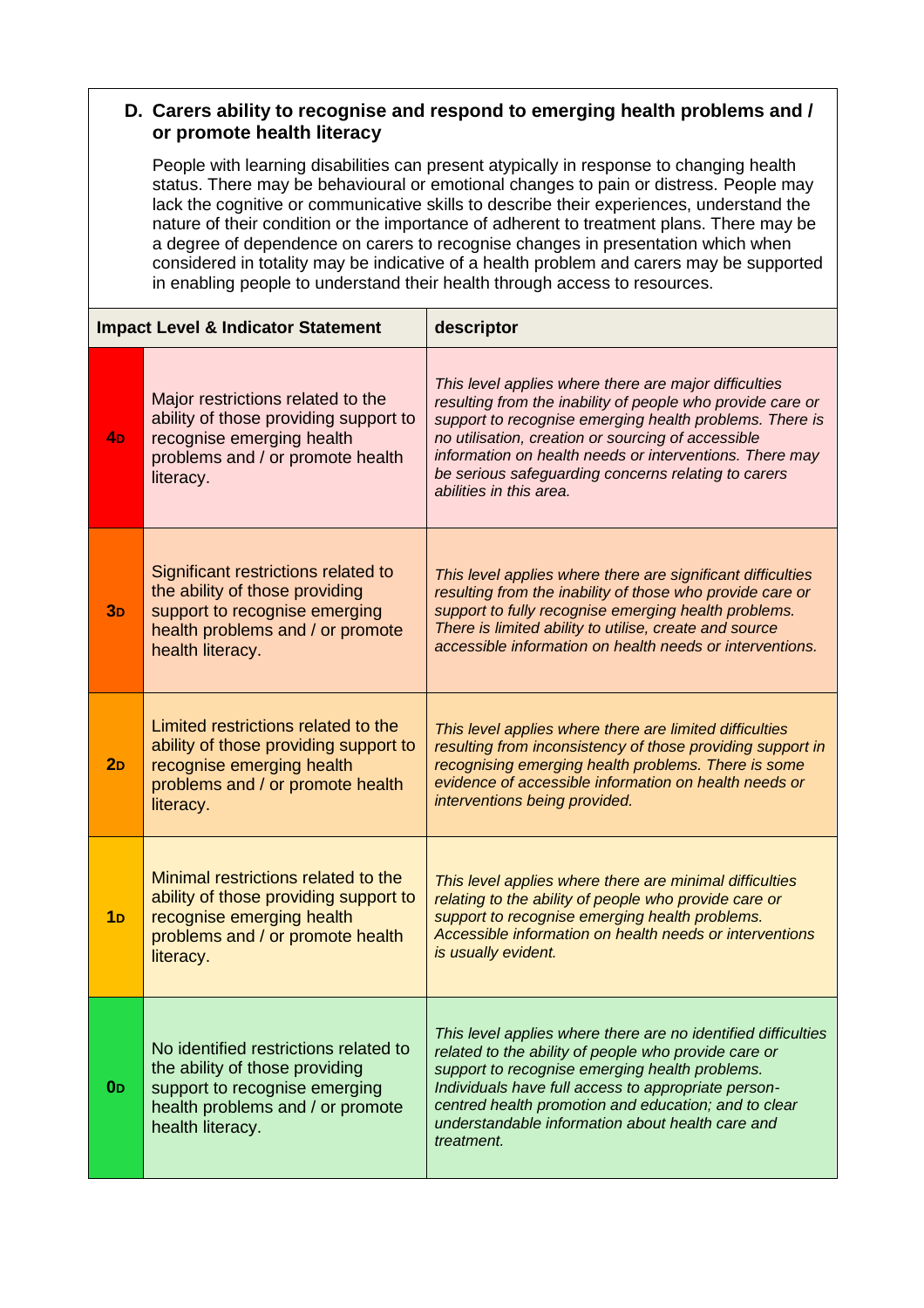### **E. Understanding Health Information and Making Choices**

People who have learning disabilities often have difficulty in understanding health information this can affect their ability to make informed choices. It is essential that people are empowered wherever possible to make choices based on information that is designed to meet their needs.

| <b>Impact Level &amp; Indicator Statement</b> |                                                                                                                                               | <b>Descriptor</b>                                                                                                                                                                                                                                                                                                                                                                                                    |
|-----------------------------------------------|-----------------------------------------------------------------------------------------------------------------------------------------------|----------------------------------------------------------------------------------------------------------------------------------------------------------------------------------------------------------------------------------------------------------------------------------------------------------------------------------------------------------------------------------------------------------------------|
| 4E                                            | Major restrictions related to<br>capacity and appropriate support<br>to access and understand health<br>information and make choices.         | This level applies where there are major difficulties<br>resulting from a person's complete lack of understanding<br>and awareness of health information. There is no support<br>or they (and those who know them best) are excluded<br>from decisions relating to their own health and wellbeing.<br>There may be serious safeguarding concerns relating to<br>understanding health information and making choices. |
| 3E                                            | Significant restrictions related to<br>capacity and appropriate support<br>to access and understand health<br>information and make choices.   | This level applies where there are significant difficulties'<br>resulting from a person's restricted understanding and<br>awareness of health information. There is limited support<br>to enable people to make their own decisions (along with<br>those who know them best) in relation to health and<br>wellbeing.                                                                                                 |
| 2E                                            | Limited restrictions related to<br>capacity and appropriate support<br>to access and understand health<br>information and make choices.       | This level applies where there are limited difficulties<br>resulting from a person's restricted understanding and<br>awareness of health information. There may be some<br>support to enable this, leading to partial involvement in<br>decision making and inappropriate actions in relation to<br>health and wellbeing.                                                                                            |
| 1E                                            | Minimal restrictions related to<br>capacity and appropriate support<br>to access and understand health<br>information and make choices.       | This level applies where there are minimal difficulties<br>resulting from a person's restricted understanding and<br>awareness of health information. There is usually good<br>support to ensure the person is included in making<br>choices about their health.                                                                                                                                                     |
| OE                                            | No identified restrictions related to<br>capacity and appropriate support<br>to access and understand health<br>information and make choices. | This level applies where there are no identified difficulties<br>related to an individual's understanding and awareness<br>of health information and where there is full involvement<br>in planning for good health.                                                                                                                                                                                                 |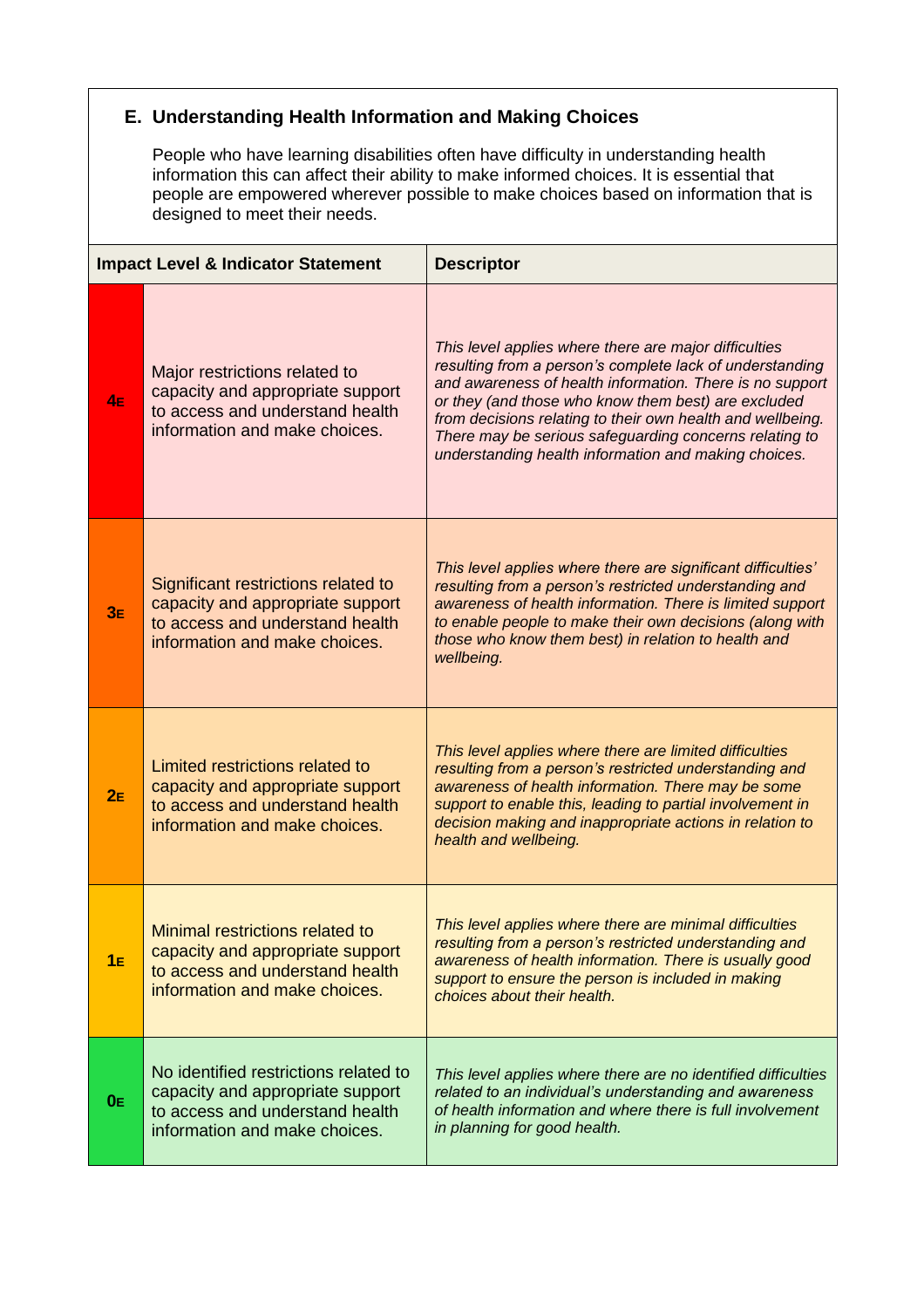### **4**. **Personal Behaviour and Lifestyle Indicators.**

### **A. Diet and hydration**

People with learning disabilities commonly take poor diets. In some instances, due to reduced health literacy, they have a poor understanding of what a healthy diet is. Other people are dependent on carer knowledge to ensure they receive a balanced and nutritious diet. Some people risk health complications associated with excessive or restricted fluid intake. People may have specific dietary requirements due to other health conditions, or medication side effects. Given the high incidence of swallowing difficulties, some people require food and drinks to be of a modified safe consistency.

| <b>Impact Level &amp; Indicator Statement</b> |                                                             | <b>Descriptor</b>                                                                                                                                                                                                                                                                                                                                                                                                                                                                                         |
|-----------------------------------------------|-------------------------------------------------------------|-----------------------------------------------------------------------------------------------------------------------------------------------------------------------------------------------------------------------------------------------------------------------------------------------------------------------------------------------------------------------------------------------------------------------------------------------------------------------------------------------------------|
| 4A                                            | Major restrictions to healthy eating<br>and drinking.       | This level applies where the person has known<br>swallowing difficulties but is not having the consistency of<br>their food modified. May take little or no food or fluid<br>without considerable encouragement and this is not<br>readily available. Eats hazardous (otherwise inedible)<br>items. Takes foods hazardous to known health status<br>e.g. high sugar foods if diabetic or foods contraindicated<br>by medication with no support to modify. Or there are<br>serious safeguarding concerns. |
| 3A                                            | Significant restrictions to healthy<br>eating and drinking. | This level applies where food consistency is not wholly<br>safe. The person may drink excessively or alternately<br>takes minimal fluids. The amount of food taken is a<br>significant concern. There may be a complete omission<br>of one or more essential component (e.g. fruit, veg or<br>dairy products) OR an extreme excess of an unhealthy<br>constituent of food (e.g. salt or saturated fat) OR wholly<br>inadequate calorific intake. Little support to modify<br>nutritional intake.          |
| 2A                                            | Limited restrictions to healthy<br>eating and drinking.     | This level applies where the person takes a mix of grain<br>based foods, milk, meat, veg and fruit though widely<br>discrepant from normal recommended daily amounts -<br>some support to address these issues and support<br>healthy intake. If food consistency is an issue there may<br>be occasional lapses of stringency in support.                                                                                                                                                                 |
| 1A                                            | Minimal restrictions to healthy<br>eating and drinking.     | This level applies where the person takes adequate food<br>and fluid of safe and appropriate consistency. There may<br>be relative excesses or limitations of some key areas of<br>nutritional intake. Meals may lack variety or have<br>modestly excessive salt content. Support is available to<br>address known issues.                                                                                                                                                                                |
| 0A                                            | No restrictions to healthy eating<br>and drinking.          | This level applies where the person takes a healthy<br>balanced diet consistent with their needs and prepared in<br>a manner which can be taken without risk. They take 6-8<br>glasses of water (or other fluids) per day and carers are<br>well informed and provide support regarding public<br>health recommendations on healthy eating.                                                                                                                                                               |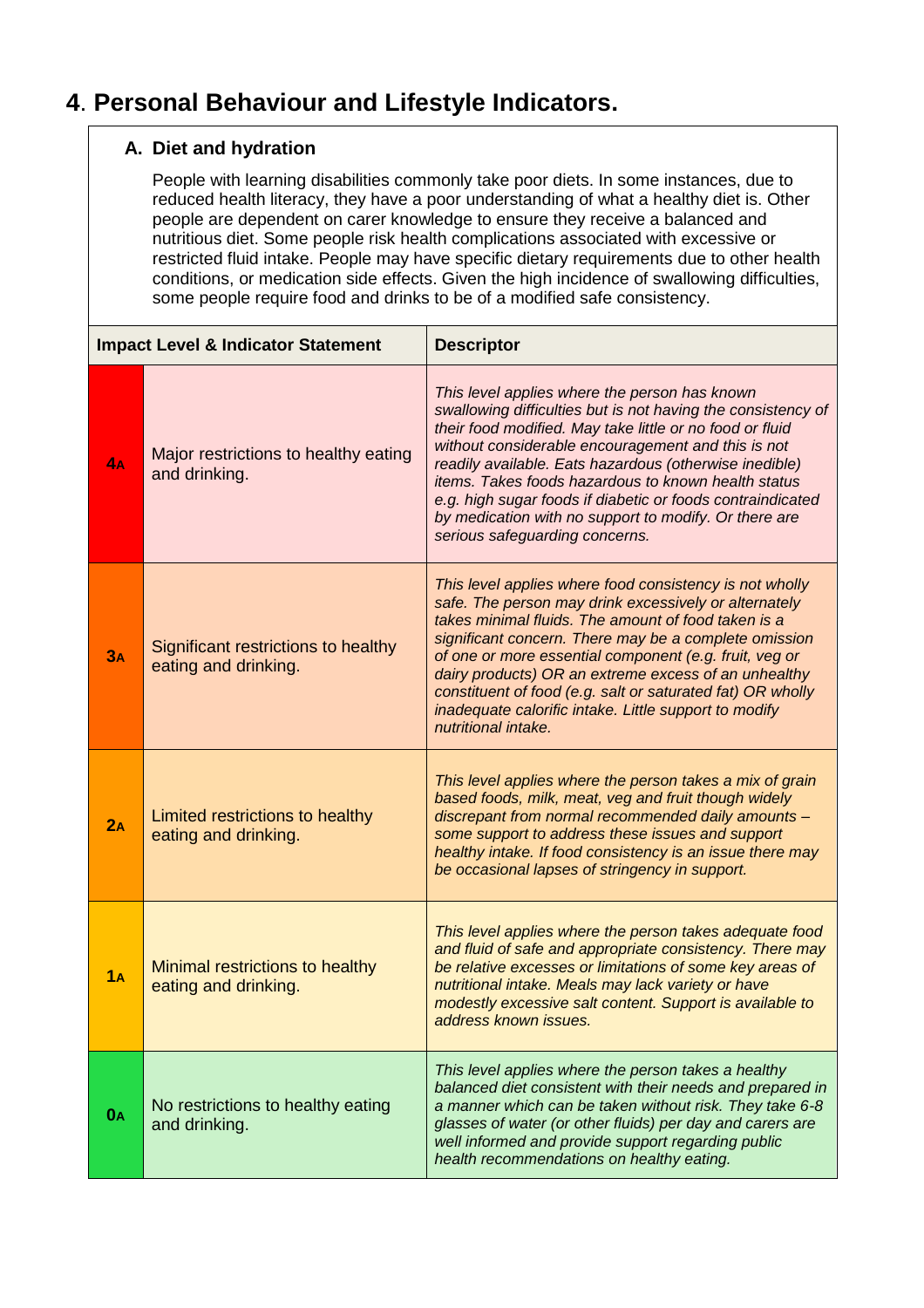#### **B. Exercise**

People with learning disabilities often lead a more sedentary lifestyle than non-disabled peers. There may be issues of motivation or inadequate levels of support to allow engagement in exercise. Some people have extremely complex physical disabilities that mean traditional activities by way of exercise are difficult to engage in. Exercise can be a 'lifestyle activity' (in other words, walking to the shops or taking the dog out) or structured exercise or sport, or a combination of these; it does need to be of at least moderate intensity, measured by it making the person slightly breathless or a little warm.

|    | <b>Impact Level &amp; Indicator Statement</b>    | <b>Descriptor</b>                                                                                                                                                                                                                                                                                                                                                                                                                                                                                                                                                         |
|----|--------------------------------------------------|---------------------------------------------------------------------------------------------------------------------------------------------------------------------------------------------------------------------------------------------------------------------------------------------------------------------------------------------------------------------------------------------------------------------------------------------------------------------------------------------------------------------------------------------------------------------------|
| 4B | Major restrictions related to<br>exercise.       | This level applies where the person takes little or no<br>exercise of an even mild intensity. May be immobile or<br>just sedately mobilising around living environment. Poses<br>risks to skin integrity, cardiovascular system, bones and<br>joints. Alternatively may undertake high intensity,<br>vigorous activity despite significant underlying medical<br>conditions which mean excessive cardio vascular work<br>load should be avoided. No appropriate support with<br>exercise in place. There may be serious safeguarding<br>concerns in relation to exercise. |
| 3B | Significant restrictions related to<br>exercise. | This level applies where the person takes little or no<br>moderately vigorous exercise, or undertakes energetic<br>activity for brief periods only; no more than once or twice<br>a week. Restricted access to support, understanding in<br>relation to exercise of those providing support is minimal.                                                                                                                                                                                                                                                                   |
| 2B | Limited restrictions related to<br>exercise.     | This level applies where the person takes less than a<br>weekly total of an hour and a half of moderately vigorous<br>activity. Takes such exercise on less than four days per<br>week. Support available but not appropriately<br>implemented or utilised.                                                                                                                                                                                                                                                                                                               |
| 1в | Minimal restrictions related to<br>exercise.     | This level applies where the person undertakes<br>moderate intensity activity on four or five days per week,<br>or for less than 30 minutes in a day. Appropriate support<br>and encouragement is provided.                                                                                                                                                                                                                                                                                                                                                               |
| 0в | No restrictions related to exercise.             | This level applies where the person takes a degree of<br>exercise of a nature and quantity appropriate to age and<br>general health condition. A mixture of aerobic and<br>muscle strengthening activities on five or more days per<br>week. No support required.                                                                                                                                                                                                                                                                                                         |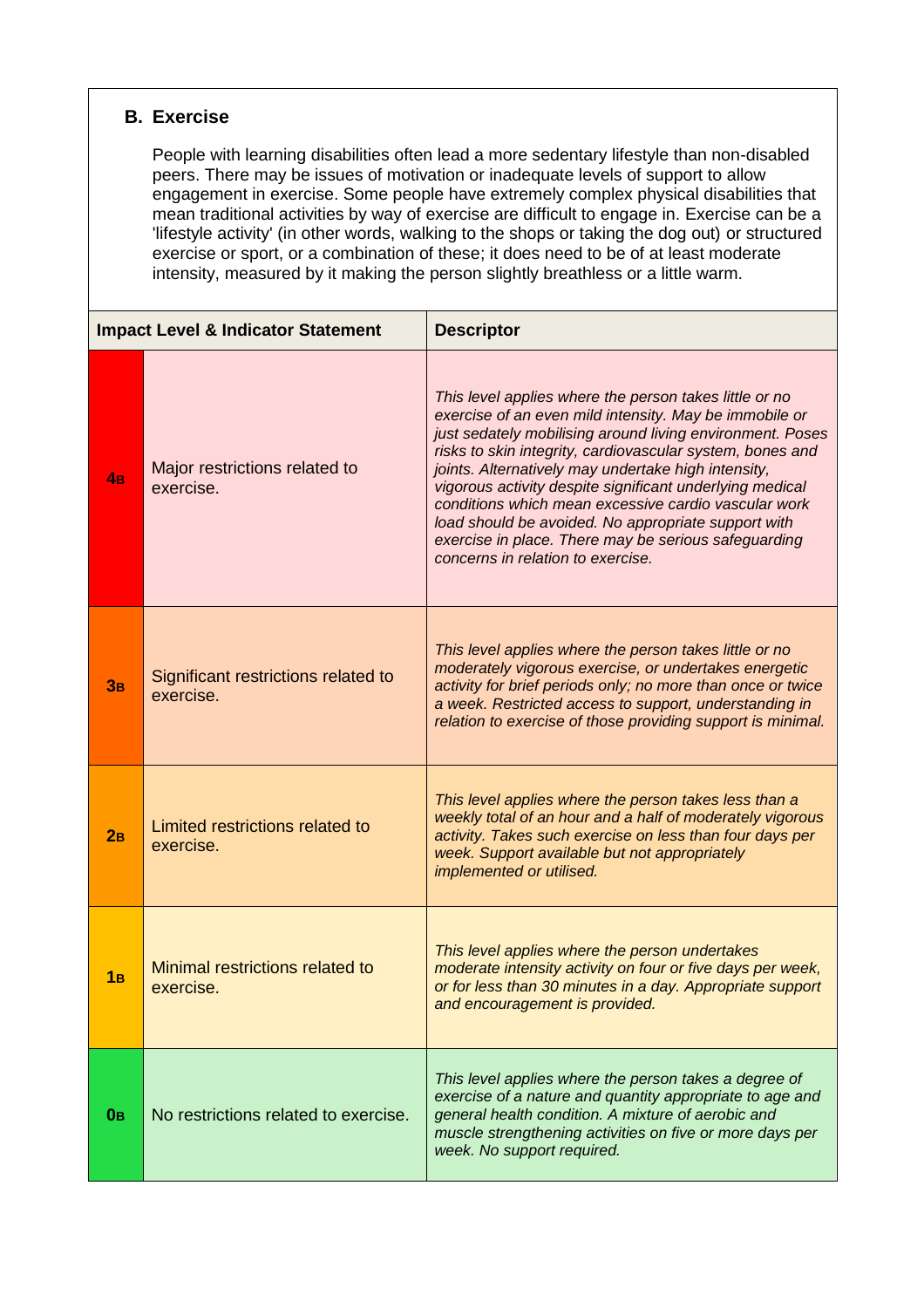### **C. Weight**

People with learning disabilities are prone to being either overweight or underweight. Obesity brings a whole range of risks in its own right and can also increase the hazardous nature of exposure to other determinants of health in (e.g. genetic cardio vascular problems or hazardous medications). Being underweight or malnourished increases risk of serious medical complications including recurrent infection and impaired renal function.

| <b>Impact Level &amp; Indicator Statement</b> |                                                                | <b>Descriptor</b>                                                                                                                                                                                                                                                                   |
|-----------------------------------------------|----------------------------------------------------------------|-------------------------------------------------------------------------------------------------------------------------------------------------------------------------------------------------------------------------------------------------------------------------------------|
| 4 <sub>c</sub>                                | Major restrictions to maintaining<br>appropriate weight.       | This level applies where BMI is less than 15 or over 40.<br>There has been unplanned loss of more than 10%<br>weight over 3-6 months.<br>No support available to achieve or maintain appropriate<br>weight.<br>There may be serious safeguarding concerns in relation<br>to weight. |
| 3 <sub>c</sub>                                | Significant restrictions to<br>maintaining appropriate weight. | This level applies where BMI is between 15-16 OR 35-40<br>There is unplanned loss of 5-10% weight over 3-6<br>months.<br>Restricted access to support to achieve or maintain<br>appropriate weight.                                                                                 |
| 2c                                            | Limited restrictions to maintaining<br>appropriate weight.     | This level applies where BMI is between 16-18.5 OR 30-<br>35.<br>There is unplanned loss of less than 5% weight over 3-6<br>months.<br>Support available but not appropriately implemented or<br>utilised to achieve or maintain appropriate weight.                                |
| 1 <sub>c</sub>                                | Minimal restrictions to maintaining<br>appropriate weight.     | This level applies where BMI is between 25-30. Weight is<br>stable.<br>Appropriate support and encouragement is provided to<br>achieve or maintain appropriate weight.                                                                                                              |
| 0 <sub>c</sub>                                | No restrictions to maintaining<br>appropriate weight.          | This level applies where BMI is between 18-25.<br>Weight is stable. No support is required to achieve or<br>maintain appropriate weight.                                                                                                                                            |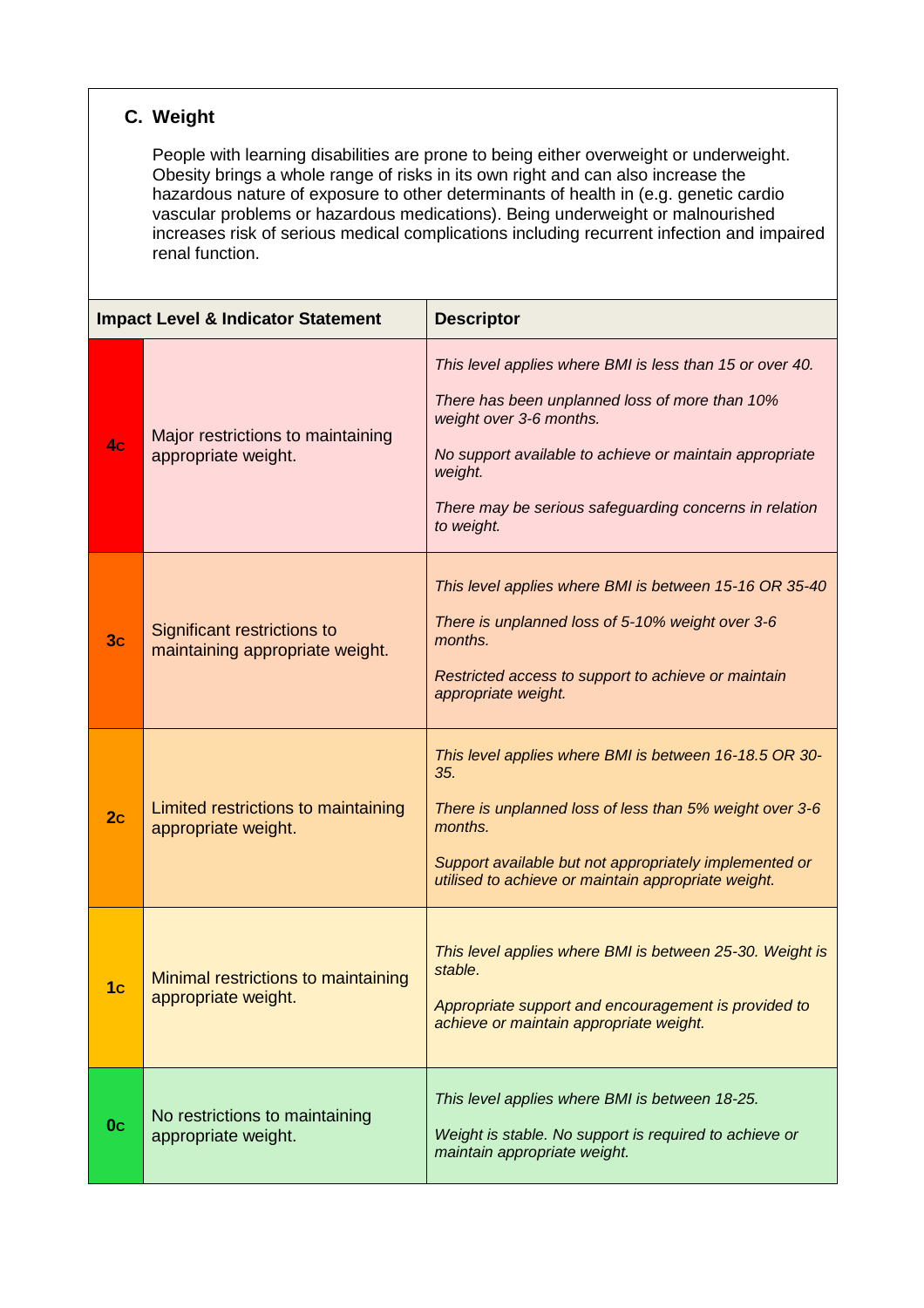### **D. Substance Use**

Vulnerable people can be become engaged in the harmful use of alcohol, smoking and non-prescription drugs and other harmful substances. This can make them particularly vulnerable to exploitation and may result in problems with relationships, finances and offending behaviour. They may find it difficult, or be reluctant to engage with activities to change their behaviours. Some people may have developed ritualised behaviours or be dependent on routine.

In addition people often need support from others, who may not be well informed about the harmful impact of alcohol, smoking and other dangerous substances, or skilled in supporting and managing risky behaviours.

| <b>Impact Level &amp; Indicator Statement</b> |                                                                            | <b>Descriptor</b>                                                                                                                                                                                                                                                                                                                                                                                                                                                                                                                          |
|-----------------------------------------------|----------------------------------------------------------------------------|--------------------------------------------------------------------------------------------------------------------------------------------------------------------------------------------------------------------------------------------------------------------------------------------------------------------------------------------------------------------------------------------------------------------------------------------------------------------------------------------------------------------------------------------|
| 4 <sub>D</sub>                                | Dependence on drugs, alcohol, or<br>other harmful substances.              | This level applies where there is evidence of a strong<br>compulsion to take the desired substance, where a<br>withdrawal state is associated with abstinence There<br>may be evidence of tolerance (indicated by increasing<br>quantities of the desired substance being required to<br>achieve the desired effect). Alternative pleasures are<br>neglected. No support or access to services in place.<br>There may be serious safeguarding concerns in relation<br>to substance use.                                                    |
| 3 <sub>D</sub>                                | Harmful use of drugs, alcohol,<br>tobacco or other harmful<br>substances.  | There is an evident pattern of substance use which has<br>significantly contributed to physical, psychological or<br>social harm. Limited support or access to services.                                                                                                                                                                                                                                                                                                                                                                   |
| 2 <sub>D</sub>                                | Hazardous use of drugs alcohol,<br>tobacco or other harmful<br>substances. | This level applies where consumption is associated with<br>a significantly increased risk of harm, albeit that there is<br>currently no evidence of actual harm. This is the minimal<br>level that is associated with recreational drug use. Some<br>support provided.                                                                                                                                                                                                                                                                     |
| 1 <sub>D</sub>                                | Minimal misuse of alcohol or<br>tobacco.                                   | This level applies where there is evidence of some risky<br>behaviour in relation to the use of alcohol or tobacco.<br>Behaviours demonstrated are considered to pose a<br>limited risk to the person's health and wellbeing with<br>potential for morbidity. E.g. where the person generally<br>keeps alcohol consumption to a safe level, but<br>occasionally drinks an excessive amount. Support<br>available if needed.                                                                                                                |
| 0 <sub>D</sub>                                | No harmful pattern of substance<br>use.                                    | This level applies where there is use of no substances<br>other than alcohol and where drinking is within Public<br>Health recommended safe limits. (or where there is no<br>use of alcohol). Consumption poses a minimal risk to<br>health and wellbeing. E.g. Where the person consumes<br>alcohol regularly but the amount is considered<br>acceptable (Per week: at least two alcohol-free days,<br>Men: no more than 21 units & no more than four units a<br>day, Women: no more than 14 units, & no more than<br>three units a day). |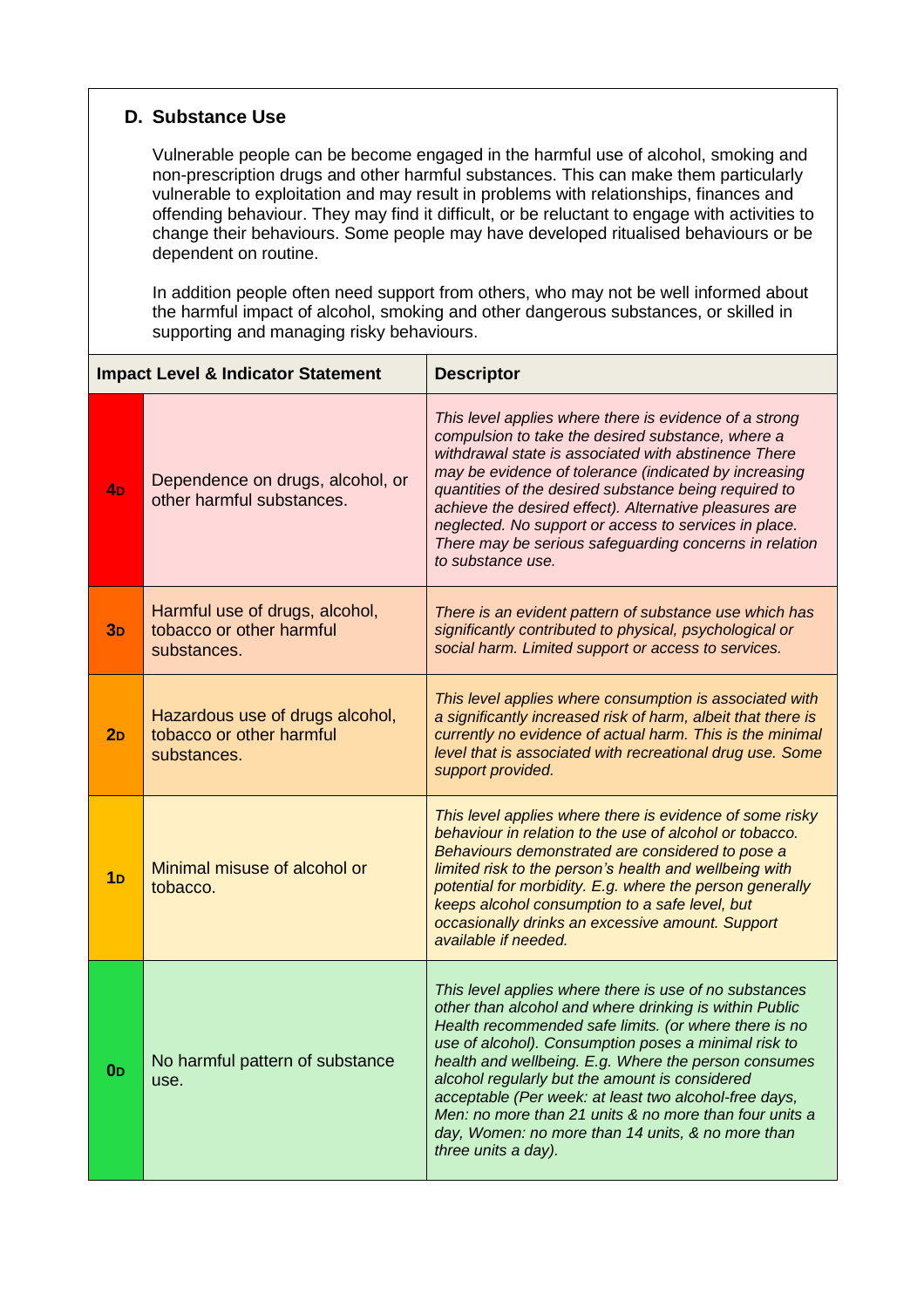### **E. Sexual Health**

Many people with learning disabilities engage in appropriate and healthy sexual acts and relationships. If they do this without having accessed sexual health services / education this may place their health at risk. Others are vulnerable and at risk of exploitation or given a lack of appropriate role models may engage in behaviours that are considered to be sexually unusual or unsafe (if not illegal).

| <b>Impact Level &amp; Indicator Statement</b> |                                                                        | <b>Descriptor</b>                                                                                                                                                                                                                                                                                                                                                                                        |
|-----------------------------------------------|------------------------------------------------------------------------|----------------------------------------------------------------------------------------------------------------------------------------------------------------------------------------------------------------------------------------------------------------------------------------------------------------------------------------------------------------------------------------------------------|
| 4E                                            | Very high risk sexual behaviours.<br>Sexual abuse or sexual offending. | In an abusive / exploitative sexual relationship.<br>Engages in sexual offending behaviour.<br>Has unprotected sex with people who are at high risk for<br>sexually transmitted disease.<br>No positive role models for normal, adaptive sexual<br>relationships.<br>No support provided.<br>There may be serious safeguarding concerns in relation<br>to sexual health.                                 |
| 3E                                            | Unsafe and risky sexual<br>behaviours.                                 | Has frequent unprotected sex of a nature that is<br>hazardous to health, poses serious safeguarding issues<br>or is illegal.<br>Has been exposed to sexually inappropriate role models.<br>Has had (and failed to detect) chronic sexually<br>transmitted disease.<br>Restricted support provided Limited support or access to<br>services.                                                              |
| 2E                                            | Inappropriate sexual behaviours<br>increasing vulnerability.           | Has limited awareness of sexual rights / norms though is<br>sexually active.<br>Has limited access to sexual health services. Limited<br>understanding of what constitutes safe sex.<br>Has had a lack of sexually positive role models.<br>Lives in an environment where others display sexually<br>inappropriate behaviours.<br>Sexually active but not using contraception. Some<br>support provided. |
| 1E                                            | Safe sexual behaviours of a<br>restricted nature                       | Has accessed contraceptive advice both to avoid<br>pregnancy and the risk of sexually transmitted diseases.<br>Is interested in sex though is sexually isolated.<br>Appropriate support provided.                                                                                                                                                                                                        |
| 0Е                                            | Healthy sexual behaviours.                                             | Engages in safe sexual practices or does not engage in<br>sexual activity by choice. Ready access to sexual health<br>screening services.                                                                                                                                                                                                                                                                |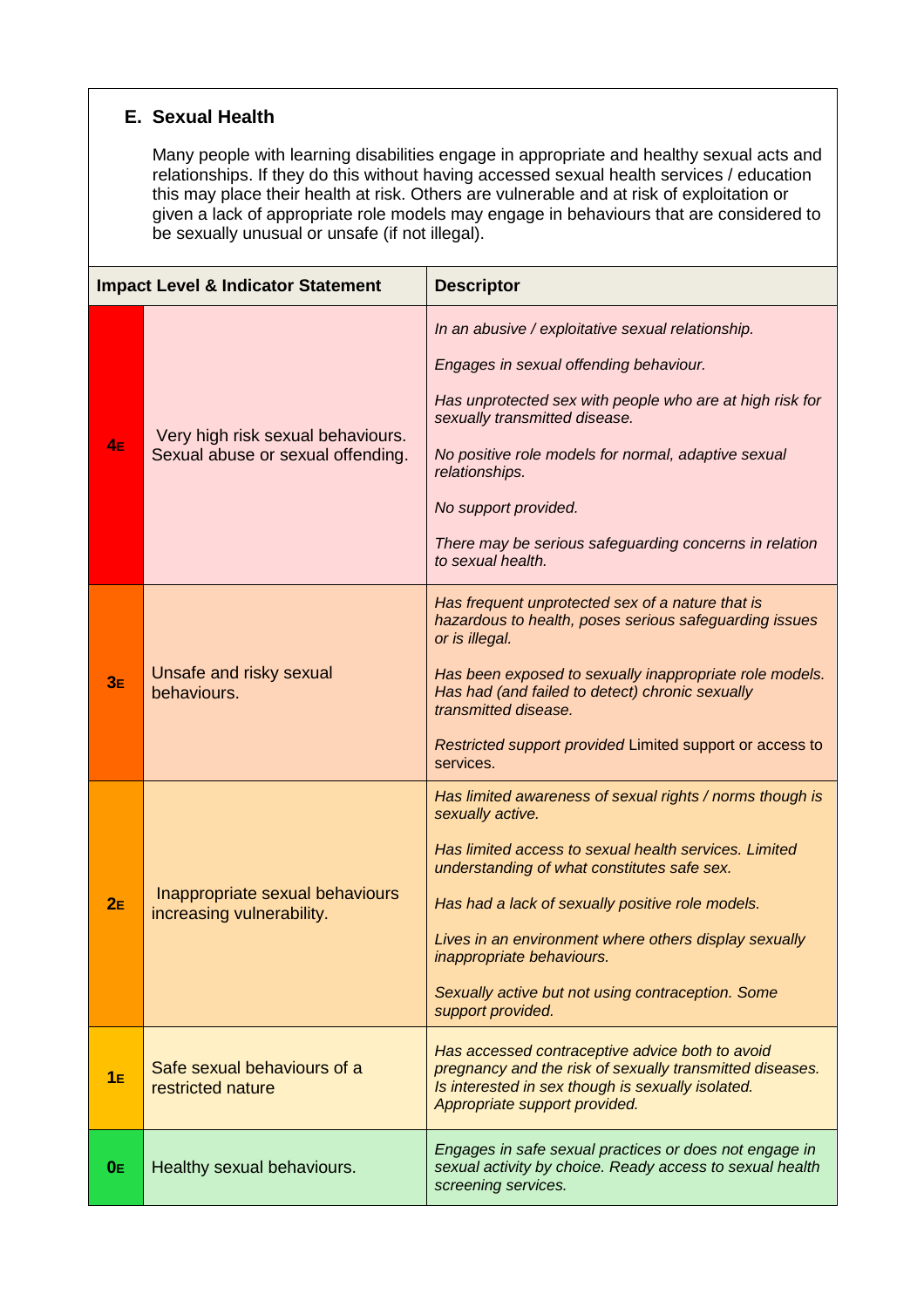### **F. Risky Behaviour / Routines**

Presentations of behaviours that may be described as 'challenging' i.e. place the safety and wellbeing of the service user and / or others in jeopardy or which increase the likelihood of a person being excluded from ordinary community living, may increase the risk of poor health. Such behaviours include aggression, self injury, destructive behaviours and other difficult or disruptive behaviours (in some instances this latter category may include people who have rigid and fixed routines / habits of such intensity that they prevent the person from engaging in positive health behaviours). Clearly self injury carries such risks as may the defensive or restraining actions of others. Consequences of all behaviours include greater exposure to abuse, inappropriate treatments, social exclusion, deprivation and neglect; each of these can have significant additional negative impacts. People who present such behaviours may be at heightened risk of such behaviours being viewed as being inevitably associated with their learning disability rather than indicative of poor health. Some fixed routines mean that people are resistive to making lifestyle changes which promote improved health.

| <b>Impact Level &amp; Indicator Statement</b> |                                                                                            | <b>Descriptor</b>                                                                                                                                                                                                                                                                                                                                                                                                                                          |
|-----------------------------------------------|--------------------------------------------------------------------------------------------|------------------------------------------------------------------------------------------------------------------------------------------------------------------------------------------------------------------------------------------------------------------------------------------------------------------------------------------------------------------------------------------------------------------------------------------------------------|
| 4Е                                            | Major health implications related to<br>presentation of severe behavioural<br>disturbance. | The person presents behaviours which are of a<br>frequency, severity or intensity that there is a high risk<br>that unplanned hospital attendances will be required due<br>to severe injury. Or the person's behaviours mean they<br>have no access to usual health provision. Or the<br>person's situation is such that they are exposed to<br>abusive contingencies. The factors that predict the<br>occurrence or, and maintain behaviours are unknown. |
| 3E                                            | Behaviours / routines have<br>significant impact on health status.                         | The person presents behaviours for reasons which are<br>poorly understood, which mean that they commonly<br>require first aid or occasionally suffer more serious<br>illness / injury which require medical attention. There<br>may be occasional dramatic escalations in the severity /<br>frequency of behaviours of concern. In an attempt to<br>manage risks the person may be subjected to restrictive<br>environment or hazardous treatments.        |
| 2E                                            | Limited impact of risky behaviours<br>/ routines on health.                                | The person presents with a range of behaviours of<br>concern. Causative factors have been partially assessed<br>and are partly understood. Access to routine healthcare<br>provision may be difficult to arrange or investigations not<br>pursued as not felt justifiably to be in the person's best<br>interests. The impact of behaviours is relatively stable<br>and their frequency / severity is neither increasing nor<br>reducing.                  |
| 1E                                            | <b>Behavioural presentation has</b><br>minimal impact on health status.                    | The person presents occasional hazardous behaviours<br>or has some rigidity however these have been assessed<br>and a package of proactive and reactive strategies<br>agreed. These are consistently implemented and the<br>outcomes of these strategies are closely monitored and<br>regularly reviewed. The person has unimpaired access to<br>the usual range of local health provision.                                                                |
| 0E                                            | No presentation of risky<br>behaviours / routines.                                         | The person does not present culturally abnormal<br>behaviours which place themselves or others safety /<br>wellbeing in serious jeopardy or risk the person being<br>denied access to ordinary community facilities.                                                                                                                                                                                                                                       |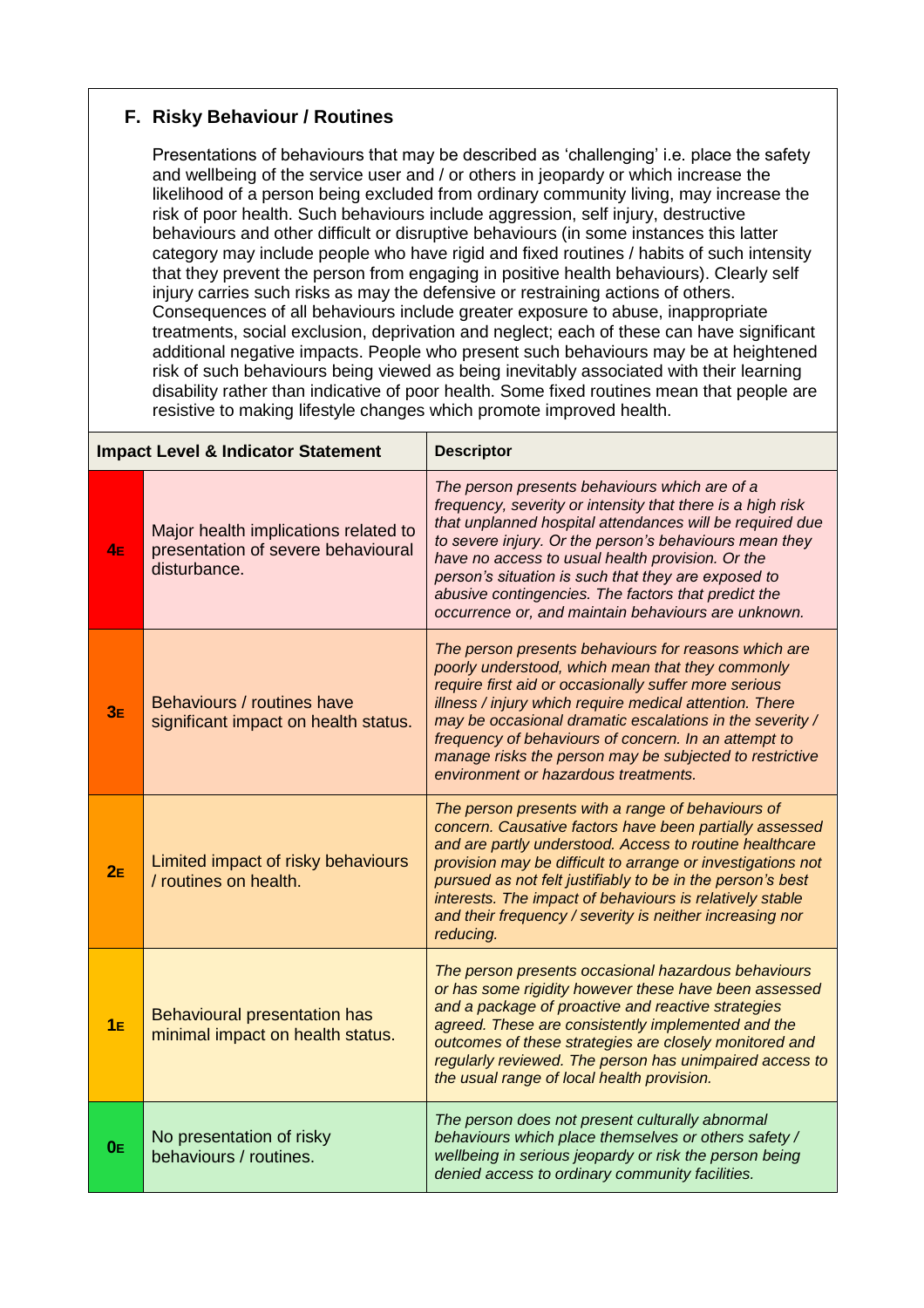### **5. Deficiencies in Service Quality and Access Indicators.**

### **A. Organisational barriers**

There are a wide range of organisational barriers to accessing healthcare and other services. Some services are scarce and there may be eligibility criteria preventing access. It is not always easy for people to physically access services e.g. they may be in a location that is far away and transport may be a problem. Services often do not understand / or recognise the need to make 'Reasonable Adjustments'. Generic health care staff often lack knowledge, skills and confidence, and on occasion, has negative attitudes in relation to caring for people who have learning disabilities. This can lead to 'diagnostic overshadowing'.

| <b>Impact Level &amp; Indicator Statement</b> |                                                                                                                                           | <b>Descriptor</b>                                                                                                                                                                                                                                                                                                                                                                                                                                                                                                                                                                               |
|-----------------------------------------------|-------------------------------------------------------------------------------------------------------------------------------------------|-------------------------------------------------------------------------------------------------------------------------------------------------------------------------------------------------------------------------------------------------------------------------------------------------------------------------------------------------------------------------------------------------------------------------------------------------------------------------------------------------------------------------------------------------------------------------------------------------|
| 4A                                            | Major restrictions in the quality of<br>or access to services associated<br>with organisational barriers<br>completely preventing access. | This level applies where there are major difficulties<br>resulting from an organisation's complete lack of<br>understanding and awareness about the nature of<br>learning disabilities, there is a complete lack of<br>recognition of diagnostic overshadowing and no<br>evidence of reasonable adjustments. Services are<br>refused or inaccessible, Treatment or intervention is<br>withheld, delayed or inappropriate. There is no support to<br>access or even register with services. There may be<br>serious safeguarding concerns in relation to<br>organisational barriers to services. |
| 3A                                            | Significant restrictions in the<br>quality of or access to services<br>associated with organisational<br>barriers.                        | This level applies where there are significant difficulties<br>resulting from an organisation's limited understanding<br>and awareness about the nature of learning disabilities,<br>There is poor recognition of diagnostic overshadowing<br>and limited evidence of reasonable adjustments. Service<br>provision is inadequate or difficult to access. There is<br>very little support to access services Treatment or<br>intervention is delayed. There is no training available.                                                                                                            |
| 2A                                            | Limited restrictions in the quality of<br>or access to services associated<br>with organisational barriers.                               | This level applies where there are some difficulties<br>associated with organisational barriers. The<br>understanding and awareness of those providing support<br>about the nature of learning disabilities, the recognition<br>of diagnostic overshadowing and importance or<br>reasonable adjustments is inconsistent. Some training or<br>support will be in place, but services are inadequate or<br>treatment or intervention may be delayed. There is<br>limited support to access services.                                                                                              |
| 1A                                            | Minimal restrictions in the quality of<br>or access to services associated<br>with organisational barriers.                               | This level applies where there are minimal difficulties<br>associated with organisational barriers. The organisation<br>shows a good understanding and awareness about the<br>nature of learning disabilities, the recognition of<br>diagnostic overshadowing and importance or reasonable<br>adjustments. Training is in place for staff, although this is<br>not mandatory and some staff have not been trained<br>leading to some inadequacy and inconsistency in service<br>provision. There is some support to access services.                                                            |
| <b>OA</b>                                     | No identified restrictions in the<br>quality of or access to services<br>associated with organisational<br>barriers.                      | This level applies where there are no difficulties<br>associated with organisational barriers. The organisation<br>shows a good understanding and awareness about the<br>nature of learning disabilities, the recognition of<br>diagnostic overshadowing and importance or reasonable<br>adjustments. Mandatory learning disability training is in<br>place for staff. There is adequate support to access<br>services.                                                                                                                                                                         |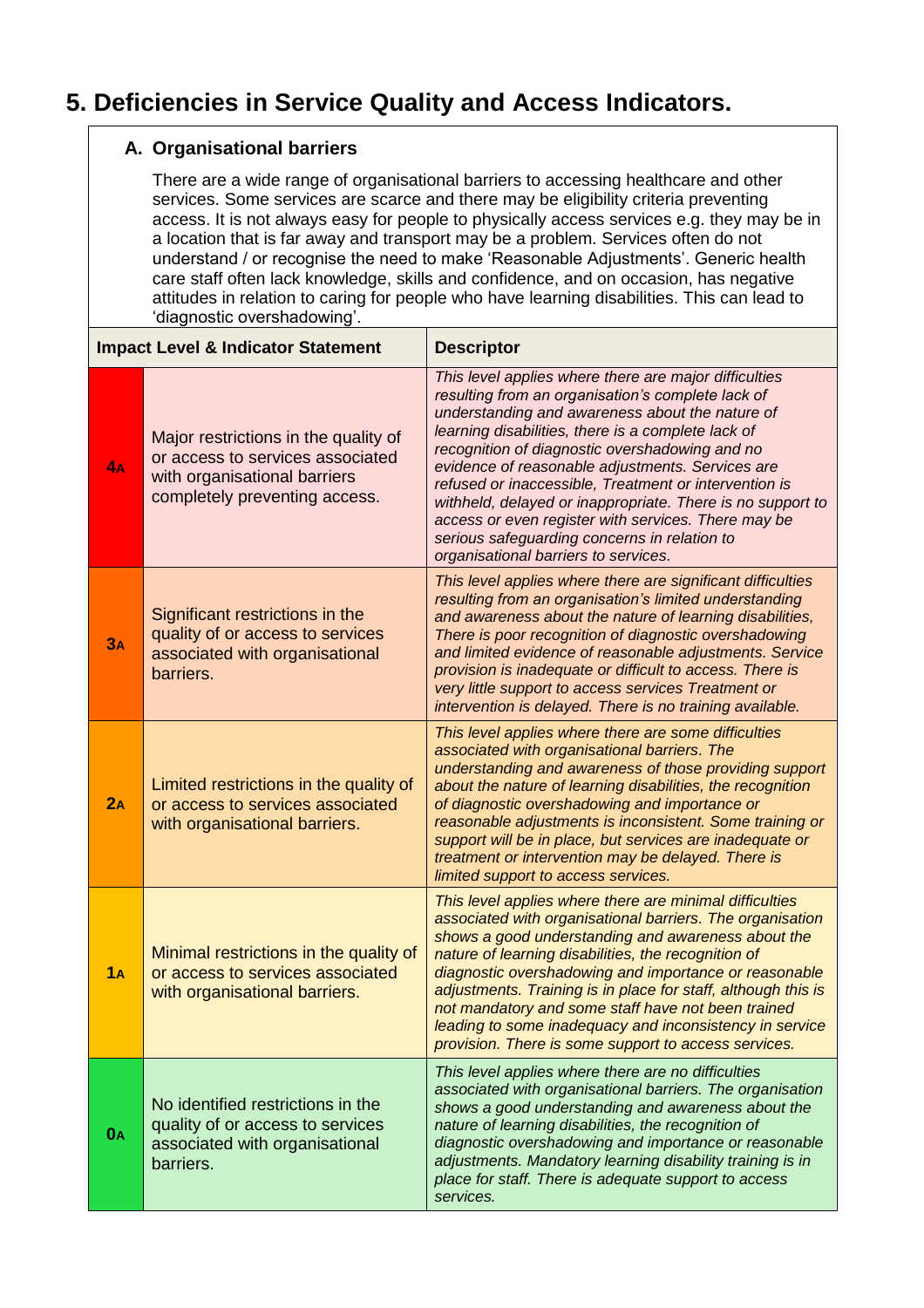### **B. Consent**

People with learning disabilities may or may not have capacity to give consent and capacity may vary. Sometimes professionals do not take the time to gain consent from the person with the learning disability, even if they may have capacity, consulting the person's carer or family member instead. Understanding of the mental capacity act or other appropriate national legislation can be limited and appropriate best interest processes are not always followed when making decisions for those who lack capacity. Training is not always available or accessed.

| <b>Impact Level &amp; Indicator Statement</b> |                                                                                                    | <b>Descriptor</b>                                                                                                                                                                                                                                                                                                                                 |
|-----------------------------------------------|----------------------------------------------------------------------------------------------------|---------------------------------------------------------------------------------------------------------------------------------------------------------------------------------------------------------------------------------------------------------------------------------------------------------------------------------------------------|
| 4в                                            | Consent or best interest process<br>not in place or not being<br>implemented.                      | This level applies where there are major difficulties<br>resulting from unlawful practices in not assessing<br>capacity gaining consent, or in not following appropriate<br>best interest or deprivation of liberty (DoLS) processes.<br>No training is in place.<br>There may be serious safeguarding concerns in relation<br>to consent.        |
| 3B                                            | Consent or best interest processes<br>in place but being ignored or<br>wrongly applied.            | This level applies where there are significant difficulties<br>resulting from unlawful and / or inappropriate practices in<br>not assessing capacity and gaining consent, or in not<br>following appropriate best interest or deprivation of liberty<br>(DoLS) processes.<br>No training in place.                                                |
| 2B                                            | <b>Consent and best interest</b><br>processes in place and being<br>applied but not consistently.  | This level applies where there are difficulties resulting<br>from inconsistency in assessing capacity and gaining<br>consent, or in following appropriate best interest or<br>deprivation of liberty (DoLS) processes.<br>Training is in place but is not mandatory.                                                                              |
| 1 <sub>B</sub>                                | <b>Consent and best interest</b><br>processes in place and generally<br>being applied effectively. | This level applies where there are minimal difficulties<br>resulting from inconsistency in assessing capacity and<br>gaining consent, or in following appropriate best interest<br>or deprivation of liberty (DoLS) processes.<br>Mandatory training is in place.                                                                                 |
| 0в                                            | <b>Consent and best interest</b><br>processes are robust and<br>rigorously applied.                | This level applies where there are no difficulties related<br>to consent issues. There are good practices in place for<br>assessing capacity and gaining consent, and in following<br>appropriate best interest approaches or deprivation of<br>liberty (DoLS) processes.<br>Mandatory training is in place monitored and fully<br>complied with. |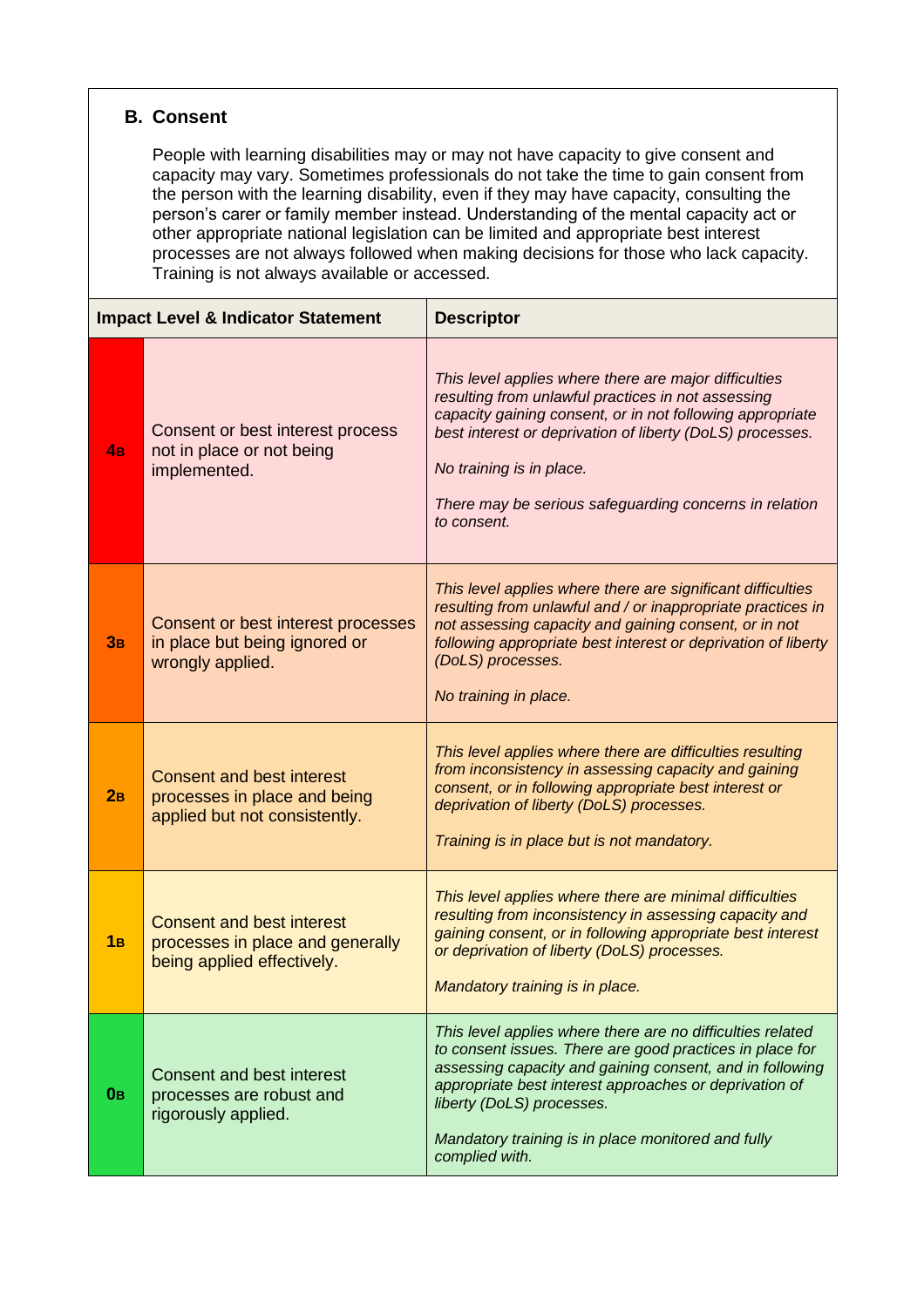### **C. Transitions between services**

Transition between services is often reported as problematic for some people with learning disability; this may for example include transition from children's services to adult or adult to older people's services, but equally could be transition between hospital services and home or community services, or transitions from one phase of education to another. Common problems include poor planning, variable and mismatched eligibility criteria, lack of clarity from professionals and poor co-ordination between services, together with low levels of satisfaction among family carers

| <b>Impact Level &amp; Indicator Statement</b> |                                                                                             | <b>Descriptor</b>                                                                                                                                                                                                                                                                                                                                                                                                                                                                                            |
|-----------------------------------------------|---------------------------------------------------------------------------------------------|--------------------------------------------------------------------------------------------------------------------------------------------------------------------------------------------------------------------------------------------------------------------------------------------------------------------------------------------------------------------------------------------------------------------------------------------------------------------------------------------------------------|
| 4 <sub>c</sub>                                | Complete breakdown in transition<br>between services.                                       | This level applies where there are major difficulties<br>resulting from poor practices in transition processes.<br>There will be no named coordinator to enable transition<br>and policies protocols will be non-existent or completely<br>inadequate. This may result in no appropriate service or<br>completely unsafe services being provided and serious<br>delays in the effective transition of services. There may<br>be serious safeguarding concerns in relation to transition<br>between services. |
| 3 <sub>c</sub>                                | Significant breakdown in transition<br>between services.                                    | This level applies where there are significant difficulties<br>resulting from poor practices in transition processes.<br>There will be very little coordination available to support<br>transition; policies protocols are inadequate, ineffective<br>and require updating This results in unsafe or inadequate<br>services being provided and significant delays in the<br>effective transition of services.                                                                                                |
| 2c                                            | <b>Transition between services is</b><br>delayed or disrupted.                              | This level applies where there are limited difficulties<br>resulting from poor practices in transition processes.<br>There may be a named coordinator available to support<br>transition but the role may not be effective; policies<br>protocols require updating This may result in unsafe or<br>inadequate services being provided and delays in the<br>effective transition of services.                                                                                                                 |
| 1 <sub>c</sub>                                | <b>Transition between services is</b><br>successful with additional support.                | This level applies where there are minimal difficulties<br>resulting from transition processes. There will be a<br>named coordinator available to support transition,<br>policies/ protocols are current. Local services may have<br>some limitations resulting in occasional delays in the<br>effective transition of services requiring additional<br>support.                                                                                                                                             |
| 0 <sub>c</sub>                                | <b>Transition between services is</b><br>successful with no additional<br>support required. | This level applies where there are no identified difficulties<br>related to transition processes. There will be a named<br>coordinator available to support transition, policies/<br>protocols are current. Local services are well placed to<br>ensure smooth and effective transition pathways no<br>additional support is required.                                                                                                                                                                       |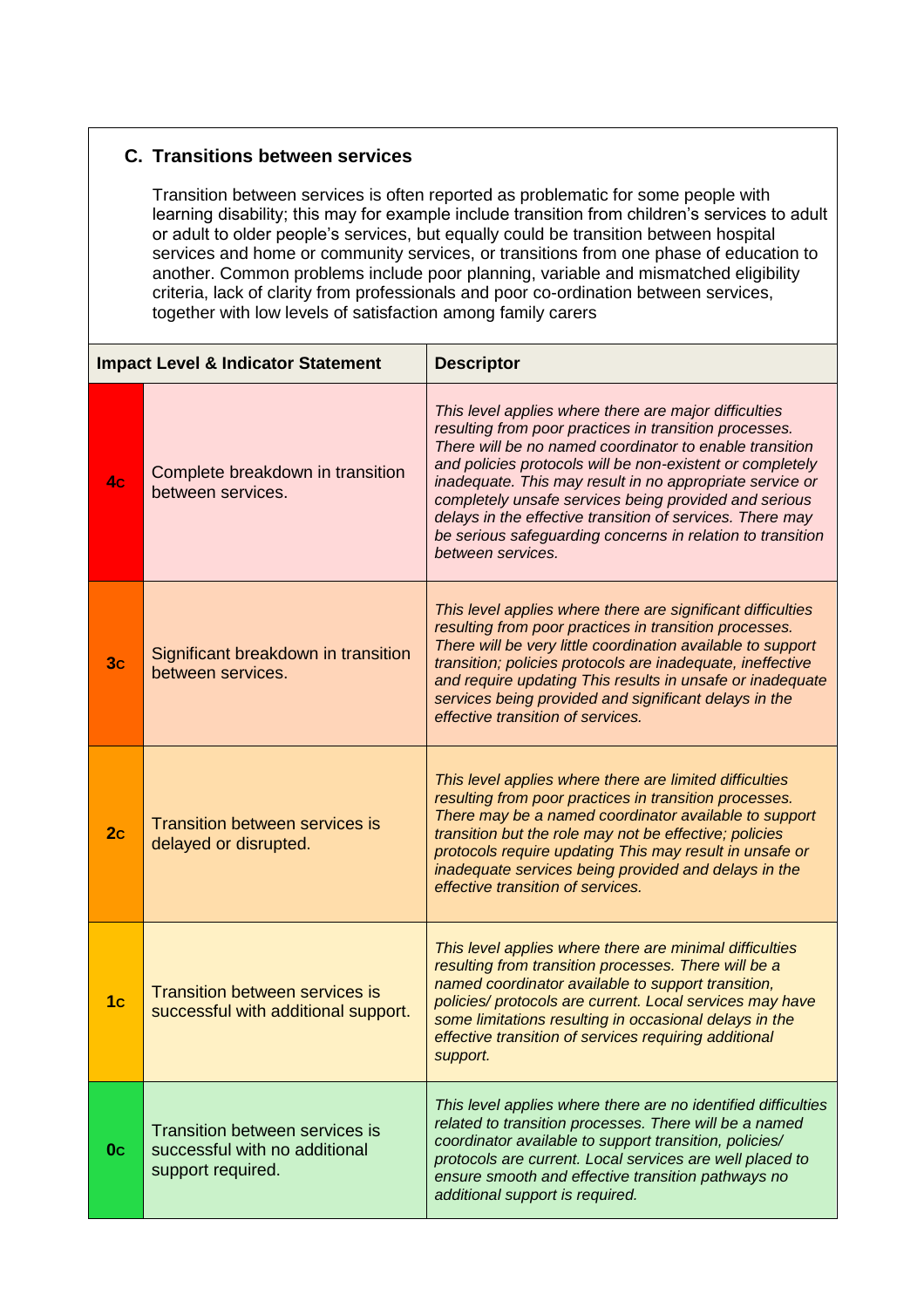### **D. Health screening / promotion**

Access to health promotion may be significantly poorer for people with more severe learning disabilities and people with learning disabilities who do not use learning disability services. In particular people are less likely to access assessment for vision or hearing impairments; routine dental care; cervical smear tests undertake breast selfexaminations or attend for mammography.

Sometimes care staff are not sufficiently trained and have limited skills to effectively engage people with learning disabilities in health promotion activities and many don't know important relevant information such as a person's family history.

| <b>Impact Level &amp; Indicator Statement</b> |                                                                                               | <b>Descriptor</b>                                                                                                                                                                                                                                                                                                                                                                                                                                        |
|-----------------------------------------------|-----------------------------------------------------------------------------------------------|----------------------------------------------------------------------------------------------------------------------------------------------------------------------------------------------------------------------------------------------------------------------------------------------------------------------------------------------------------------------------------------------------------------------------------------------------------|
| 4 <sub>D</sub>                                | Major restrictions in the or quality<br>of or access to health promotion /<br>screening.      | This level applies where health screening / promotion<br>programmes and activities are not available to meet<br>identified needs. This may be because there is a lack of<br>service provision or support or that access is being<br>denied or withheld. Those providing support have no<br>training and skills to promote and support good health.<br>There may be serious safeguarding concerns in relation<br>to health screening or health promotion. |
| 3 <sub>D</sub>                                | Significant restrictions in the<br>quality of or access to health<br>promotion / screening.   | This level applies where some health screening /<br>promotion programmes and activities are available but<br>access or support may be restricted, delayed or not<br>available. It is likely that no reasonable adjustments are<br>in place. Those providing support have very little training<br>or skills to promote and support good health. There may<br>be areas of identified need that are not being met.                                          |
| 2 <sub>D</sub>                                | Limited restrictions in the quality of<br>or access to health promotion /<br>screening.       | This level applies where health screening / promotion<br>programmes and activities are being provided but there<br>are limitations in the scope of the service or support<br>available and the degree or effectiveness of reasonable<br>adjustments Those providing support have limited<br>training and skills to promote and support good health.                                                                                                      |
| 1 <sub>D</sub>                                | Minimal restrictions in the quality of<br>or access to health promotion /<br>screening.       | This level applies where health screening / promotion<br>programmes and activities are available to meet<br>identified needs and are being accessed with minimal<br>restrictions. There are some accessible materials, Those<br>providing support have some training and skills to<br>promote and support good health. Reasonable<br>adjustments are negotiated and implemented.                                                                         |
| 0 <sub>D</sub>                                | No identified restrictions in the<br>quality of or access to health<br>screening / promotion. | This level applies where there is full access and support<br>to health screening / promotion programmes and<br>activities. There are accessible materials, and person<br>centred reasonable adjustments. Those providing<br>support are adequately trained and skilled to promote<br>and support good health.                                                                                                                                            |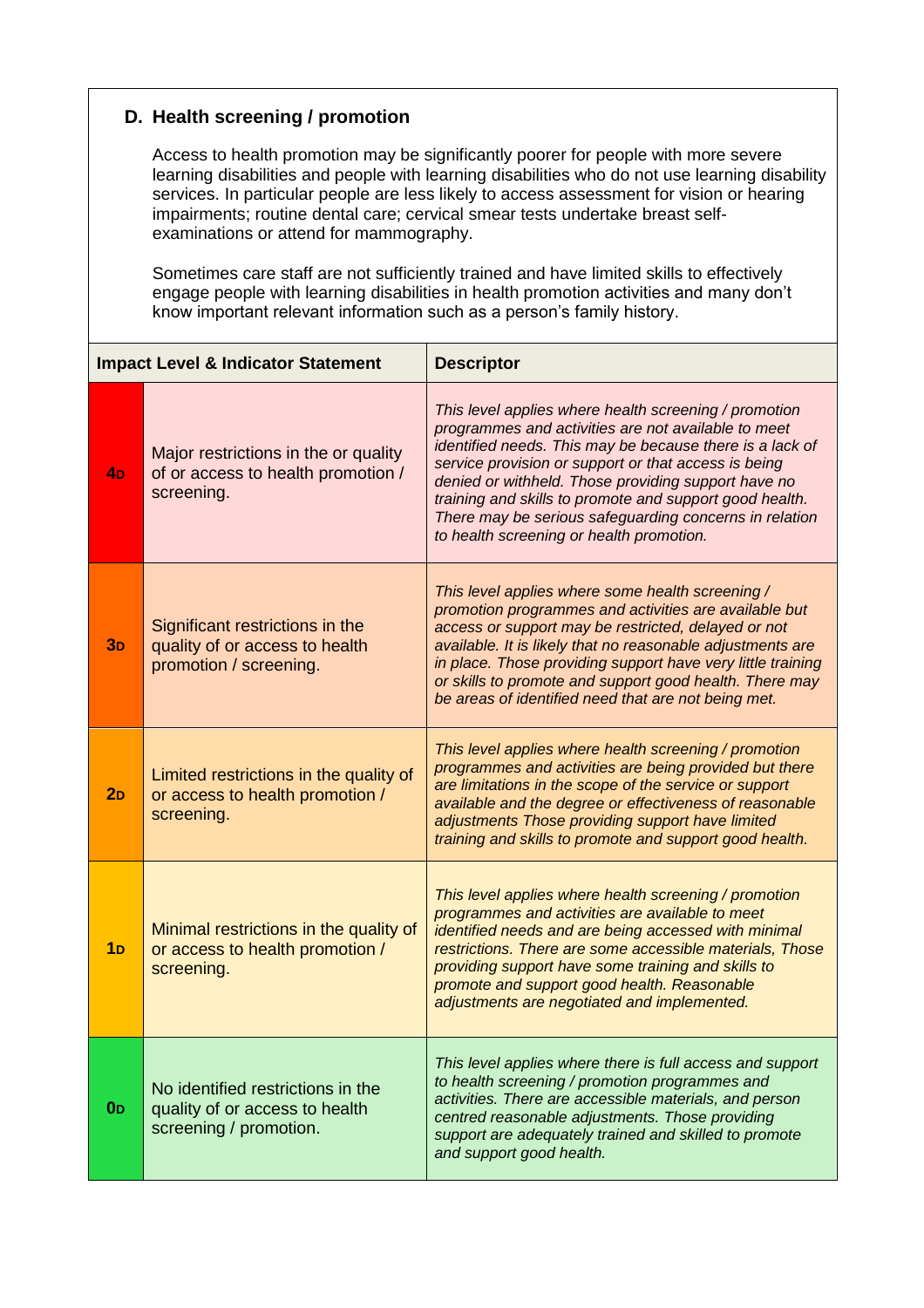### **E. Primary / secondary care**

People who have learning disabilities may access primary and secondary health care less frequently than the general population for screening, assessment, treatment and other interventions. Annual health checks including health screening should be conducted by primary care; and follow up and treatment provided appropriately to ensure health needs are met in a timely manner. All health services should be ensuring reasonable adjustments are made to enable access to the same health outcomes as would be expected for people who do not have learning disabilities.

| <b>Impact Level &amp; Indicator Statement</b> |                                                                                           | <b>Descriptor</b>                                                                                                                                                                                                                                                                                                                                      |
|-----------------------------------------------|-------------------------------------------------------------------------------------------|--------------------------------------------------------------------------------------------------------------------------------------------------------------------------------------------------------------------------------------------------------------------------------------------------------------------------------------------------------|
| <b>4E</b>                                     | Major restrictions in the quality of /<br>or access to primary / secondary<br>care.       | This level applies where a primary / secondary care<br>service is not available to meet identified needs. This<br>may be because there is a lack of service provision<br>locally or that access or support is being denied, or<br>withheld.<br>There may be serious safeguarding concerns in relation<br>to primary or secondary health care services. |
| 3E                                            | Significant restrictions in the<br>quality of / or access to primary /<br>secondary care. | This level applies where some primary / secondary care<br>service is available to meet identified needs but access<br>or support may be restricted, delayed or not available<br>locally. It is likely that no reasonable adjustments are in<br>place.<br>There may be areas of identified need that are not being<br>met.                              |
| 2E                                            | Limited restrictions in the quality of<br>/ or access to primary / secondary<br>care.     | This level applies where a limited primary / secondary<br>care service is available locally to meet identified needs<br>and is being provided but there are limitations in the<br>scope of the service or support available and the degree<br>or effectiveness of reasonable adjustments.                                                              |
| 1E                                            | Minimal restrictions in the quality of<br>/ or access to primary / secondary<br>care.     | This level applies where a full high quality primary /<br>secondary care service is available to meet identified<br>needs and is being accessed with appropriate support<br>and minimal restrictions.<br>Reasonable adjustments are negotiated and<br>implemented.                                                                                     |
| 0E                                            | No identified restrictions in the<br>quality of or access to primary /<br>secondary care. | This level applies where a full high quality primary /<br>secondary care service is available to meet identified<br>needs and is being accessed with no restrictions.<br>Reasonable adjustments are in place and person<br>centred.                                                                                                                    |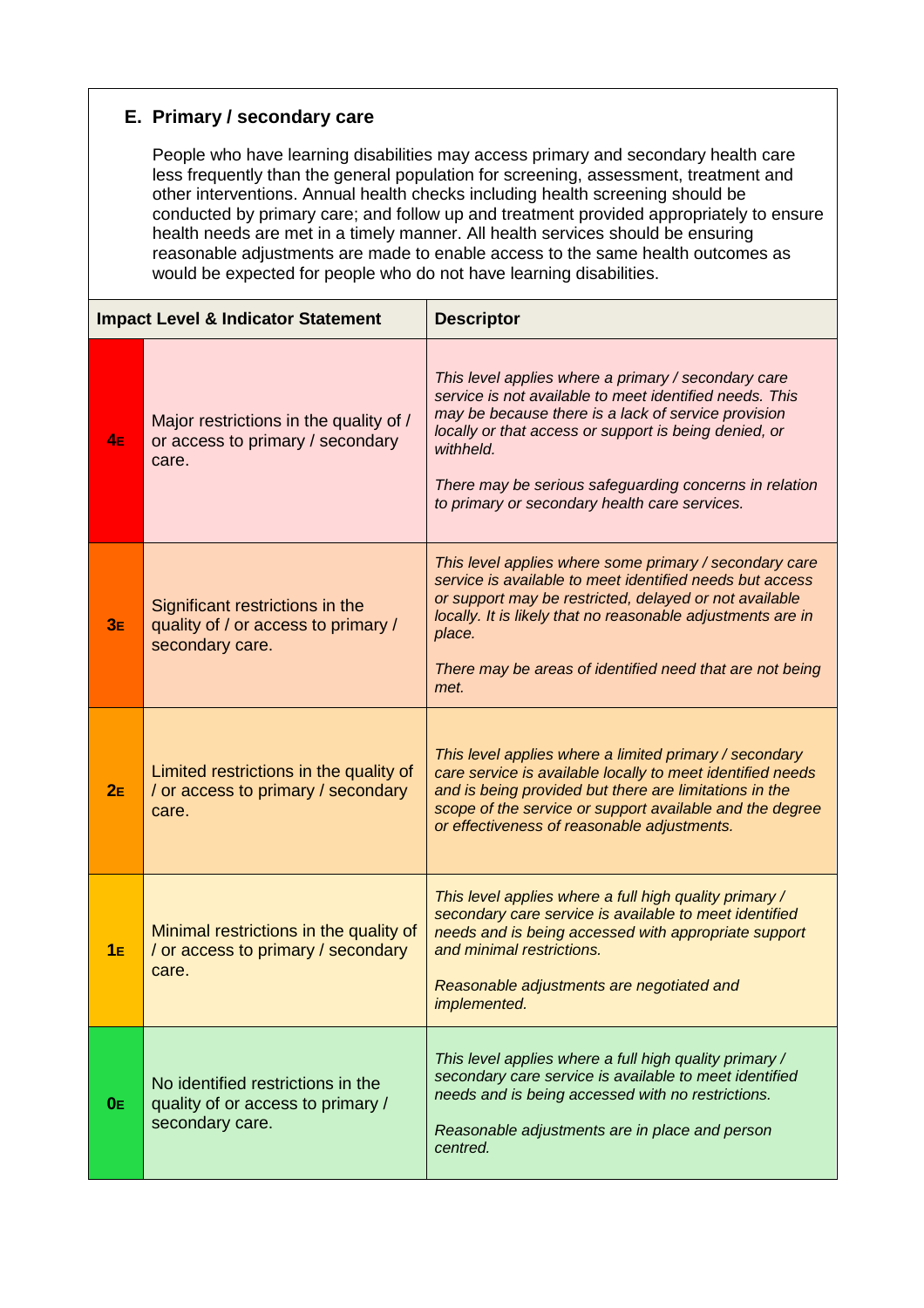### **F. Non health Services**

Wellbeing, health and quality of life are influenced by services other than health services including for example social care, education, employment, housing, transport and leisure services; this may be especially true for people with learning disabilities who may be regular users of these services.

All public services should be ensuring reasonable adjustments are made to enable access and equal outcomes as would be expected for people who do not have learning disabilities.

| <b>Impact Level &amp; Indicator Statement</b> |                                                                                      | <b>Descriptor</b>                                                                                                                                                                                                                                                                                                |
|-----------------------------------------------|--------------------------------------------------------------------------------------|------------------------------------------------------------------------------------------------------------------------------------------------------------------------------------------------------------------------------------------------------------------------------------------------------------------|
| 4E                                            | Major restrictions in the quality of<br>or access to non-health services.            | This level applies where a (non-health) service is not<br>available to meet identified needs. This may be because<br>there is a lack of service provision locally or that access<br>or support is being denied or withheld.<br>There may be serious safeguarding concerns in relation<br>to non-health services. |
| 3Е                                            | Significant restrictions in the<br>quality of or access to non-health<br>services.   | This level applies where some (non-health) service is<br>available to meet identified needs but access or support<br>may be restricted, delayed or not available locally.<br>It is likely that no reasonable adjustments are in place.<br>There may be areas of identified need that are not being<br>met.       |
| 2E                                            | Limited restrictions in the quality of<br>or access to non-health services.          | This level applies where a limited (non-health) service is<br>available locally and being provided to meet identified<br>needs but there are limitations in the scope of the service<br>or support available and the degree or effectiveness of<br>reasonable adjustments.                                       |
| 1 <sub>E</sub>                                | Minimal restrictions in the quality of<br>or access to non-health services.          | This level applies where a full high quality non-health<br>service is available to meet identified needs and is being<br>accessed as required with appropriate support and<br>minimal restrictions.<br>Reasonable adjustments are negotiated and<br>implemented.                                                 |
| 0Е                                            | No identified restrictions in the<br>quality of or access to non-health<br>services. | This level applies where a full high quality (non-health)<br>service is available to meet identified needs and is being<br>accessed as required with no restrictions.<br>Reasonable adjustments are in place and person<br>centred.                                                                              |